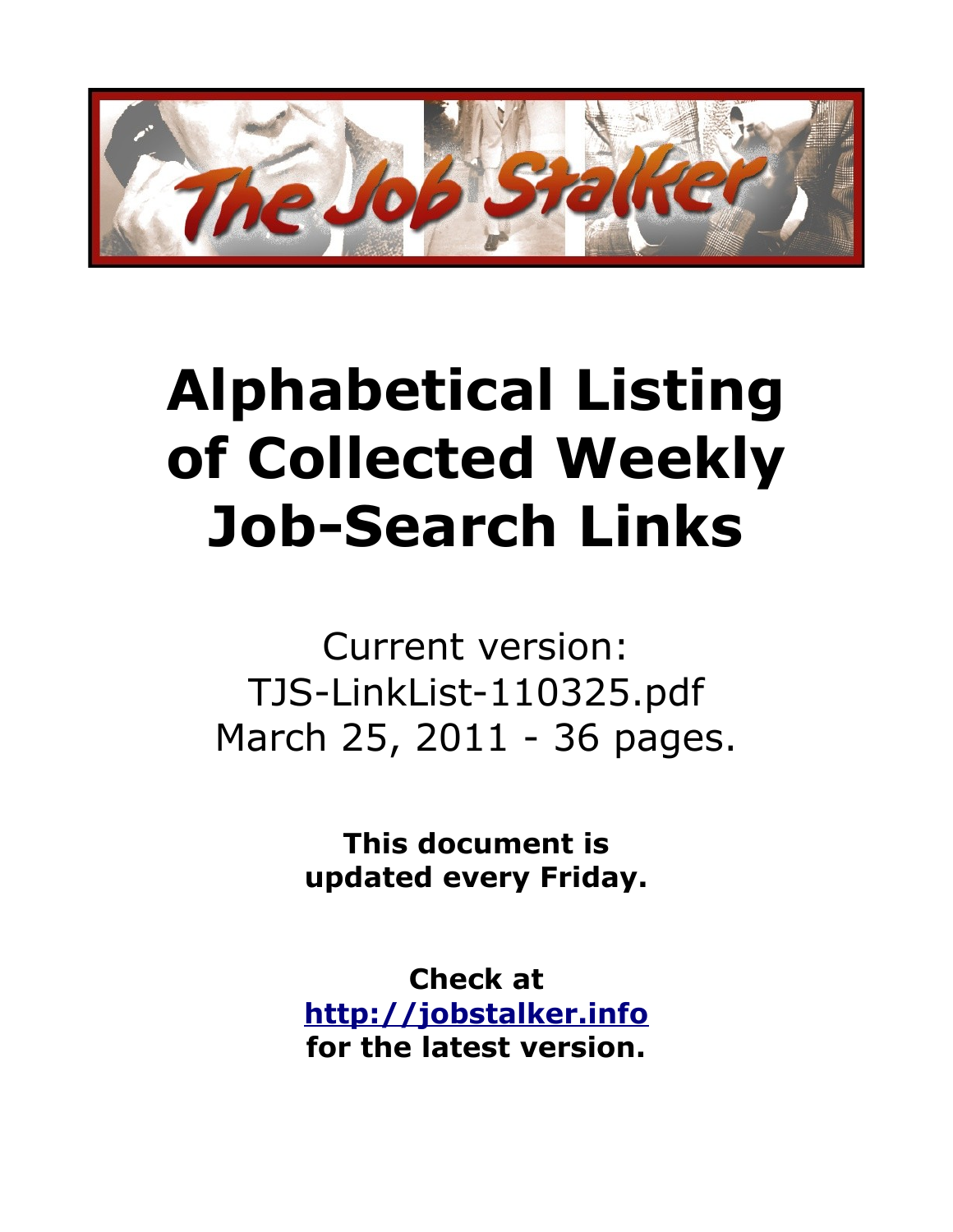## ALPHABETICAL ARTICLE LIST:

- • ['Net working](http://www.nypost.com/p/news/business/jobs/net_working_xLfN0gZmlCFLe7lgHZQe7N/0)
- • [2 Tiny Cover Letter Errors That Cause Big Trouble](http://www.pongoresume.com/blogPosts/613/2-tiny-cover-letter-errors-that-cause-big-trouble.cfm)
- • [3 sites to help in your job search: the social media 'power trio'](http://www.examiner.com/x-14006-Richmond-Social-Media-Examiner~y2010m2d16-test-image)
- • [3 Things You Should Never Mention on Your Resume](http://www.careerrocketeer.com/2010/06/3-things-you-should-never-mention-on.html)
- • [3 Ways the Cover Letter Helps You Make Your Case](http://www.pongoresume.com/blogPosts/681/3-ways-the-cover-letter-helps-you-make-your-case.cfm)
- • [3 Ways to Stand Tall in a Job Interview](http://www.pongoresume.com/blogPosts/623/3-ways-to-stand-tall-in-a-job-interview.cfm)
- • [4 Career Networking Tips That Work](http://hotjobs.yahoo.com/career-articles-4_career_networking_tips_that_work-1287)
- • [4 Classic Quotes about Your Job Search](http://www.careerjockey.org/4-classic-quotes-about-your-job-search/)
- • [4 De-Stressing Tips for Your Job Search](http://www.careerealism.com/4-de-stressing-tips-for-your-job-search/)
- • [4 Reasons To Hit The Books While Job Hunting](http://www.karenburnsworkinggirl.com/?p=1608)
- • [4 Resume Tips From Career Pros](http://employmentdigest.net/2011/02/4-resume-tips-from-career-pros)
- • [4 Steps for Effective Online Networking](http://mashable.com/2010/01/05/effective-online-networking/)
- • [4 Tips for a Successful Job Interview](http://www.careerrocketeer.com/2009/10/4-tips-for-successful-job-interview.html)
- • [4 Vital Resume Tips From Career Pros](http://www.theundercoverrecruiter.com/content/4-vital-resume-tips-career-pros)
- • [\(4 Ways\) Take Your Resume From Good to GREAT](http://www.careerealism.com/4-waystake-your-resume-from-good-to-great/)
- • [4 Ways To Balance Your Job Search](http://www.mnheadhunter.com/mh/2010/10/4-ways-to-balance-your-job-search.html)
- • [4 Ways to Get Unstuck in Your Job Search](http://www.startribune.com/jobs/career/80206777.html?elr=KArksD:aDyaEP:kD:aU2EkP7K_t:aDyaEP:kD:aUiD3aPc:_Yyc:aUU)
- • [4 Ways To Not Reek Of Desperation](http://www.twistimage.com/blog/archives/4-ways-to-not-reek-of-desperation/)
- • [5 Best Ways to Use Twitter for Your Job Search!](http://www.careerrocketeer.com/2010/06/5-best-ways-to-use-twitter-for-your-job.html)
- • [5 High-Paying, Low-Stress Jobs](http://finance.yahoo.com/career-work/article/109521/5-high-paying-low-stress-jobs?mod=career-worklife_balance)
- • [5 Hiring Process Myths You Need to Know](http://www.careerealism.com/hiring-process-myths/)
- • [5 Important Keys to Finding Your Next Job](http://www.employmentdigest.net/2010/06/5-important-keys-to-finding-your-next-job)
- • [5 Job-Hunting Ideas You Haven't Tried](http://money.usnews.com/money/blogs/outside-voices-careers/2011/01/26/5-job-hunting-ideas-you-havent-tried)
- • [5 Job Skills in Demand in 2011](http://www.careerealism.com/job-skills-demand-2011)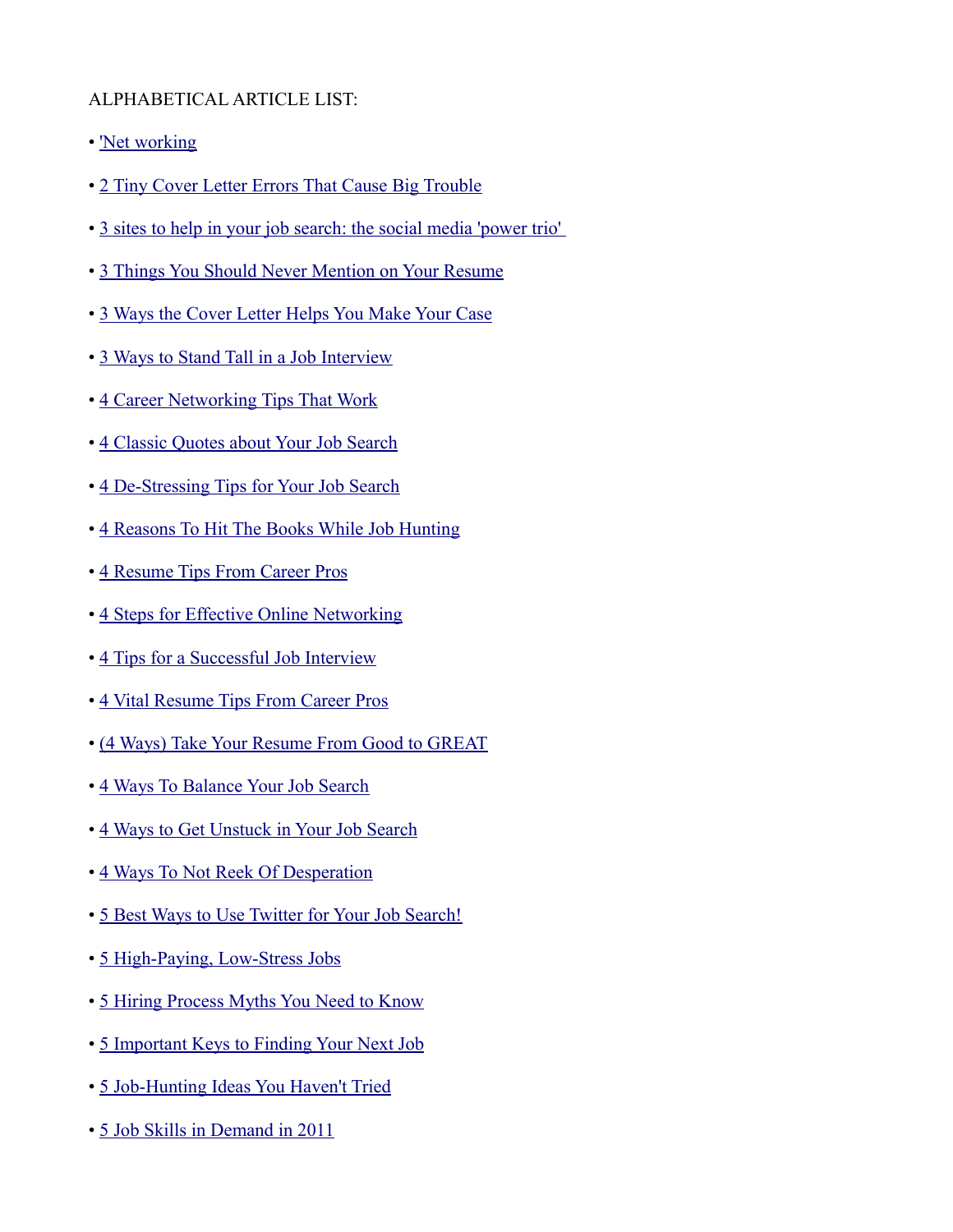- • [5 More Social Job Search Tools That Will Get You Hired](http://www.socialtimes.com/2010/11/more-social-job-search-tool/)
- • [5 Myths That Are Crippling Your Job Search](http://money.usnews.com/money/blogs/outside-voices-careers/2010/07/12/5-myths-that-are-crippling-your-job-search.html)
- • [5 Pointless Job-Search Tactics](http://hotjobs.yahoo.com/career-experts-5_pointless_job_search_tactics-123)
- • [5 Positively Propelling Job Search Tips](http://www.talentculture.com/career/positively-propelling-job-search-tips/)
- • [5 Questions The Best Networkers Ask](http://www.businessinsider.com/the-5-questions-master-networkers-ask-2010-6)
- • [5 Questions To Ensure Your Writing Strengthens Your Personal Brand](http://www.personalbrandingblog.com/5-questions-to-ensure-your-writing-strengthens-your-personal-brand/)
- • [5 Reasons Every Job Seeker Should Blog](http://college.monster.com/training/articles/1314-5-reasons-every-job-seeker-should-blog)
- • [5 Signs Your Resumé is Passé](http://insidetech.monster.com/careers/articles/5658-5-signs-your-resum-is-pass)
- • [5 Smart Ways to Use Twitter in Your Job Search](http://money.usnews.com/money/blogs/outside-voices-careers/2011/2/1/5-smart-ways-to-use-twitter-in-your-job-search.html)
- • [5 Subliminal Tricks That Make an Employer Adore You](http://newgradlife.blogspot.com/2010/04/get-job-ace-interview_22.html)
- • [5 Tips How To Keep Your Resume Out Of The Black Hole](http://impacthiringsolutions.com/careerblog/2010/02/17/5-tips-how-to-keep-your-resume-out-of-the-black-hole/)
- • [5 Tips to Communicate More Effectively](http://www.personalbrandingblog.com/5-tips-to-communicate-more-effectively/)
- • [5 Ways Job Seekers Sabotage Themselves](http://www.usnews.com/money/blogs/outside-voices-careers/2010/06/14/5-ways-job-seekers-sabotage-themselves.html)
- • [5 Ways Social Media Gives Job Seekers an Advantage in a Recession](http://recareered.blogspot.com/2009/11/5-ways-social-media-gives-job-seekers.html)
- • [5 Ways to Avoid Freaking Out About Networking](http://www.45things.com/2010/02/5-ways-to-avoid-freaking-out-about.php)
- • [5 Ways to Break Through the Clutter and Land Your Dream Job](http://blogs.forbes.com/danschawbel/2011/03/20/dream-job/)
- • [5 Ways to Find Your Dream Job](http://lindsayolson.com/5-ways-to-find-your-dream-job/)
- • [5 Ways to Get a Job Through YouTube](http://mashable.com/2010/10/23/youtube-job/)
- • [5 Ways to Get Back to Work](http://www.employmentdigest.net/2010/10/5-ways-to-get-back-to-work/)
- • [5 Ways to Get Past 'You're Overqualified'](http://hotjobs.yahoo.com/career-experts-143)
- • [5 Ways to Jump Start Your Job Search](http://blog.doostang.com/2010/02/17/5-ways-to-jump-start-your-job-search)
- • [5 Ways to Rock the Job Search](http://blogging4jobs.com/job-search/5-ways-to-rock-the-job-search)
- • [5 Ways to Use Precision During a Job Search](http://insights.execunet.com/index.php/comments/5_ways_to_use_precision_during_a_job_search//more)
- • [5 Ways Twitter Can Help You Get Hired](http://www.lemondrop.com/2010/05/06/5-ways-twitter-can-help-you-get-hired/)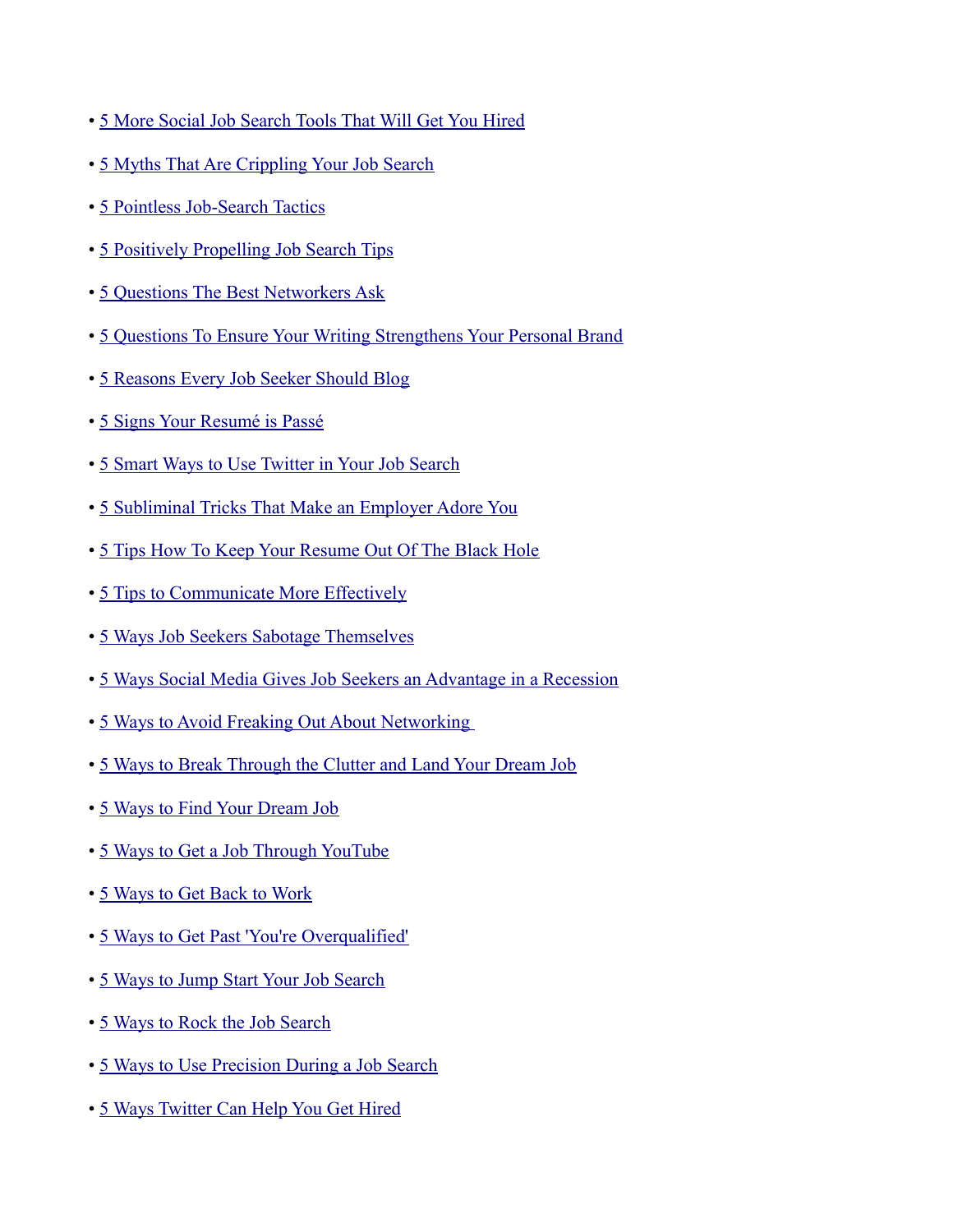- • [5 Ways Volunteering Can Help You Get a Job](http://hotjobs.yahoo.com/career-articles-5_ways_volunteering_can_help_you_get_a_job-1124)
- • [5 Ways You Look Out-of-Date in Your Job Search](http://www.job-hunt.org/job-search-news/2011/02/12/5-ways-you-look-out-of-date-in-your-job-search/)
- • [5 Work at Home Jobs You Can Start Today](http://www.innovativepassiveincome.com/work-at-home-jobs/)
- • [5 Workarounds for a Spotty Work History](http://hotjobs.yahoo.com/career-experts-5_workarounds_for_a_spotty_work_history-152)
- • [6 Interview Mistakes To Avoid](http://www.cscyphers.com/blog/2010/04/12/interview-mistakes/)
- • [6 Job Search Mistakes](http://media.www.simpsonslate.com/media/storage/paper1296/news/2010/03/24/News/6.Job.Search.Mistakes-3895103.shtml)
- • [6 job search mistakes in a recession](http://www.cnn.com/2010/LIVING/worklife/03/22/cb.job.search.mistakes/index.html)
- • [6 Reasons Why You Aren't Getting Hired](http://saleshq.monster.com/careers/articles/3682-6-reasons-why-you-arent-getting-hired)
- • [6 Signs Your Job Interview Went Well](http://newgradlife.blogspot.com/2010/05/6-signs-your-job-interview-went-well.html)
- • [6 Small Things You Can Do When You Lack Discipline](http://zenhabits.net/6-small-things-you-can-do-when-you-lack-discipline/)
- • [6 things you should probably remove from your résumé](http://www.theworkbuzz.com/career-advice/things-you-should-remove-from-your-resume/)
- • [6 Tips for Staying Productive When You're Failing](http://aroundtuitorganizing.com/2011/02/6-tips-for-surviving-failure/)
- • [6 Ways to Capture the Interview Outside of the Resume](http://www.careerrocketeer.com/2010/11/6-ways-to-capture-the-interview-outside-of-the-resume.html)
- • [6 Ways to Score a Job Through Twitter](http://mashable.com/2010/11/27/twitter-job-tips/)
- • [7 Cover Letter Mistakes You Make When Applying Via E-Mail](http://www.employmentdigest.net/2010/03/7-cover-letter-mistakes-you-make-when-applying-via-e-mail/)
- • [7 Deadly Sins for Older Job Seekers ... and how to avoid them.](http://www.aarp.org/work/job-hunting/info-11-2009/seven_deadly_sins_for_older_job_seekers.3.html)
- • [7 Industries In Need Of Workers NOW](http://www.huffingtonpost.com/2010/08/26/7-industries-in-need-of-w_n_693173.html)
- • [7 Items Employers Want to See on Telecommuters' Resumes](http://webworkerdaily.com/2010/05/28/7-items-employers-want-to-see-on-telecommuters-resumes/)
- • [7 Lessons for Better Networking with Social Media](http://mashable.com/2010/01/18/better-social-networking/)
- • [7 Little-Known Reasons You're Not Getting Hired](http://www.usnews.com/money/blogs/outside-voices-careers/2010/5/12/7-little-known-reasons-youre-not-getting-hired.ht%20ml)
- • [7 'No-Brainer' Job Search Mistakes Too Many Jobseekers Make](http://www.employmentdigest.net/2010/11/7-%E2%80%98no-brainer%E2%80%99-job-search-mistakes-too-many-jobseekers-make/)
- • [7 Offline Ways to Build Your Personal Brand](http://www.personalbrandingblog.com/7-offline-ways-to-build-your-personal-brand)
- • [7 Phrases to Leave Off Your Resume](http://newgradlife.blogspot.com/2010/07/resume-writing-service-get-job-careers.html)
- • [7 Reasons Employers Will Hire You](http://www.theundercoverrecruiter.com/content/7-reasons-employers-will-hire-you)
- • [7 Reasons To Press "Re-Start" On Your Job Search](http://blog.spinstrategy.com/2009/12/7-reasons-to-press-restart-on-your-job-search.html)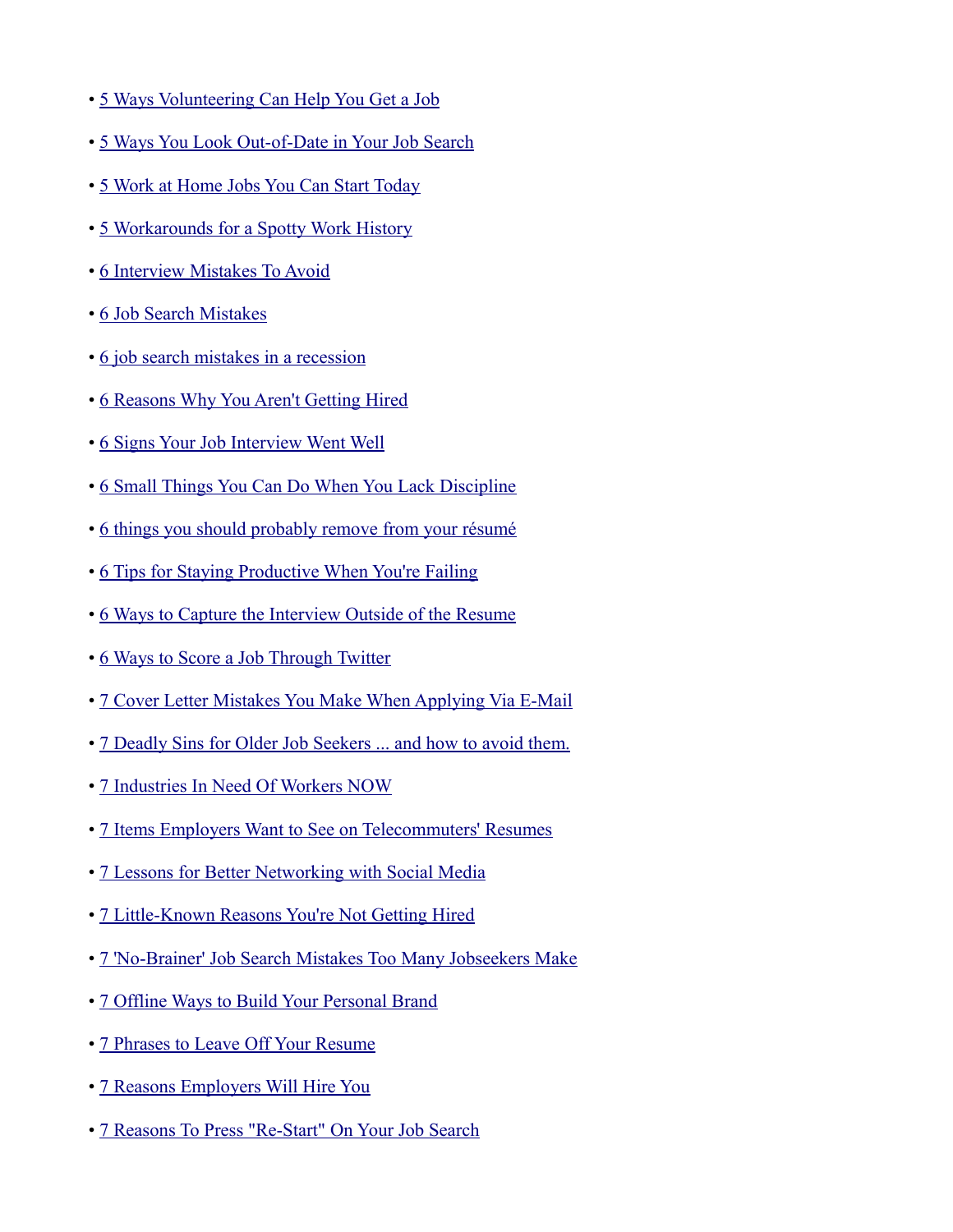- • [7 Reasons You Won't Get Called Back after Interviews](http://www.pongoresume.com/blogPosts/610/7-reasons-you-won-t-get-called-back-after-interviews.cfm)
- • [7 Steps Worth Climbing: How to Open a Career Door](http://www.careerealism.com/7-steps-worth-climbing-how-to-open-a-career-door/)
- • [7 things everyone ought to know. . . about finding a job](http://www.willenglishiv.com/7-things-everyone-ought-to-know-about-finding-a-job/)
- • [7 Ways to Reduce Job Interview Stress](http://money.usnews.com/money/blogs/outside-voices-careers/2010/9/14/7-proven-ways-to-reduce-job-interview-stress.html)
- • [7 Ways Your Resume is Just as Boring as Everyone Else's](http://www.careerrocketeer.com/2010/04/7-ways-your-resume-is-just-as-boring-as.html)
- • [8 Self-Imposed Reasons People Can't Find Jobs](http://www.thewisejobsearch.com/2009/08/8-self-imposed-reasons-people-cant-find.html)
- • [8 things that can kill your job chances](http://www.theworkbuzz.com/interviews/body-language-killers/)
- • [8 Things You Should Know About Job References](http://money.usnews.com/money/blogs/outside-voices-careers/2011/2/14/8-things-you-should-know-about-job-references.html)
- • [8 Ways to Earn Extra Cash](http://www.theworkbuzz.com/job-search/8-ways-to-earn-extra-cash/)
- • [8 Ways To Scare Employers Away Is This You?](http://timsstrategy.com/8-ways-to-scare-employers-away-is-this-you/)
- • [9 Tips For Getting Good Career Advice](http://www.usnews.com/money/blogs/outside-voices-careers/2010/1/20/9-tips-to-avoid-taking-bad-career-advice.html)
- • [10 biggest job interview blunders](http://money.cnn.com/2009/11/18/news/economy/interview.blunders.fortune/index.htm)
- • [10 Commandments for Better Networking](http://www.careerrocketeer.com/2010/05/10-commandments-for-better-networking.html)
- • [10 Cover Letter Don'ts](http://career-advice.monster.com/resumes-cover-letters/cover-letter-tips/10-cover-letter-donts/article.aspx)
- • [10 Due Diligence Steps to Take Before You Say Yes to a Job Offer](http://www.avidcareerist.com/2010/05/27/job-offer-due-diligence/)
- • [10 JOB INTERVIEW REGRETS TO AVOID](http://timsstrategy.com/10-job-interview-regrets-to-avoid/)
- • [10 job-search habits to break in 2010](http://www.sfgate.com/cgi-bin/blogs/gettowork/detail?entry_id=56813)
- • [10 LinkedIn Tips For Job Seekers And Career Shifters](http://www.careerhubblog.com/main/2010/11/10-linkedin-tips-for-job-seekers-and-career-shifters.html)
- • [10 "Must Use" Websites For Your Job Search!!!](http://www.thewisejobsearch.com/2009/04/there-is-wealth-of-job-search-tools.html)
- • [10 Networking Tricks for Introverts](http://www.usnews.com/money/blogs/outside-voices-careers/2009/12/16/10-networking-tips-for-introverts.html)
- • [10 New Rules for Today's Job Hunt](http://finance.yahoo.com/news/10-New-Rules-for-Todays-Job-usnews-4094775035.html?x=0)
- • [10 Proven Tips for Job Search Success](http://job-search-success-secrets.com/blog/10-proven-tips-job-search-success)
- • [10 Reasons to Step Up Your Job Search Over the Holidays](http://money.usnews.com/money/blogs/outside-voices-careers/2010/12/1/10-reasons-to-step-up-your-job-search-over-the-holidays.html)
- • [10 Reasons Why Job Hunting and Dating are Similar](http://www.prlog.org/11299121-bajobscoms-10-reasons-why-job-hunting-and-dating-are-similar.html)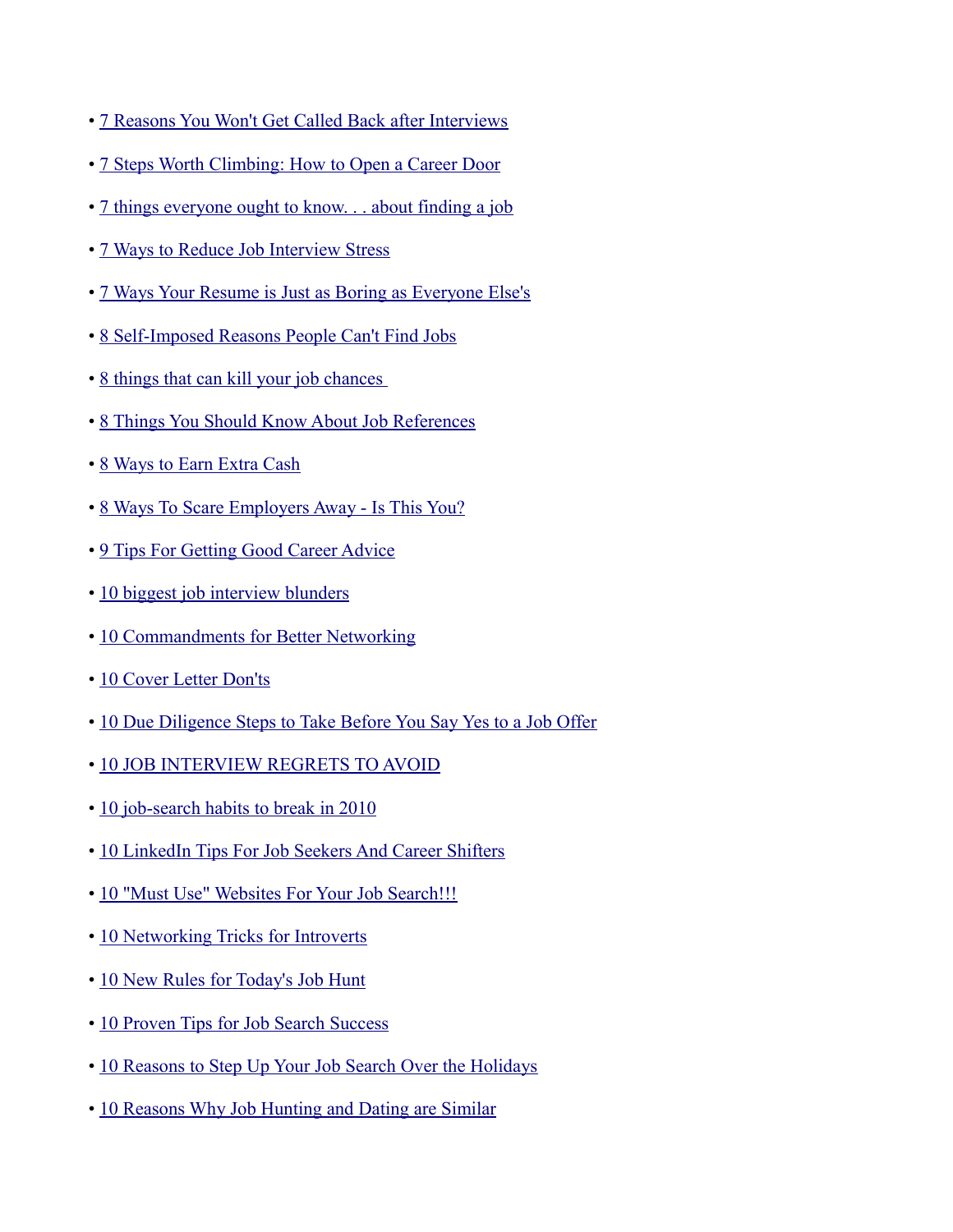- • [10 reasons you're not closing the deal in your job search](http://blogs.techrepublic.com.com/10things/?p=1186)
- • [10 Sticky Job Interview Situations and How to Handle Them](http://www.quintcareers.com/sticky_job_interview_situations.html)
- • [10 Strategies to Stand out from the Crowd at a Career Fair!](http://www.careerrocketeer.com/2010/02/10-strategies-to-stand-out-from-crowd.html)
- • [10 Tips Asking For Recommendations On Linkedin](http://timsstrategy.com/10-tips-asking-for-recommendations-on-linkedin/)
- • [10 Tips for Integrating Social Media and LinkedIn in to Your Job Search in 2011](http://windmillnetworking.com/2011/02/25/tips-integrating-social-media-linkedin-job-search-2011/#more-4362)
- • [10 Tips for Staying Positive in a Long Job Search](http://www.pongoresume.com/blogPosts/698/10-tips-for-staying-positive-in-a-long-job-search.cfm)
- • [10 Tips For Submitting Your Resume](http://money.usnews.com/money/blogs/outside-voices-careers/2010/11/22/10-tips-for-submitting-your-resume.html)
- • [10 Tips for Successful Business Networking](http://pdsquared.net/vludwig/networking/business-networking-tips)
- • [10 Tips to Landing a Job](http://www.benzinga.com/press-releases/b98747/10-tips-to-landing-a-job)
- • [10 Top Tips to Get a Job Using LinkedIn](http://www.employmentdigest.net/2010/06/10-top-tips-to-get-a-job-using-linkedin/)
- • [10 Ways to Create Work When There's No Work](http://www.careerrocketeer.com/2010/02/10-ways-to-create-work-when-theres-no.html)
- • [10 Ways To Find A Job In 60 Days Or Less](http://timsstrategy.com/10-ways-to-find-a-job-in-60-days-or-less/)
- • [10 ways to make the right impression in a sluggish job market](http://www.examiner.com/x-828-Entry-Level-Careers-Examiner~y2010m3d15-10-ways-to-make-the-right-impression-in-a-sluggish-job-market)
- • [10 Ways to Use Social Media if You're Unemployed](http://orange-envelopes.com/blog/2010/01/13/10-ways-to-use-social-media-if-youre-unemployed/)
- • [10 ways to use social media in your job hunt](http://management.fortune.cnn.com/2011/01/13/10-ways-to-use-social-media-in-your-job-hunt/)
- • [11 Keys To Successful Job Search Networking](http://www.careerrocketeer.com/2009/06/11-keys-to-successful-job-search.html)
- • [12 Offbeat Resources for Landing a Tech Job](http://gigaom.com/2009/11/20/12-offbeat-resources-for-landing-a-tech-job/)
- • [12 Tips Before Submitting Your Resume Online](http://shine.yahoo.com/channel/life/12-tips-before-submitting-your-resume-online-2172753/)
- • [12 Ways to Use Quora For Your Job Search](http://mashable.com/2011/02/13/quora-job-search)
- • [13 Best Firefox Job Search Add-ons](http://jobmob.co.il/blog/firefox-job-search-add-ons/)
- • [13 Ways to Stay Sane in Your Job Search](http://money.usnews.com/money/blogs/outside-voices-careers/2010/9/2/13-ways-to-stay-sane-in-your-job-search.html)
- • [14 Extreme Job Hunting Stories](http://www.mainstreet.com/slideshow/career/employment/14-extreme-job-hunting-stories)
- • [14 Job Interview Disasters](http://www.businessinsider.com/nightmare-interview-tales-2010-11)
- • [15 Ways To Blow Your Job Interview](http://www.businessinsider.com/henry-blodget-15-ways-to-blow-your-job-interview-2010-1#why-not-just-kick-the-company%20-dog-while-youre-at-it-1)
- • [15 ways to improve online job search](http://www.ajc.com/business/15-ways-to-improve-569757.html)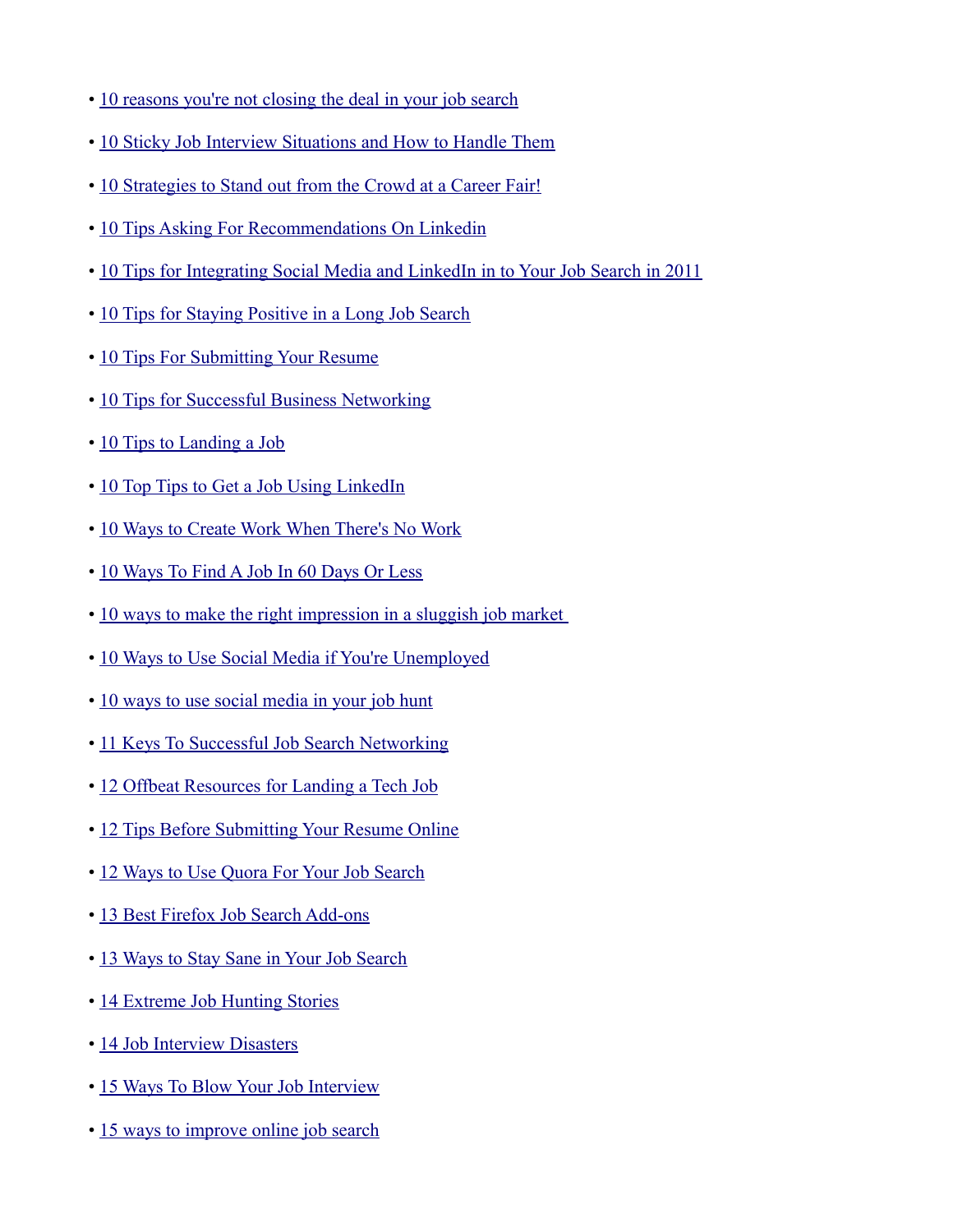- • [17 Ways To Build Confidence While Finding A Job](http://timsstrategy.com/17-ways-to-build-confidence-while-finding-a-job/)
- • [20 Habits of Highly Effective Job Seekers in a Down Market](http://www.medhunters.com/articles/habitsOfHighlyEffectiveJobSeekersInADownMarket.html?type=news&source=health-general-02-23-10)
- • [20 Powerful Action Verbs to Kick Your Resume Up a Notch!](http://www.careerealism.com/20-powerful-action-verbs-kick-resume-notch/)
- • [20 Simple Twitter Tips for Your Job Search](http://blogs.siliconindia.com/SatishSoren/20_Simple_Twitter_Tips_for_Your_Job_Search-bid-807bOm5q45778359.html)
- • [20 Things Job Seekers Should Never Tweet About](http://blog.resumebear.com/2010/06/23/20-things-job-seekers-should-never-tweet-about/)
- • [20 Ways to Stay Motivated During Your Job Search](http://money.usnews.com/money/blogs/outside-voices-careers/2010/10/19/20-ways-to-stay-motivated-during-your-job-search.html)
- • [21 Ways to Avoid Job Interview Anxiety](http://money.usnews.com/money/blogs/outside-voices-careers/2010/10/27/21-ways-to-avoid-job-interview-anxiety.html)
- • [30 Ideas. The Ideas Of Successful Job Search. New 2010 Edition](http://timsstrategy.com/30-ideas-the-ideas-of-successful-job-search-new-2010-edition/)
- • [30 Things You Can Control In Your Job Search](http://recareered.blogspot.com/2010/07/30-things-you-can-control-in-your-job.html)
- • [39 Most Popular Facebook Pages In The World for Job Search](http://jobmob.co.il/blog/facebook-pages-job-search-2010/)
- • [40 Words and Terms to Keep Off of Your Résumé](http://www.aarp.org/work/job-hunting/info-01-2011/ask_sid_resume_tips.html)
- • [42 Job Search Quotes for Twitter](http://joblounge.blogspot.com/2009/11/42-job-search-quotes-for-twitter.html)
- • [50 Buzzwords You Shouldn't Use on Your Resume](http://money.usnews.com/money/blogs/outside-voices-careers/2010/11/17/50-buzzwords-you-shouldnt-use-on-your-resume.html)
- • [50 Interview Questions, why they are asked, and how you should answer!](http://www.australiaworks.com.au/interview-tips/50_job_interview_questions_and_answers/)
- • [101 Ideas to Improve Your Career When No One Will Hire You](http://www.connectworkchicago.com/2010/07/101-ideas-to-improve-your-career-when-no-one-will-hire-you/)
- • [101 Ways to Find A Job](http://www.trcb.com/employment/getting-the-job/101-ways-to-find-a-job-19593.htm)
- • [2011 Job Market to Become Even More Competitive](http://www.personalbrandingblog.com/2011-job-market-to-become-even-more-competitive)
- • [A Cover Letter is a Sales Presentation of You](http://career-advice.monster.com/job-interview/interview-preparation/interviewers-pet-peeves/article.aspx)
- • [A Creative Way to Use Twitter Lists to Get Hired](http://www.cornonthejob.com/social-media/a-creative-way-to-use-twitter-lists-to-get-hired/)
- • [A 'Fair' Surprise](http://www.careerrocketeer.com/2010/01/fair-surprise.html)
- • [A Message For Recruiters I Strongly Dislike Recruiters](http://www.veronicaludwig.com/message-recruiters/)
- • [A Modern Mentor Is a Listener, Too](http://www.nytimes.com/2010/06/06/jobs/06career.html)
- • [A New Low Heckling The Unemployed](http://open.salon.com/blog/margaret_feike/2010/12/21/a_new_low_-_heckling_the_unemployed)
- • [A tale of two interview mistakes](http://askamanager.blogspot.com/2009/12/tale-of-two-interview-mistakes.html)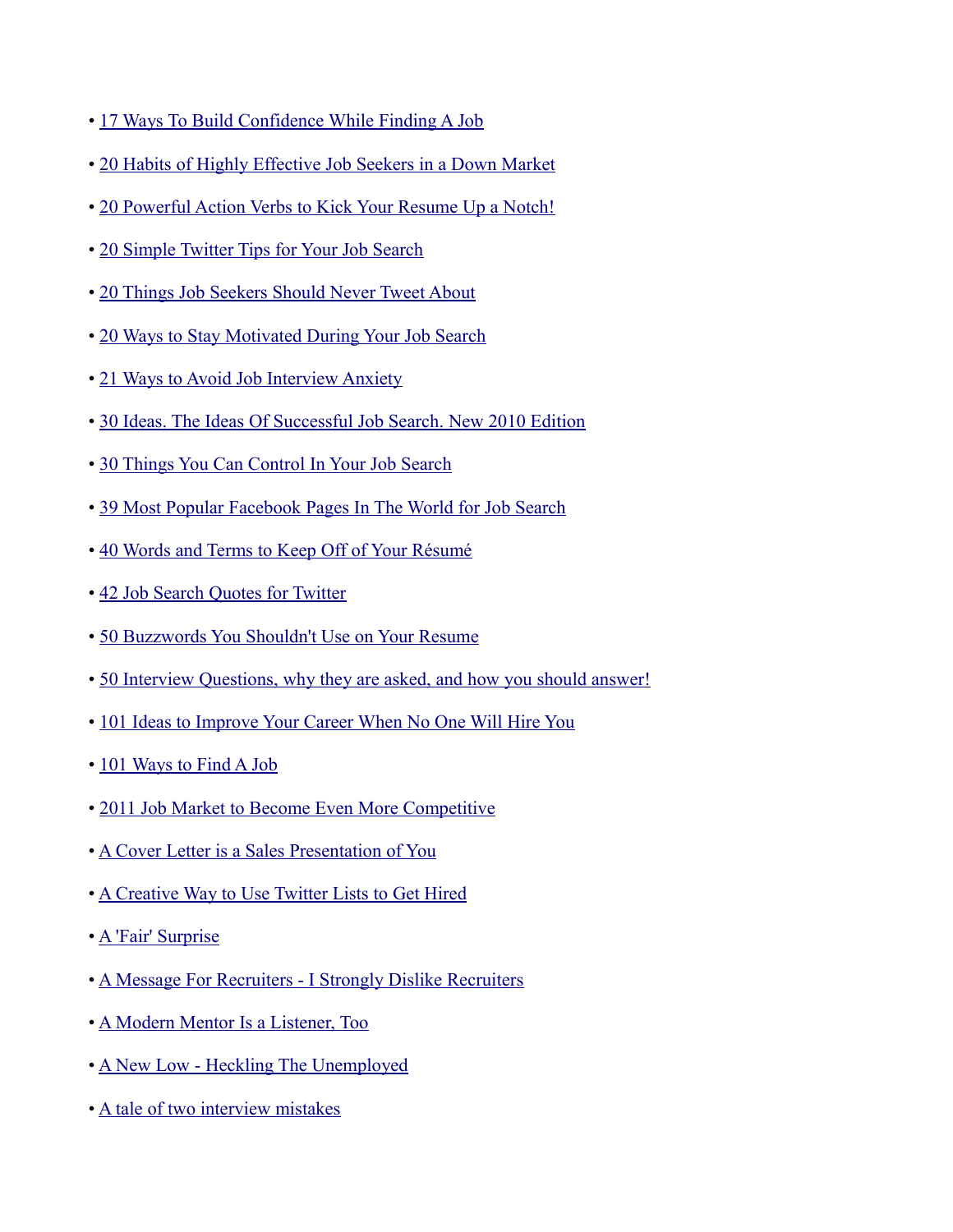- • [A Time Management Secret for Jobseekers](http://www.jobswot.com/a-time-management-secret-for-jobseekers/)
- • [A Winning Job Search Strategy](http://career-advice.monster.com/job-search/getting-started/a-winning-job-search-strategy/article.aspx?WT.mc_n=SM_PR_Twt_monstercareers)
- • [A Year Ago.](http://jbordeaux.com/a-year-ago/)
- • [Accenture to recruit thousands of IT staff through Twitter and LinkedIn](http://www.computerweekly.com/Articles/2010/06/24/241736/Accenture-to-recruit-thousands-of-IT-staff-through-Twitter-and.htm)
- • [Acing the Job Interview Takes More Than Just Being Qualified](http://www.employmentdigest.net/2010/02/acing-the-job-interview-takes-more-than-just-being-qualified/)
- • [Add Punch to Your Follow Up Letter](http://blog.doostang.com/2010/06/02/add-punch-to-your-follow-up-letter)
- • [Addressing Salary Requirements in a Cover Letter](http://www.employmentdigest.net/2010/06/addressing-salary-requirements-in-a-cover-letter)
- • [Advice On Keeping Your Job Search Fresh](http://www.glassdoor.com/blog/advice-keeping-job-search-fresh/)
- • [Advice: The Art of Working and Reworking Your Network](http://blogs.wsj.com/laidoff/2009/12/11/advice-the-art-of-working-and-reworking-your-network/)
- • [Advice: Using the Holidays to Network](http://blogs.wsj.com/laidoff/2009/12/28/advice-using-the-holidays-to-network/?mod=rss_WSJBlog)
- • [After the Recruiter Says No](http://hotjobs.yahoo.com/career-articles-after_the_recruiter_says_no-1161)
- • [Age Discrimination Job search question of the week](http://recareered.blogspot.com/2010/03/age-discrimination-job-search-question.html)
- • [America's Most Surprising Six-Figure Jobs](http://www.forbes.com/2010/05/28/six-figure-jobs-leadership-careers-salary.html)
- • [Am I Too Fat to Get Hired?](http://www.bnet.com/blog/evil-hr-lady/am-i-too-fat-to-get-hired/627)
- • [An Antonym Of Change Is For Suckers](http://www.veronicaludwig.com/an-antonym-of-change-is-for-suckers/)
- • [An Apology to All Job Seekers and Candidates](http://thetalentbuzz.com/2010/04/an-apology-to-all-job-seekers/)
- • [ANOTHER TAKE ON NOT GETTING A JOB](http://melissacooley.com/2009/08/another-take-on-not-getting-a-job/)
- • [Answering the Question, "What Do You Do?"](http://www.employmentdigest.net/2010/11/answering-the-question-%E2%80%9Cwhat-do-you-do%E2%80%9D/)
- • [April's Job Growth Surpasses Economists' Predictions](http://thehiringsite.careerbuilder.com/2010/05/11/aprils-job-growth-surpasses-economists-predictions/)
- • [Are All Your Job Search Eggs in One Basket?](http://www.employmentdigest.net/2010/01/are-all-your-job-search-eggs-in-one-basket/)
- • [Are Paper Resumes Dead?](http://www.employmentdigest.net/2010/09/are-paper-resumes-dead/)
- • [Are You Doing It Wrong? How to Make Networking Really Work.](http://hotjobs.yahoo.com/career-articles-are_you_doing_it_wrong_tips_to_make_networking_really_work-1227)
- • [Are You Experiencing Resume Information Overload?](http://www.employmentdigest.net/2010/03/are-you-experiencing-resume-information-overload/)
- • [Are you in control of your job search?](http://www.thewisejobsearch.com/2010/03/are-you-in-control-of-your-job-search.html)
- • [Are You Job Search Weary?](http://www.careerrocketeer.com/2011/03/are-you-job-search-weary.html)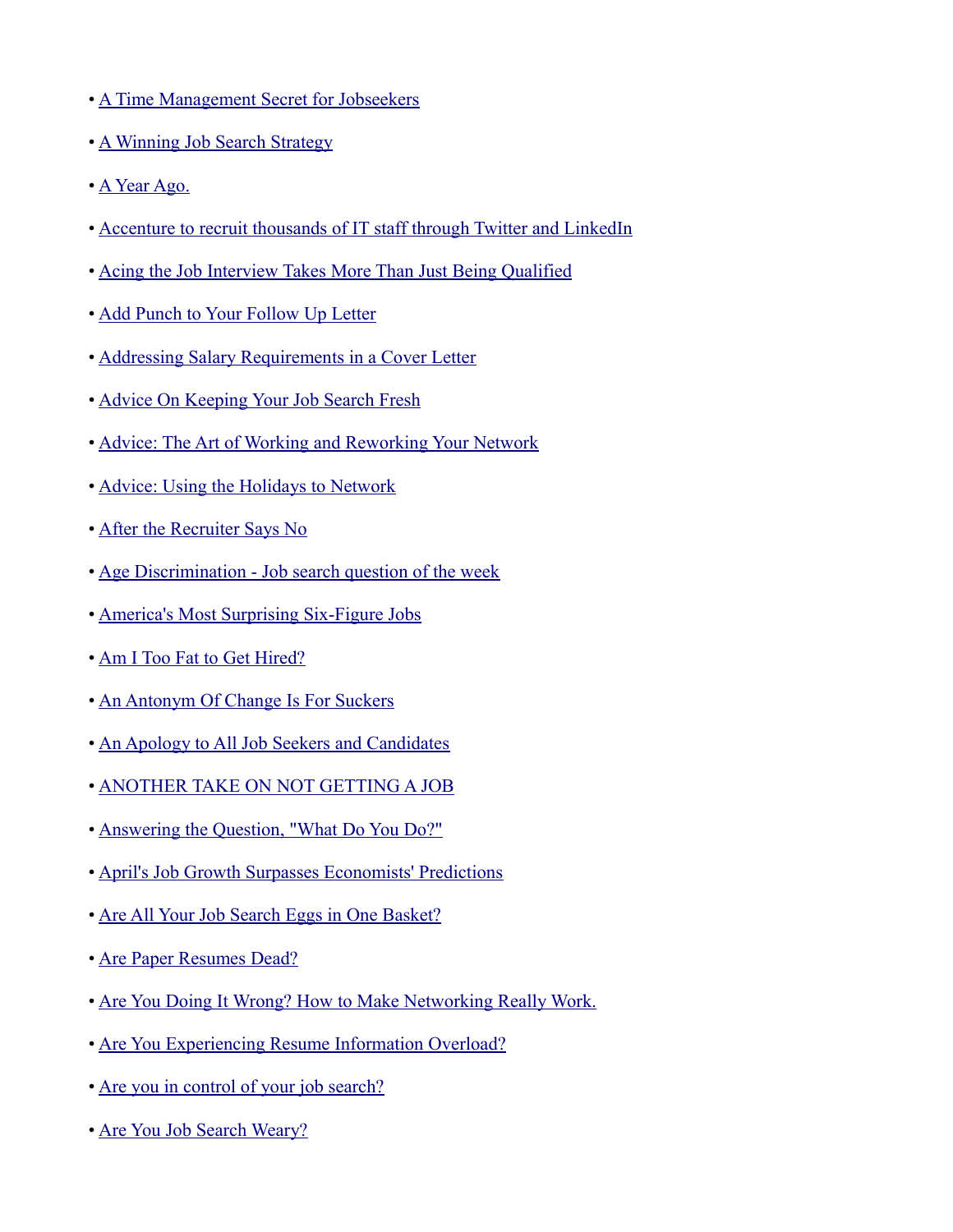- • [Are you paying attention to your online reputation? Employers are.](http://www.theworkbuzz.com/career-advice/online-reputation/)
- • [Are You Wasting Your Time Networking?](http://matrixresourcesblog.com/2010/03/29/are-you-wasting-your-time-networking/)
- • [Arguments for Hiring Someone in Job Transition Skills You Will Not Find on a Resume](http://candidateschair.com/arguments-for-hiring-someone-in-job-transition-%E2%80%93-skills-you-will-not-find-on-a-resume/)
- • [Ask These 4 Questions In An Interview To Get The Job](http://www.businessinsider.com/ask-these-4-questions-in-an-interview-to-get-the-job-2010-10)
- • [Attitude: Your Biggest Job Search Advantage](http://www.approachthemarket.co.uk/index.php?option=com_wordpress&p=657&Itemid=63)
- • [Avoid Falling Victim to Resume Self-Destruction](http://www.employmentdigest.net/2010/05/avoid-falling-victim-to-resume-self-destruction/)
- • [Avoiding the Job Search Kiss of Death](http://blogging4jobs.com/social-media/avoiding-the-job-search-kiss-of-death)
- • [Bad Credit Derails Job Seekers](http://online.wsj.com/article/SB10001424052748703909804575123611107626180.html?mod=WSJ_hpp_sections_careerjournal)
- • [Bad Job Sites](http://jobsearch.about.com/b/2010/05/15/bad-job-sites.htm)
- • [Be First To Make Your Own Cool Facebook Resume](http://jobmob.co.il/blog/facebook-resume/)
- • [Be Prepared for Conversation, Not Interview](http://www.culpwrit.com/2010/05/16/be-prepared-for-conversation-not-interview/)
- • [Be the First Applicant with this Job Search Tip](http://www.careerealism.com/first-applicant-job-search-tip)
- • [Beef Up Your Job Search Get Tech Savvy!](http://blog.doostang.com/2010/11/10/beef-up-your-job-search-get-tech-savvy)
- • [Behavioral Interview Questions 5 Tips to Ensure You Get Hired](http://www.employmentdigest.net/2010/02/behavioral-interview-questions-5-tips-to-ensure-you-get-hired/)
- • [Being Prepared for the Unexpected](http://rodneysjobquest.wordpress.com/2010/01/30/being-prepared-unexpected/)
- • [Being Thankful In Your Job Search?!](http://www.careerrocketeer.com/2010/12/being-thankful-in-your-job-search.html)
- • [Best Industry Job Boards on the Internet](http://www.jobconcierge.com/best-industry-job-boards/)
- • [Best Job Search Advice on the Internet](http://www.jobconcierge.com/best-job-search-advice/)
- • [Best time to get a job](http://money.cnn.com/2009/12/04/news/economy/job_seasons/)
- • [Best tip for job-seekers? Get out of the house](http://www.twitterjobsearch.com/jobbar/aHR0cDovL3d3dy5zdW50aW1lcy5jb20vYnVzaW5lc3MvMTkwNTg4MixDU1QtTldTLWpvYmJsdWVzMjYuYXJ0aWNsZQ==/Best%20tip%20for%20job-seekers%3F%20Get%20out%20of%20the%20house/twitjobsearch)
- • [Better Check Your References Before the Employer Does](http://exclusive-executive-resumes.com/resumes/better-check-your-references-before-the-employer-does/)
- • [Beyond the Resume: Part 1](http://www.careerrocketeer.com/2010/05/beyond-resume-part-1.html)
- • [Beyond the Resume: Part 2](http://www.careerrocketeer.com/2010/06/beyond-resume-part-2.html)
- • [Big Blunders Job Hunters Make](http://online.wsj.com/article/SB10001424052748703615104575328641186507512.html?mod=WSJ_hps_MIDDLETopStories)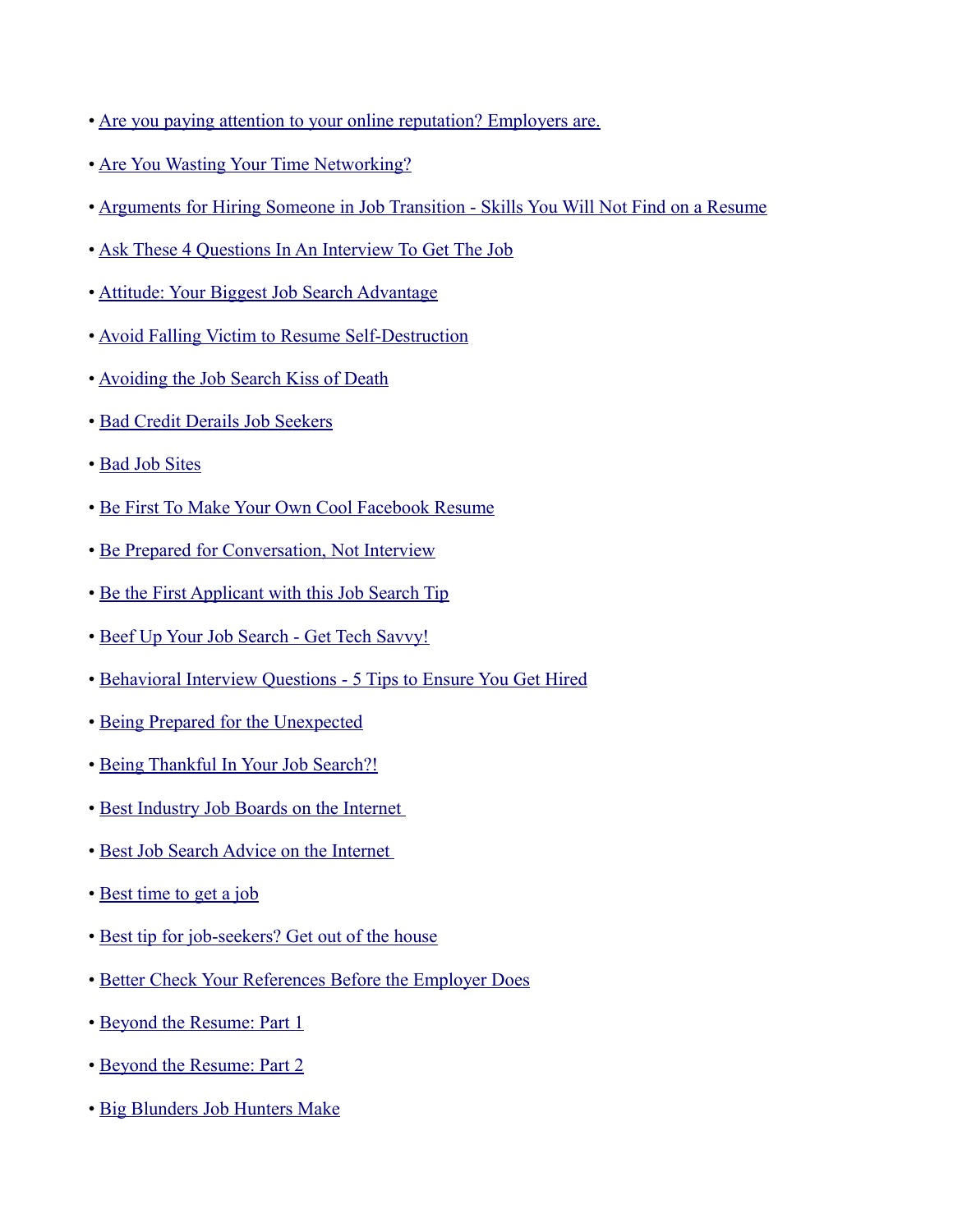- • [BODY LANGUAGE SPEAKS VOLUMES](http://melissacooley.com/2010/07/body-language-speaks-volumes/)
- • [Boost your resolve to find a job in '10](http://www.lansingstatejournal.com/article/20091228/NEWS03/912280323/1004/NEWS03)
- • [Breaking Out of Long-Term Unemployment](http://career-advice.monster.com/job-search/getting-started/breaking-out-of-longterm-unemployment-hot-jobs/article.aspx)
- • [Breaking Through Networking Stigmas](http://www.careerrocketeer.com/2009/11/breaking-networking-stigmas.html)
- • [Build Up Your Job Search Motivation](http://www.careerbuilder.com/Article/CB-1619-Job-Search-Build-Up-Your-Job-Search-Motivation/)
- • [Calls to Suicide Hotlines Skyrocket Along with Unemployment](http://uspoverty.change.org/blog/view/calls_to_suicide_hotlines_skyrocket_along_with_unemployment)
- • [Can a Recruiter Help You Find a Job Today? Odds Are, No!](http://www.employmentdigest.net/2010/04/can-a-recruiter-help-you-find-a-job-today-odds-are-no/)
- • [Can social networking bring job hunters tweet success?](http://www.guardian.co.uk/money/2010/feb/20/social-networking-twitter-job-hunting)
- • [Can Twitter help land you a job? \(video\)](http://www.cnn.com/video/?/video/tech/2010/06/24/wu.twitter.jobs.cnn)
- • [Can You Afford to Hibernate?](http://matrixresources.wordpress.com/2009/12/03/can-you-afford-to-hibernate/)
- • [Can YOU Get a New Job in 2 Weeks?](http://www.careerrocketeer.com/2011/01/can-you-get-a-new-job-in-2-weeks.html)
- • [Career Advice Resumes, Cover Letters, Job Interviews, and Tips for Career Success](http://careers.stateuniversity.com/)
- • [Career Advice: Temp Jobs Can Lead To Permanent Employment](http://www.secretsofthejobhunt.com/profiles/blogs/career-advice-temp-jobs-can)
- • [CareerBuilder Helps to Solve 'Black Hole' for Job Applicants with New Technology](http://www.prnewswire.com/news-releases/careerbuilder-helps-to-solve-black-hole-for-job-applicants-with-new-technolo%20gy-95499779.html)
- • [CareerBuilder survey: 6 in 10 workers laid off in last year now have a job](http://www.ledger-enquirer.com/news/breaking_news/story/999752.html)
- • [Career Comeback: 5 Ways to Botox Your Resume](http://www.more.com/2010/23645-career-comeback-5-ways-to)
- • [Career Expert Offers Tips on How to Stand Out for the Right Reasons](http://www.pitchengine.com/free-release.php?id=48356)
- • [Career Fairs Aren't Fair](http://www.connectworkchicago.com/2010/05/career-fairs-arent-fair/)
- • [Caught in a large layoff or let go for performance reasons?](http://matrixresourcesblog.com/2010/06/28/caught-in-a-large-layoff-or-let-go-for-performance%C2%A0reasons/)
- • [Change Your POV & Change Your Life](http://blogging4jobs.com/job-search/change-your-pov-change-your-life)
- • [Changing Careers to Find Jobs](http://matrixresourcesblog.com/2010/06/08/changing-careers-to-find%C2%A0jobs/)
- • [Coming Up With Your Resume to Snatch an Employer's Attention in an Easy Way](http://www.employmentdigest.net/2010/03/coming-up-with-your-resume-to-snatch-an-employers-attention-in-an-easy-way/)
- • [Common Job Interview Questions and Answers](http://www.seattleinterviewcoach.com/answers-to-common-job-interview-questions.html)
- • [Common Security Clubs offer the jobless a lifeline](http://www.latimes.com/news/opinion/commentary/la-oe-hochschild-unemployed-20100523,0,6283470.story)
- • [Contracting Your Career Solution?](http://www.getinterviews.com/index.php?option=com_content&task=view&id=92&Itemid=44)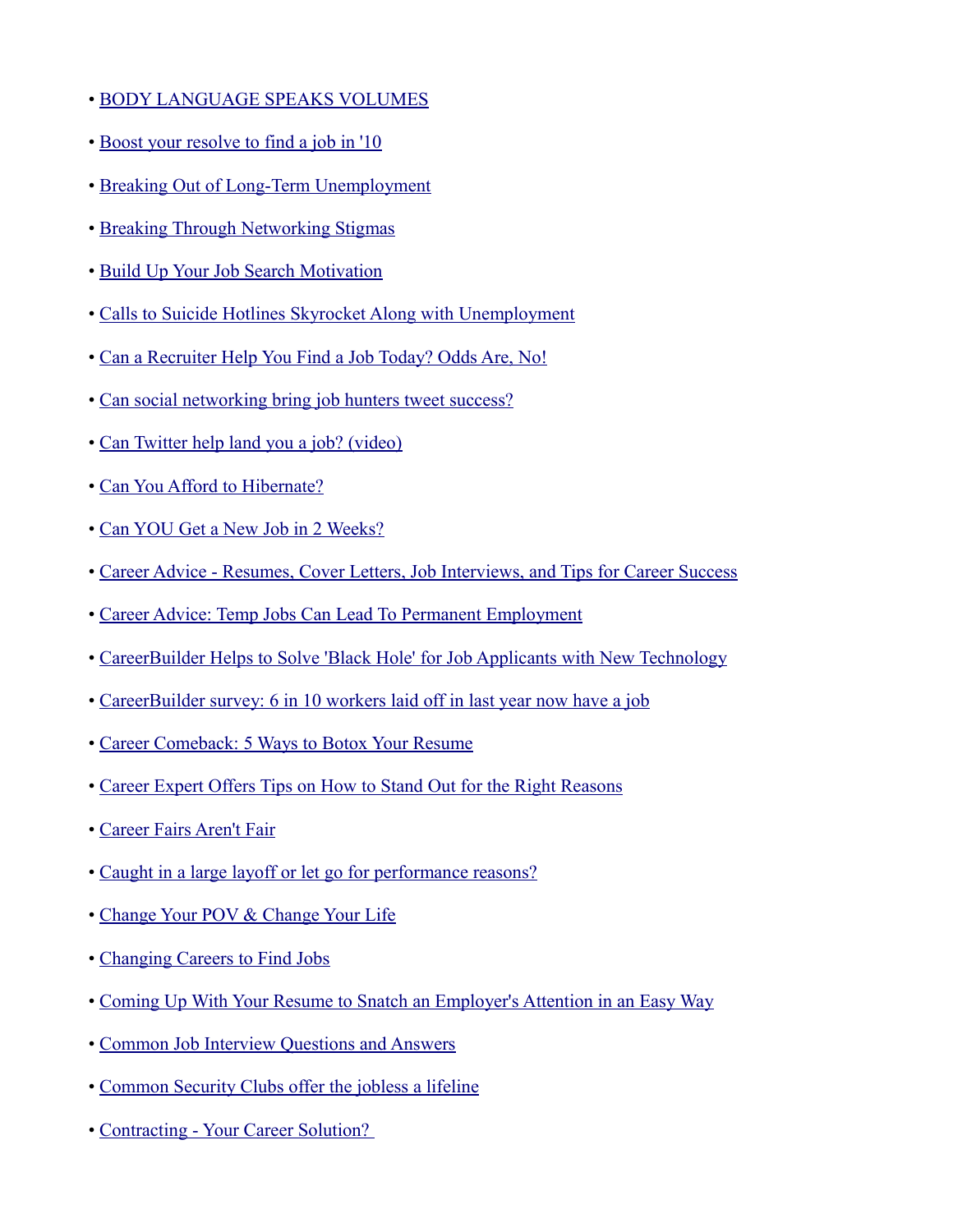- • [Controlling Emotions During the Search](http://blogs.wsj.com/laidoff/2009/11/23/controlling-emotions-during-the-search/)
- • [Conversation Starters for Job Search Networking](http://employmentdigest.net/2011/02/conversation-starters-for-job-search-networking/)
- • [Corporate profits have recovered, but job market still depressed](http://www.epi.org/economic_snapshots/entry/corporate_profits_have_recovered_but_job_market_still_depressed/)
- • [Could This Be Why You're Still Unemployed?](http://jobmob.co.il/blog/imposter-syndrome/)
- • [COVER LETTER DEBATE: HOW TO KNOW WHEN TO SEND ONE](http://blog.brand-yourself.com/brand-yourselfcom/cover-letter-debate-how-to-know-when-to-send-one/)
- • [Cover Letters: 1 Get Started Tip and 4 Common Mistakes to Avoid](http://www.careerrocketeer.com/2011/03/cover-letters-1-get-started-tip-and-4-common-mistakes-to-avoid.html)
- • [Cover Letters Does Anybody Read Those Anymore?](http://www.employmentdigest.net/2010/06/cover-letters-does-anybody-read-those-anymore/)
- • [Cover Letters The Icing on the Cake](http://www.employmentdigest.net/2010/01/cover-letters-the-icing-on-the-cake-2/)
- • [Create Your Own Success](http://www.troyclaus.com/change-can-be-fun/)
- • [Creating a Quality Personal Brand](http://rodneysjobquest.wordpress.com/2009/12/07/quality-personal-brand/)
- • [Creating a Résumé That Sells](http://online.barrons.com/article/SB10001424052748704431804574539403154677622.html)
- • [Creative Ways To Job Hunt](http://www.karenburnsworkinggirl.com/?p=1899)
- • [Deadly Cover Letter Errors](http://blog.doostang.com/2009/12/16/deadly-cover-letter-errors)
- • [Dealing With Unemployment Depression](http://employmentdigest.net/2011/02/dealing-with-unemployment-depression)
- • [Deliberately uninformed, relentlessly so \[a rant\]](http://sethgodin.typepad.com/seths_blog/2010/10/deliberately-uninformed-relentlessly-so.html)
- • [Demonstrate Confidence at the Job Interview by Projecting Your Voice](http://blog.seattleinterviewcoach.com/2010/09/demonstrate-confidence-at-job-interview.html)
- • [Didn't Get The Job? Don't Forget Who Is Interviewing You: Everyone](http://www.glassdoor.com/blog/didnt-job-dont-forget-interviewing/)
- • [Do Thank You Notes Really Matter?](http://www.careerrocketeer.com/2009/06/do-thank-you-notes-really-matter.html)
- • [Do You Dread the Phone Interview or Networking call?](http://blog.helpmyresume.info/2010/09/25/do-you-dread-the-phone-interview-or-networking-call/)
- • [Do You Really HAVE to Network for Your Job Search?](http://www.careerrocketeer.com/2009/07/do-you-really-have-to-network-for-your.html)
- • [Do Your Homework Before the Big Interview](http://career-advice.monster.com/job-interview/Interview-Preparation/Do-Your-Homework-Before-Interview/article.aspx?WT.mc_n=SM_PR_Twt_monstercareers)
- • [Don't Answer This Question on a Job Interview](http://www.wltx.com/news/story.aspx?storyid=84049&catid=299)
- • [Don't be a perfectionist in your job search](http://www.ajc.com/business/dont-be-a-perfectionist-579489.html)
- • [Don't Become a Statistic Tips for Staying Focused throughout the Job Search](http://blog.doostang.com/2010/02/01/dont-become-a-statistic-tips-for-staying-focused-throughout-the-job-search/)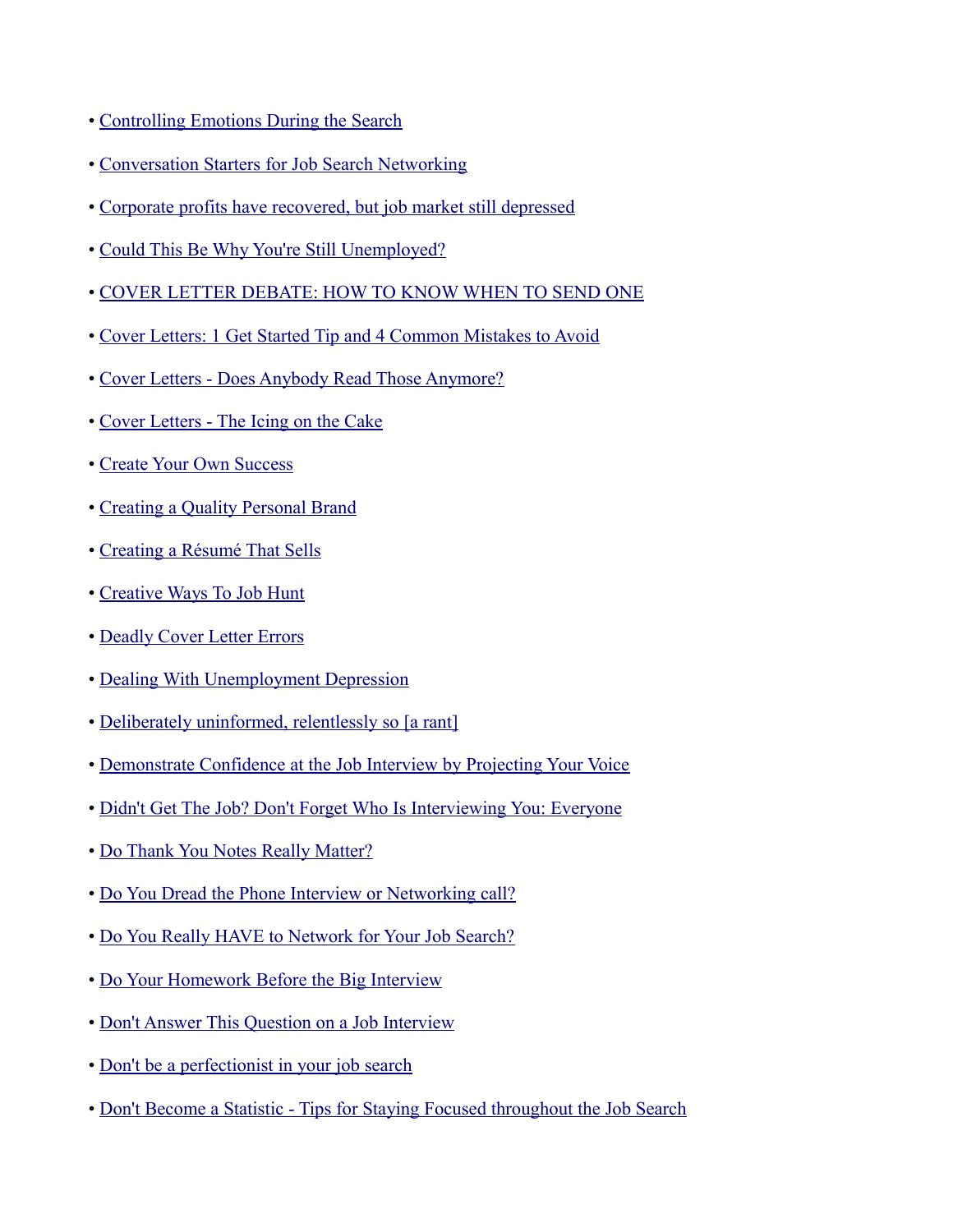- • [Don't Do This With Your Resume](http://gethiredstayhired.com/blog/?p=212)
- • [Don't get burned by the latest job scam](http://alft-teluu.blogspot.com/2010/08/dont-get-burned-by-latest-job-scam.html)
- • [Don't Let Bad Advice Strangle Your Job Search](http://www.glassdoor.com/blog/dont-bad-advice-strangle-job-search/)
- • [Don't let your job desperation show](http://www.cnn.com/2010/LIVING/worklife/01/27/cb.job.desperation.kicks.in/index.html?hpt=Sbin)
- • [Don't Name Your Resume, "resume" & Nine Other Head-Smacking Tips for Job Seekers](http://blog.sixfigures.com.au/2010/12/08/don%E2%80%99t-name-your-resume-%E2%80%9Cresume%E2%80%9D-nine-other-head-smacking-%20tips-for-job-seekers/)
- • [Don't Throw Up in the Job Interview](http://www.huffingtonpost.com/liz-ryan/dont-throw-up-in-the-job_b_470964.html)
- • [Don't wear pajamas for a phone interview](http://money.cnn.com/2010/02/03/news/economy/phone_job_interviews.fortune/index.htm)
- • [Dos and Don'ts of Job Search Organization](http://employmentdigest.net/2011/02/dos-and-don%C3%A2%C2%80%C2%99ts-of-job-search-organization)
- • [Downturns can be fair weather for business liftoffs](http://www.washingtonexaminer.com/economy/your-money/Downturns-can-be-fair-weather-for-business-liftoffs-1008386-100224134.html)
- • [Drive: The surprising truth about what motivates us](http://www.youtube.com/watch?v=u6XAPnuFjJc&sns=em)
- • [During the Search, Looking at More Than Salary](http://blogs.wsj.com/laidoff/2010/02/05/during-the-search-looking-at-more-than-salary/?mod=rss_WSJBlog)
- • [Economic Reports Raise Hopes For Global Recovery](http://www.huffingtonpost.com/2009/12/12/economic-reports-raise-ho_n_389778.html)
- • [Economists see a modest pickup in hiring](http://money.cnn.com/2010/07/19/news/economy/NABE/index.htm)
- • [Economists see more hiring on the way](http://money.cnn.com/2011/01/24/news/economy/nabe_survey/)
- • [Effective Job Search: Find or Be Found](http://www.impacthiringsolutions.com/freejobsearchresources/effective-job-search-find-or-be-found/)
- • [Eight Tips for Job Hunting During the Recession](http://insidetech.monster.com/benefits/articles/7042-eight-tips-for-job-hunting-during-the-recession)
- • [Employers added most jobs in 3 years in March](http://news.yahoo.com/s/ap/20100402/ap_on_bi_go_ec_fi/us_economy)
- • [Employers Lowballing New Hires](http://online.wsj.com/article/SB127570395821401453.html)
- • [Employers Optimistic About Hiring in 2010](http://publicityclub.wordpress.com/2009/12/23/employers-optimistic-about-hiring-in-2010/)
- • [Employers' wacky interview questions](http://money.cnn.com/2010/08/09/news/economy/wacky_interview_questions.fortune/)
- • [Employment Solutions You May Not Know About](http://www.employmentdigest.net/2010/08/employment-solutions-you-may-not-know-about/)
- Enhancing Your Employability Despite Those Employment Gaps
- • [Entrepreneur or Unemployed?](http://www.nytimes.com/2010/06/02/opinion/02reich.html?pagewanted=all)
- • [Everything I Needed to Know About Job Hunting I Learned from The Godfather](http://www.careerrocketeer.com/2010/02/everything-i-needed-to-know-about-job.html)
- • [Experts: Full speed ahead for job search during holidays](http://www.stltoday.com/stltoday/business/stories.nsf/story/4863CBA78B6DE95886257679008247EE)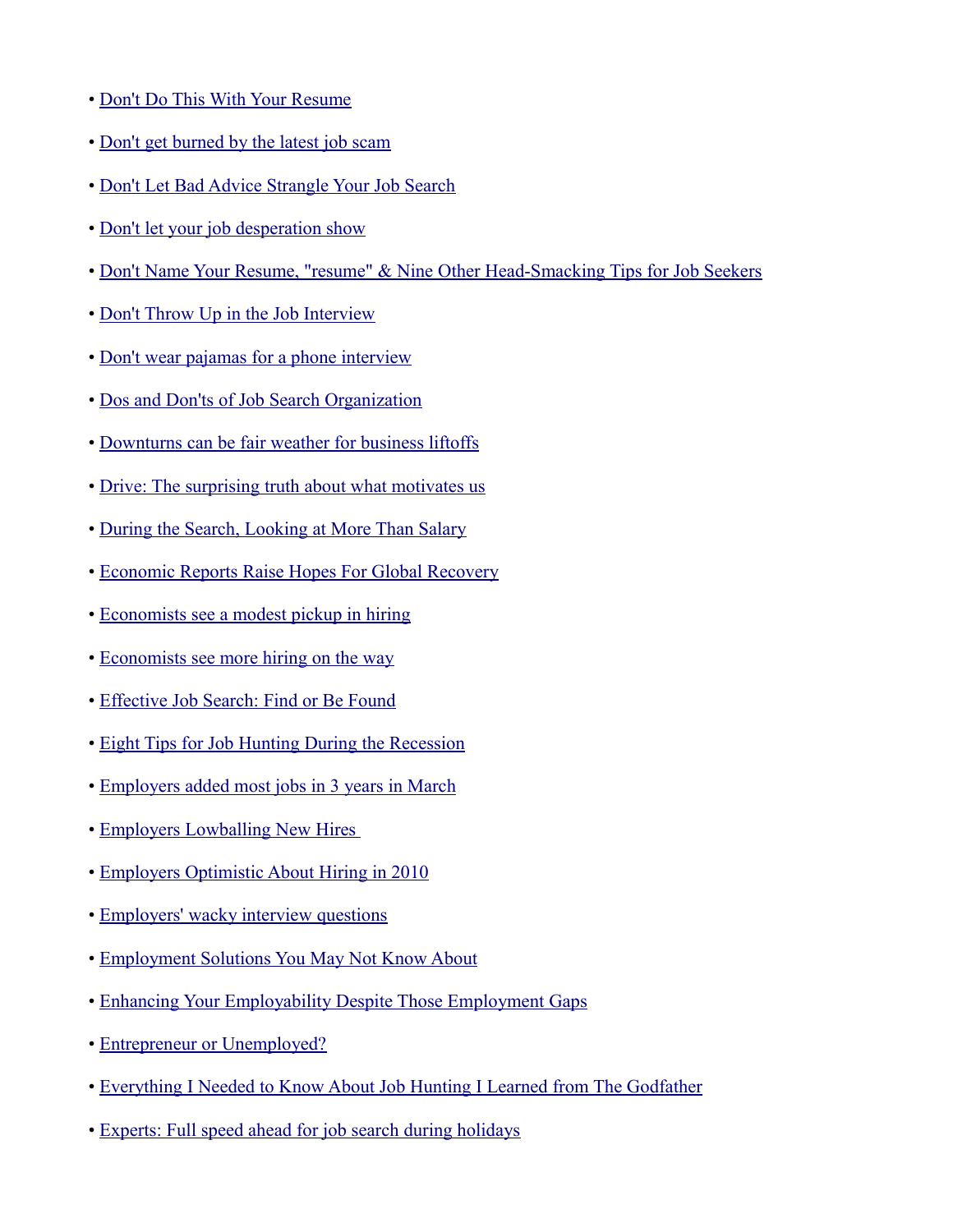- • [Experts offer tips for beating career blues](http://www.google.com/hostednews/ap/article/ALeqM5jwtXuPkdsTPGZgh5wE3iJsBGHyxgD9C5FH280)
- • [Explaining Twitter on Your Resume](http://www.cornonthejob.com/career-advice/resumes-and-cover-letters/questions-for-corn-explaining-twitter-on-your-resume/)
- • [Facebook For Job Hunting](http://www.hrmargo.com/2010/10/26/the-multi-platform-job-search/)
- • [Feel Like Giving Up on Your Job Search?](http://www.careerbuilder.com/Article/CB-1389-Job-Search-Feel-Like-Giving-Up-on-Your-Job-Search/?pf=true)
- • [Fifty Questions You Need the Answers to Before an Interview](http://www.employmentdigest.net/2010/11/fifty-questions-you-need-the-answers-to-before-an-interview/)
- • [Find The Job Before It Even Exists](http://www.karenburnsworkinggirl.com/?p=1803)
- • [Finding the Right Recruiter For Your Job Search](http://www.employmentdigest.net/2010/07/finding-the-right-recruiter-for-your-job-search)
- • [Finding Work that Will Embrace the Real You](http://www.careerrocketeer.com/2009/10/finding-work-that-will-embrace-real-you.html)
- • [Fire Up your Job Search by Broadcasting Strengths!](http://blog.doostang.com/2010/12/08/fire-up-your-job-search-by-broadcasting-strengths)
- • [Fired--But Not Finished: Your Job Ends, Your New Life Begins](http://www.careerknowhow.com/guidance/laidoff.htm)
- • [First Aid for Your Résumé](http://online.wsj.com/article/SB126550131743542087.html?mod=WSJ_PersonalFinance_PF4)
- • [Fish Where The Fish Are Use LinkedIn To Job Search](http://www.advancingwomen.com/wordpress/fish-where-the-fish-are-use-linkedin-to-job-search/)
- • [Five Mistakes Online Job Hunters Make](http://online.wsj.com/article/SB10001424052748704913304575371202791043546.html)
- • [Five Must-Ask Interview Questions](http://online.wsj.com/article_email/SB10001424052748704302304575213962794390050-lMyQjAxMTAwMDIwOTEyNDkyWj.html)
- • [Five Steps to Your Next Job](http://ezinearticles.com/?id=2920396)
- • [Five things my cats can teach you about finding a job](http://ulife.vpul.upenn.edu/careerservices/blog/?p=4633)
- • [Follow Up Letters After a Rejection](http://www.employmentdigest.net/2010/04/follow-up-letters-after-a-rejection/)
- • [For the Unemployed Over 50, Fears of Never Working Again](http://www.nytimes.com/2010/09/20/business/economy/20older.html?_r=2&hp)
- • [Found a Dream Job at a Tweetup](http://blog.resumebear.com/uncategorized/found-a-dream-job-at-a-tweetup/)
- • [Four Areas To Look For Jobs](http://www.glassdoor.com/blog/areas-jobs/)
- • [Four Excuses to Quit \(and What to Do About Them\)](http://lateralaction.com/articles/no-excuses/)
- • [Four Reasons Why Focusing on Goals Leads to Failure](http://melissacooley.com/2010/03/focus-on-goals-failure/)
- • [Four Ways to Break Through the Noise and Get Noticed](http://jobs.aol.com/articles/2010/10/04/break-through-the-noise-and-get-noticed)
- • [Four Ways to Improve Your Job Search Technique](https://www.swiftpage2.com/speasapage.aspx?X=2U0OIQCJHVM1ODTS00X6W5#2)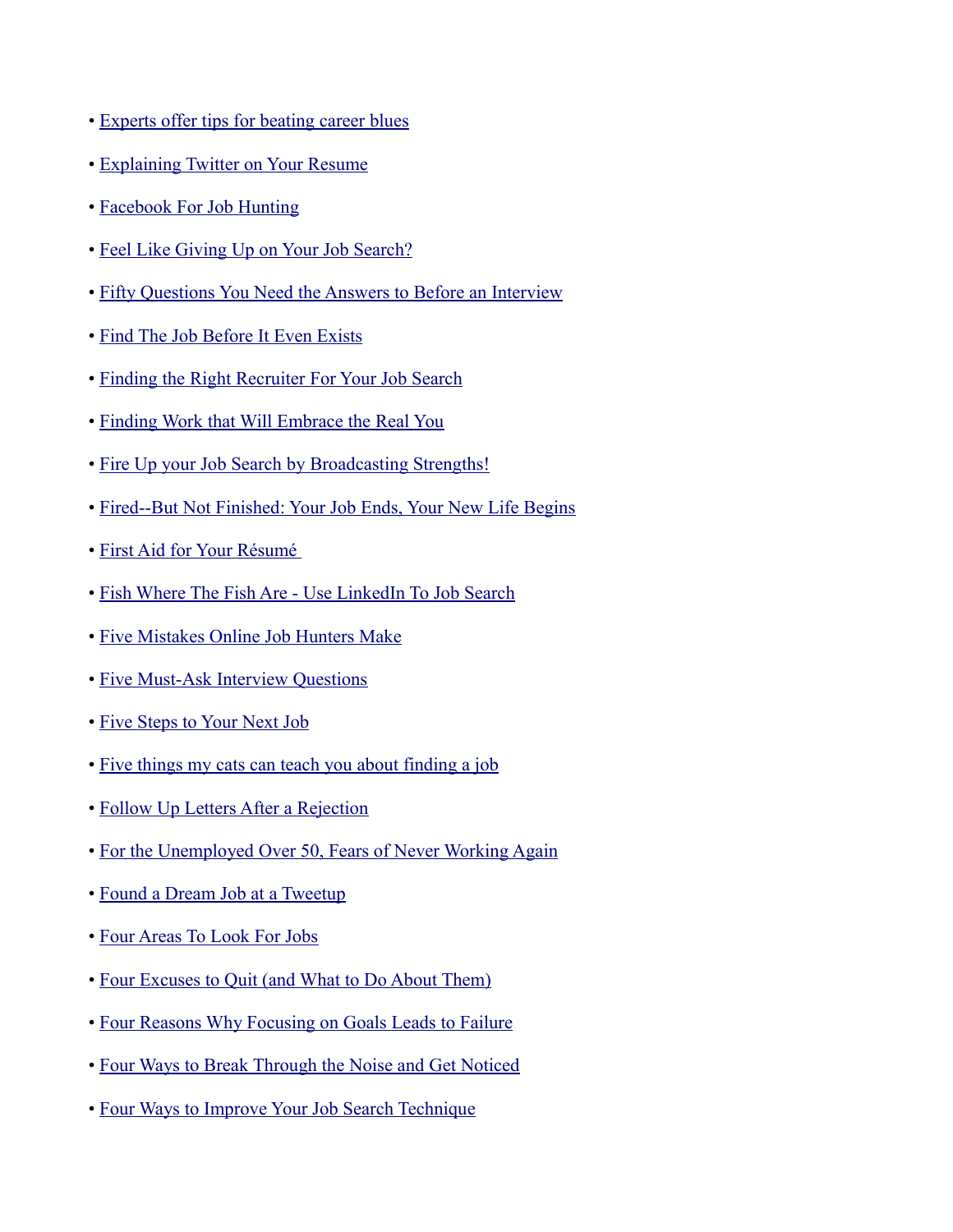- • [FREE BOOK Launchpad: Career Search Strategy Guide](http://www.careerrocketeer.com/2010/06/free-book-launchpad-career-search-guide.html)
- • [Free eBook- Using the Social Web to Find Work](http://www.chrisbrogan.com/free-ebook-using-the-social-web-to-find-work/)
- • [Friend Or Foe The Importance of First Impressions in Interviews](http://www.employmentdigest.net/2010/03/friend-or-foe-the-importance-of-first-impressions-in-interviews/)
- • [Gallup Finds U.S. Unemployment Hitting 10.3% in February](http://www.gallup.com/poll/146453/Gallup-Finds-Unemployment-Hitting-February.aspx)
- • [Gallup's U.S. Job Creation Index Highest Since September '08](http://www.gallup.com/poll/146414/Gallup-Job-Creation-Index-Highest-September.aspx)
- • [Georgia's Tips for Nervous Job Seekers](http://www.culpwrit.com/2011/03/17/georgias-tips-for-nervous-job-seekers/)
- • [Get a Job in Chicago: 10 Tips from Local Recruiters](http://www.chicagonow.com/blogs/brokeass-blog/2010/02/post.html)
- • [Get Interviews Via the Hidden Job Market](http://blog.mengonline.com/2011/02/09/get-interviews-via-the-hidden-job-market/)
- • [Get Off Your Butt: 16 Ways to Get Motivated When You're in a Slump](http://zenhabits.net/2007/08/get-off-your-butt-16-ways-to-get-motivated-when-youre-in-a-slump/)
- • [Get Over It Leave Your Baggage At The Door](http://www.approachthemarket.co.uk/index.php?option=com_wordpress&p=328&Itemid=63)
- • [Gimmicks Are Deadly in a Job Search](http://www.employmentdigest.net/2010/11/gimmicks-are-deadly-in-a-job-search-2/)
- • [Give Yourself the Gift of Employment](http://hotjobs.yahoo.com/career-articles-give_yourself_the_gift_of_employment-1067)
- • [Getting Yourself Known at Non-Hiring Company](http://www.careerdoctor.org/career-doctor-blog/2010/06/getting-yourself-known-at-nonh.html)
- Good news: Employers are ready to hire in the coming months
- • [Good news for job seekers](http://www.keppiecareers.com/2009/12/25/good-news-for-job-seekers/)
- • [Goodbye Gatekeepers: Use Social Media To Target Hiring Managers](http://jobmob.co.il/blog/social-media-target-hiring-managers/)
- • [Google Social Search Just Changed Job Search](http://www.onedayonejob.com/blog/google-social-search-just-changed-job-search/)
- • [Government Jobs A Lucrative Employment Opportunity](http://www.highere.com/government-jobs-%C3%A2%C2%80%C2%93-a-lucrative-employment-opportunity)
- • [Great Cover Letters Are More Effective With Deeper Research](http://www.employmentdigest.net/2010/03/great-cover-letters-are-more-effective-with-deeper-research/)
- • [Handling Gaps in Your Resume During a Job Search](http://www.employmentdigest.net/2009/12/handling-gaps-in-your-resume-during-a-job-search/)
- • [Has Your Job Search Become String Cheese and Oreos?](http://matrixresources.wordpress.com/2010/01/05/has-your-job-search-become-string-cheese-and-oreos/)
- • [Healing the Scars of a Long Bout of Unemployment](http://online.wsj.com/article/SB10001424052702304871704575159923259322044.html?mod=rss_careers#)
- • ['Help Me Help You' Get Connected In Your Job Search](http://www.glassdoor.com/blog/connected-job-search/)
- • [Help for job seekers in a rut](http://www.keppiecareers.com/2010/01/19/help-for-job-seekers-in-a-rut/)
- • [Helping Job Seekers When You're Not Hiring](http://www.360connext.com/helping-job-seekers-when-youre-not-hiring)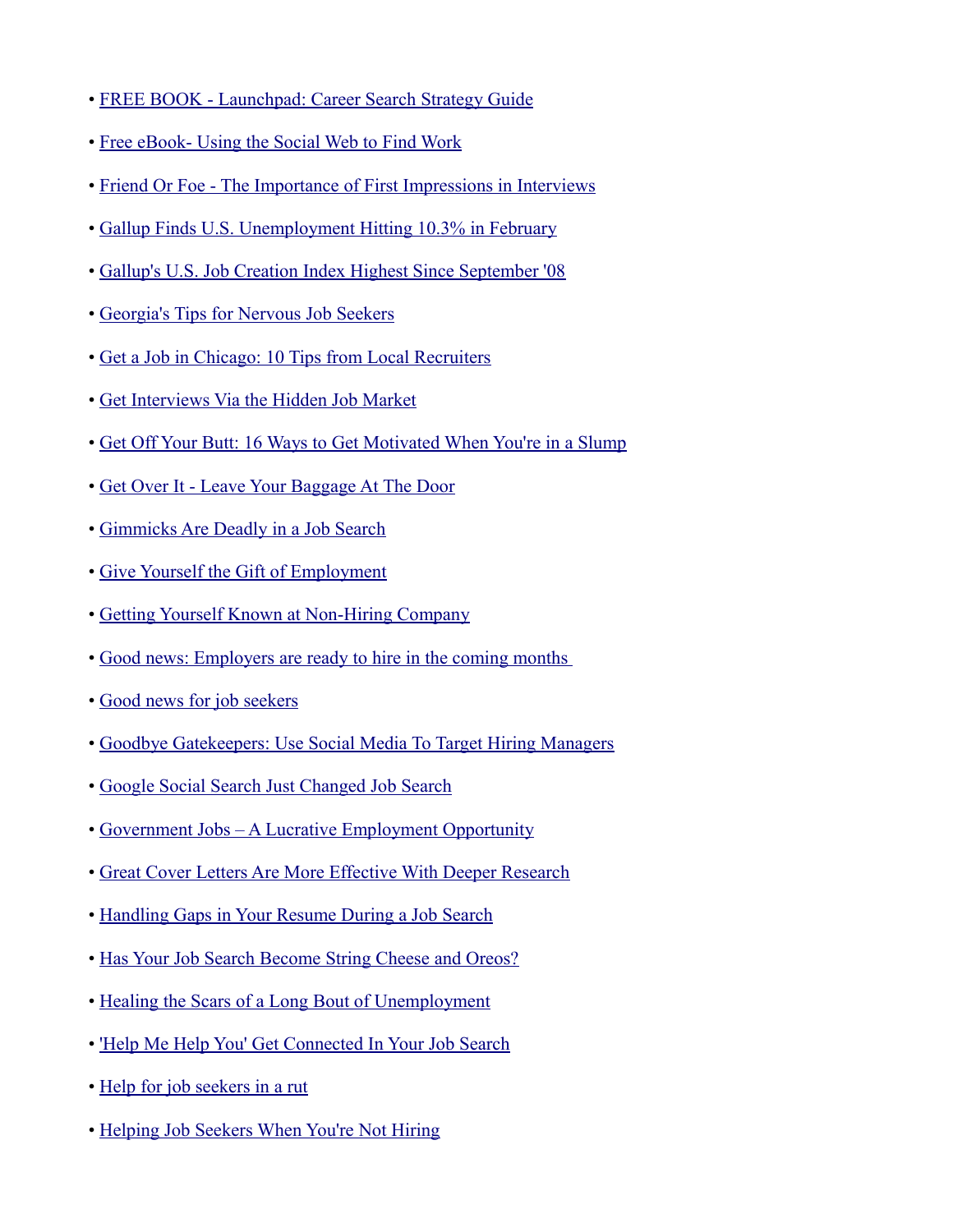- • [Hidden Jobs: Where the Jobs Really Are](http://www.trcb.com/employment/getting-the-job/where-the-jobs-really-are-18688.htm)
- • [Hired! I got my job through Twitter](http://money.cnn.com/2009/09/03/news/economy/hired_twitter/?postversion=2009090413)
- • [Hiring may begin to pick up soon, data suggest](http://www.msnbc.msn.com/id/41885150/ns/business-stocks_and_economy/)
- • [Hiring Plans Show Signs That the Worst May Be Over](http://www.openforum.com/idea-hub/topics/innovation/article/hiring-plans-show-signs-that-the-worst-may-be-over-american-express-open)
- • ["Hit Me Again. I Can Still Hear Him." Job Search Advice on President's Day](http://irishmanspeaks.typepad.com/irishmanspeaks/2010/02/hit-me-again-i-can-still-hear-him.html)
- • [Holiday Gifts for the Unemployed](http://www.outofworkchicago.com/2009/11/holiday-gifts-for-the-unemployed/)
- • [Holiday Job Hunting Can Reap Rewards](http://www.adicio.com/Holiday_Job_Hunting)
- • [Holiday Networking Leads to the Hidden Job Market](http://www.careerhubblog.com/main/2009/12/holiday-networking-leads-to-the-hidden-job-market.html)
- • [Holidays: Dead Zones for Job Seekers](http://www.careerrocketeer.com/2010/11/holidays-dead-zones-for-job-seekers.html)
- • [Honest and Humble? You're Hired](http://www.businessnewsdaily.com/honest-people-make-good-employees-1048/)
- • [How a Tweet Could Trash Your Career](http://hotjobs.yahoo.com/career-articles-how_a_tweet_could_trash_your_career-1119)
- • [How Bad References Can Kill Your Job Search](http://blog.brand-yourself.com/career/job-search-career/how-bad-references-can-kill-your-job-search/)
- • [How Do Recruiters "Read" Your Resume in Under 20 Seconds?](http://www.employmentdigest.net/2010/09/how-do-recruiters-%E2%80%9Cread%E2%80%9D-your-resume-in-under-20-seconds/)
- • [How Does Taking a Stopgap Job Affect Your Personal Brand?](http://smallbiztrends.com/2010/08/how-does-stopgap-job-affect-personal-brand.html)
- • [How I find a job {infographic}](http://blog.jonreily.com/2010/08/how-i-find-a-job/#)
- • [How I Found My Job on LinkedIn and How You Can Too](http://www.talentculture.com/career/how-i-found-my-job-on-linkedin-and-how-you-can-too/)
- • [How Job Seekers Are Using Social Media for Real Results](http://mashable.com/2010/03/08/job-seeker-results/)
- • [How Job Seekers May Use Social Media in the Future](http://mashable.com/2010/10/11/job-seekers-social-media-future/)
- • [How Landing A Job Is Like Dating: 15 Tips To Make Them Want You](http://www.businessinsider.com/make-them-want-you-landing-a-job-is-just-like-dating-2010-7)
- • [How long is it reasonable to wait patiently after your job interview?](http://blog.marketplace.nwsource.com/careercenter/how_long_is_it_reasonable_to_wait_patiently_after_your_job_intervi%20ew.html?cmpid=2694)
- • [How Long Should Your Resume Be?](http://jobs.yahoo.com/career-articles-how_long_should_your_resume_be-1171)
- • [How Not To Network With A Recruiter](http://www.researchgoddess.com/2010/02/how-not-to-network-with-a-recruiter/)
- • [How Not to Sabotage a Job Search](http://can0x.secondact.com/2010/09/how-not-to-sabotage-a-job-search.php)
- • [How Online Work Can Save America](http://techcrunch.com/2011/02/21/guest-post-how-online-work-can-save-america/)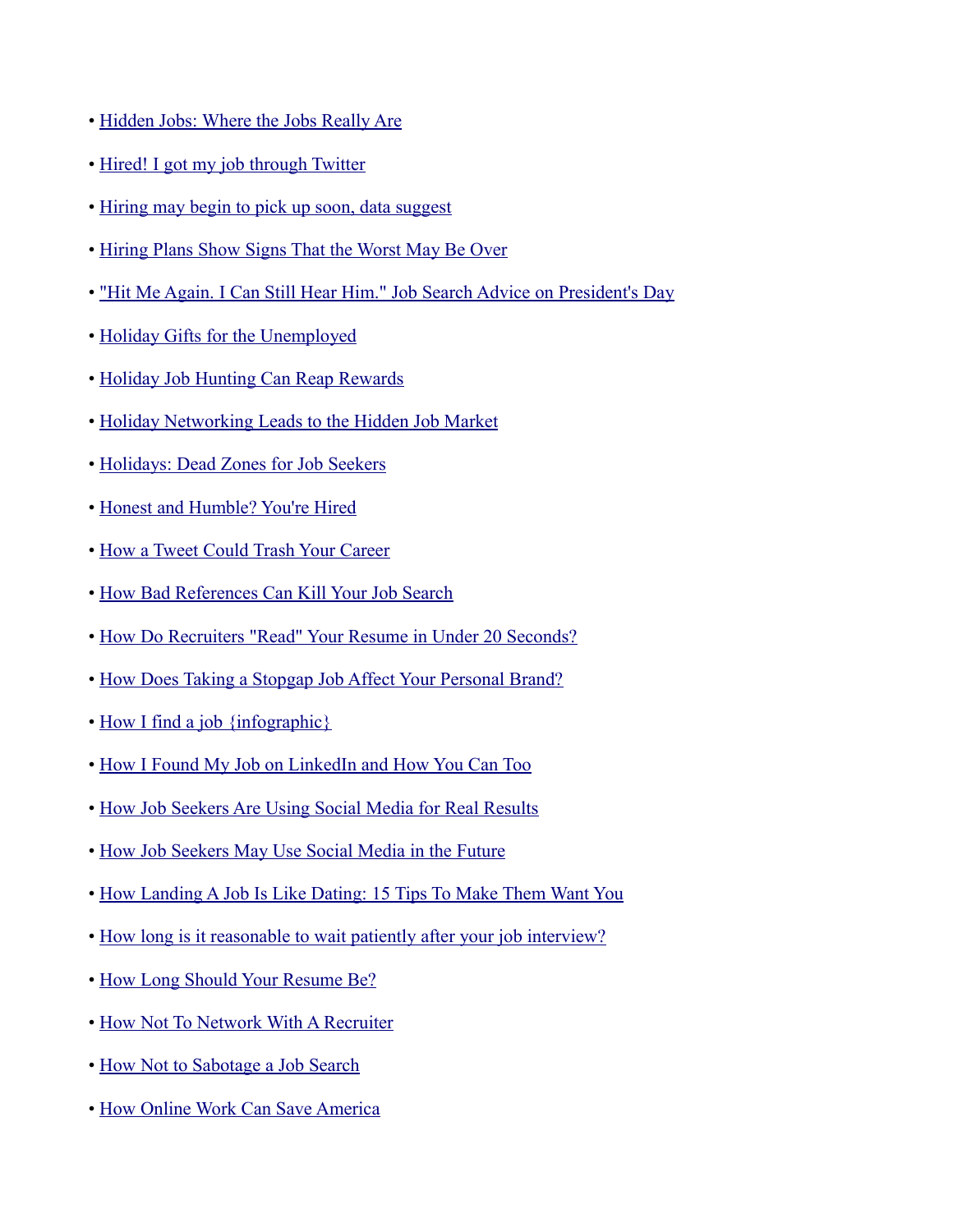- • [How Pam Got a Job in an Instant without even submitting her resume](http://www.trcb.com/employment/getting-the-job/how-pam-got-a-job-in-an-instant-without-even-resume-20565.htm)
- • [How Prepare for and Rock a Behavioral Job Interview](http://artofmanliness.com/2010/07/02/how-prepare-for-and-rock-a-behavioral-job-interview/)
- • [How Recruiters Read Resumes In 10 Seconds or Less](http://impacthiringsolutions.com/careerblog/2010/01/18/how-recruiters-read-resumes-in-10-seconds-or-less)
- • [How Recruiters Screen Your Resume](http://www.careerrocketeer.com/2010/09/how-recruiters-screen-your-resume.html)
- • [How the Jobless Can Find Support in a Job Club](http://money.usnews.com/money/blogs/outside-voices-careers/2010/08/11/what-to-look-for-in-a-job-club.html)
- • [How the Royal Wave Can Lead to a Job Offer](http://www.careerrocketeer.com/2010/01/how-royal-wave-can-lead-to-job-offer.html)
- • [How to Ace the Phone Interview](http://www.usnews.com/money/blogs/outside-voices-careers/2010/2/10/how-to-ace-the-phone-interview.html)
- • [How to Answer 10 Tricky Interview Questions](http://www.usnews.com/money/blogs/outside-voices-careers/2010/03/03/how-to-answer-10-tricky-interview-questions)
- • [How to Answer the "Weakness" Question During a Job Interview](http://careersuccess.typepad.com/my_weblog/2009/12/how-to-answer-the-weakness-question-during-a-job-interview.html)
- • [How to Avoid an Out-of-Whack Sleep Cycle When Unemployed](http://www.cornonthejob.com/career-advice/job-search/how-to-avoid-an-out-of-whack-sleep-cycle-when-unemployed/)
- • [How to Avoid Identity Theft in Your Job Search](http://www.careerrocketeer.com/2009/09/how-to-avoid-identity-theft-in-your-job.html)
- • [How to Avoid Internet Job Fraud](http://www.employmentdigest.net/2010/04/how-to-avoid-internet-job-fraud/)
- • [How to be a LinkedIn superstar](http://www.imediaconnection.com/content/21949.imc)
- • [How To Be Successfully Unemployed With No Job In Sight.](http://www.the405club.com/post/745600905/how-to-be-successfully-unemployed-with-no-job-in-sight)
- • [How to Beat 8 Job-Search Time-Wasters](http://finance.yahoo.com/news/How-to-Beat-8-JobSearch-usnews-3059065141.html?x=0)
- • [How to Beat the Negative Thoughts Ruining Your Job Search](http://money.usnews.com/money/blogs/outside-voices-careers/2010/8/31/how-to-beat-the-negative-thoughts-killing-your-job-search.html)
- • [How to Become a More Savvy Networker Online](http://mashable.com/2010/06/16/online-networking/)
- • [How to Become the Best Interviewee You Can Be](http://www.talentzoo.com/news.php/How-to-Become-the-Best-Interviewee-You-Can-Be--/?articleID=8238)
- • [How to Best Answer Phone Interview Questions](http://www.employmentdigest.net/2010/08/how-to-best-answer-phone-interview-questions/)
- • [How To Best Use Twitter Lists for Job Search](http://jobmob.co.il/blog/twitter-lists-job-search/)
- • [HOW TO: Boost Your Resume Over the Winter Break](http://mashable.com/2009/12/22/boost-resume-winter-break/)
- • [How to Break Into the World's Best Startups](http://blog.brazencareerist.com/2011/03/07/how-to-break-into-the-worlds-best-startups/)
- • [How To Choose And Stay In Contact With Your References](http://timsstrategy.com/how-to-choose-and-stay-in-contact-with-your-references/)
- • [How To Choose your Target Companies](http://timsstrategy.com/how-to-choose-your-target-companies/)
- • [How To Cope With Job Loss](http://www.onlyusjobs.com/how-to-cope-with-job-loss/)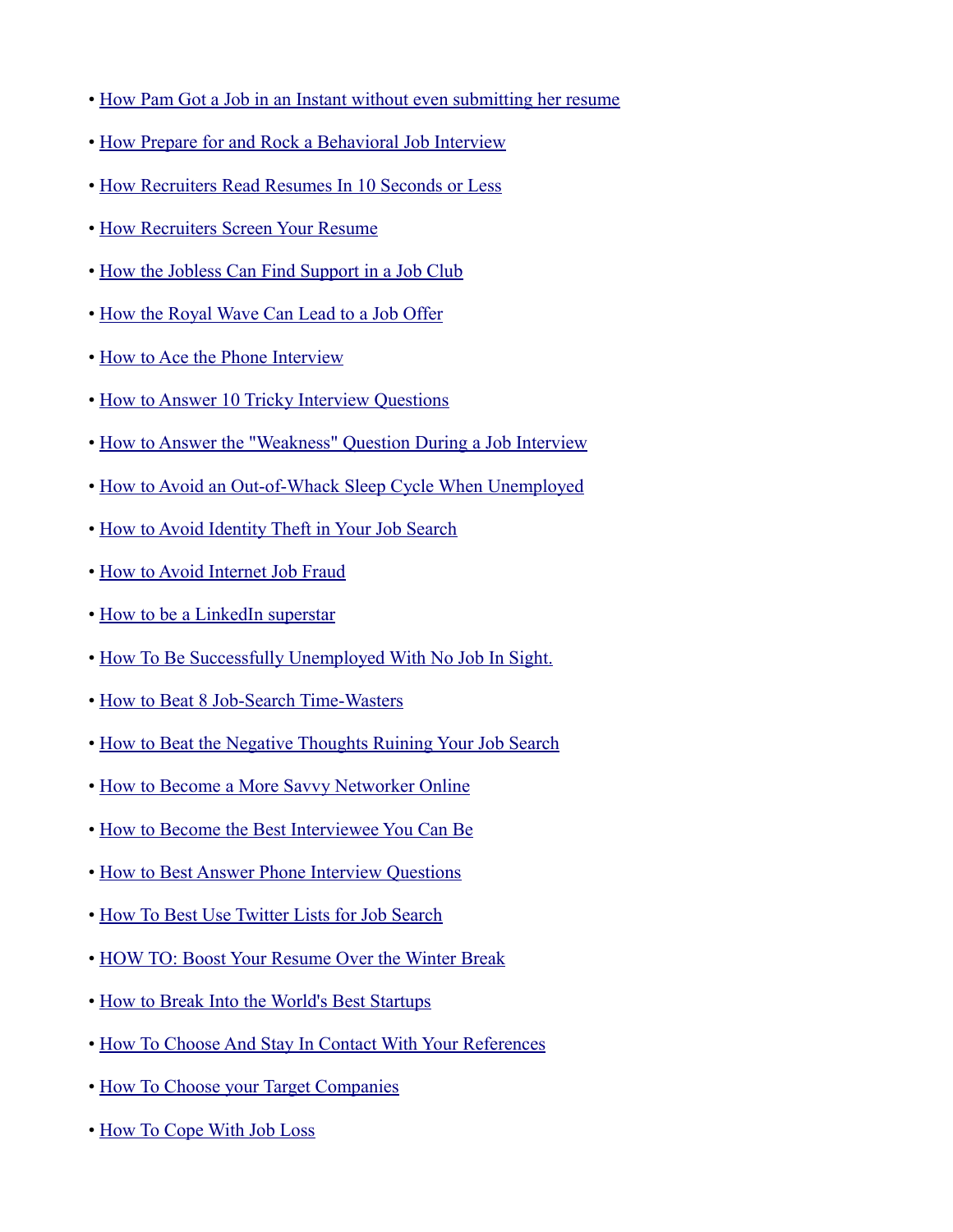- • [How to Create Focus Lists to Narrow Your Job Search](http://matrixresourcesblog.com/2010/07/20/how-to-create-focus-lists-to-narrow-your-job-search/)
- • [How to Deal with a Bad Interviewer](http://www.careerrocketeer.com/2010/03/how-to-deal-with-bad-interviewer.html)
- • [How to Deal With Stress During Unemployment/Job Search](http://internsover40.blogspot.com/2009/11/how-to-deal-with-stress-during_18.html)
- • [How to Ease the Tension in the Recruitment Process](http://www.careerealism.com/ease-tension-recruitment-process/)
- • [How to end a job interview](http://hotjobs.yahoo.com/career-articles-how_to_end_a_job_interview-1398)
- • [How to Excel on a Phone Interview](http://blog.expresspersonnel.com/movinonup/2010/07/how-to-excel-on-a-phone-interview.html)
- • [How to Find a Career Coach](http://guides.wsj.com/careers/how-to-start-a-job-search/how-to-find-a-career-coach/)
- • [How to find a job over the holidays](http://smartblogs.com/workforce/2010/11/02/how-to-find-a-job-over-the-holidays/)
- • [How To Find A Winning Job On Facebook](http://blog.matrixresources.com/blog/how-find-winning-job-facebook)
- • [How to Find Recruiters in Your Niche](http://guides.wsj.com/careers/how-to-work-with-executive-recruiters/how-to-find-recruiters-in-your-niche/)
- • [How to Find Your Job with LinkedIn](http://www.careerrocketeer.com/2009/05/how-to-find-your-job-with-linkedin.html)
- • [How to Find Your Job with Twitter Lists](http://www.careerrocketeer.com/2009/12/how-to-find-your-job-with-twitter-lists.html)
- • [How to Get a Job After a Year \(or More\) Out of Work](http://www.usnews.com/money/careers/articles/2010/06/10/how-to-get-a-job-after-a-year-or-more-out-of-work.html)
- • [How To Get a Job, Step by Step](http://blogs.jobdig.com/wwds/2010/11/10/how-to-get-a-job-step-by-step/)
- • [How to Get a New Job When You've Been Fired](http://money.usnews.com/money/blogs/outside-voices-careers/2010/6/24/how-to-get-a-job-after-youve-been-fired.html)
- • [How to Get Past the Nerves on an Interview](http://www.youtube.com/watch?v=xRNsBnj-LkA)
- How to get someone you don't know to help you.
- • [HOW TO: Get the Most Out of Offline Networking Events](http://mashable.com/2010/05/12/how-to-networking-events/)
- • [How to Get the Salary You Want](http://online.wsj.com/article/SB10001424052748704895204575320881220191998.html)
- • [How to Get Your Resume Noticed? Think Above the Fold](http://www.pongoresume.com/blogPosts/591/how-to-get-your-resume-noticed-think-above-the-fold.cfm)
- • [How To Handle Short-Term Jobs On Your Résumé: 5 Tips](http://msn.careerbuilder.com/Article/MSN-748-Cover-Letters-Resumes-How-To-Handle-Short-Term-Jobs-On-Your-R%C3%83%C2%A9sum%C3%83%C2%A9-5-Tips)
- • [HOW TO: Identify a Job's Big Deliverables Before You Apply](http://www.avidcareerist.com/2010/09/28/how-to-identify-a-jobs-big-deliverables-before-you-apply/)
- • [How to Identify and Avoid Job Scams](http://melissacooley.com/2009/12/identify-avoid-job-scams/)
- • [How to Identify the Career You Want in 5 Easy Steps](http://www.employmentdigest.net/2010/04/how-to-identify-the-career-you-want-in-5-easy-steps/)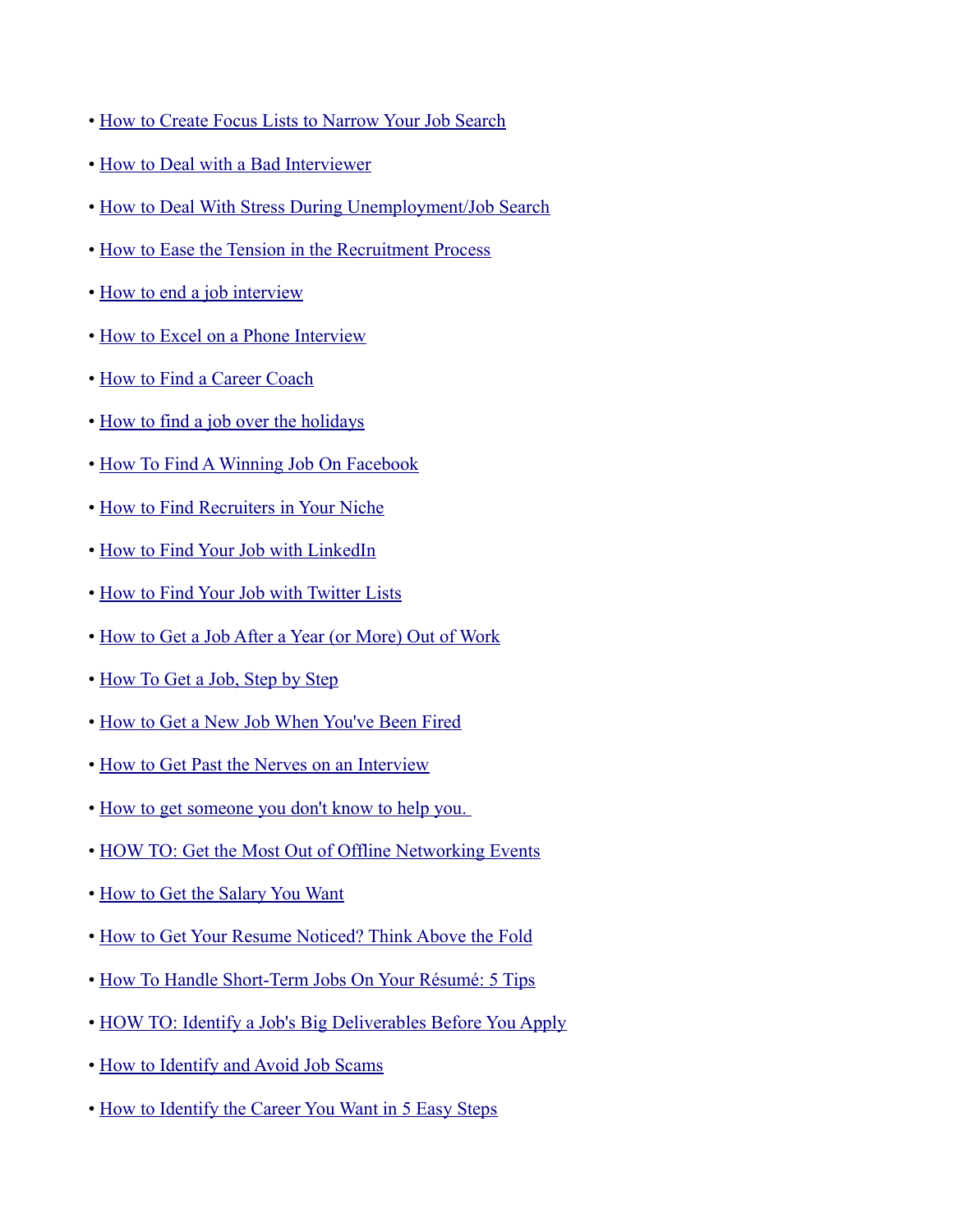- • [How to influence people](http://www.keppiecareers.com/2010/10/20/how-to-influence-people/)
- • [How To Leave A Great Impression On Your Next Job Interview](http://www.jobacle.com/blog/2010/5/12/how-to-leave-a-great-impression-on-your-next-job-interview.html)
- • [How to Make Unemployment the Most Productive Time in Your Career](http://thesocialexec.com/how-to-make-unemployment-the-most-productive-time-in-your-career)
- • [How To Nail a Job Interview \(And Actually Get The Job\)](http://www.brasstackthinking.com/2010/09/how-to-nail-a-job-interview-and-actually-get-the-job/)
- • [How to Nail an Interview](http://becky-johns.com/2011/01/how-to-nail-an-interview/)
- • [How to Network Your Way to a Job](http://guides.wsj.com/careers/how-to-identify-job-opportunities/how-to-network-your-way-to-a-job/)
- • [How To Not Get A Job](http://wunderlandgroup.com/how-to-not-get-a-job/)
- • [How To Pick The Right Career \(Part 1\)](http://blog.resumebear.com/2010/09/15/how-to-pick-the-right-career-part-1/)
- • [How to Post Your Resume Online](http://www.wikihow.com/Post-Your-Resume-Online)
- • [How to Prepare for Cultural Fit Interview Questions](http://blog.seattleinterviewcoach.com/2009/09/how-to-prepare-for-cultural-fit.html)
- • [How to Quickly Recover From Bad Job Interviews](http://jobmob.co.il/blog/bad-job-interview-recovery/)
- • [How To Refresh Your Creative Resume](http://artbistro.monster.com/careers/articles/11835-how-to-refresh-your-creative-resume)
- • [How to Rekindle Your Job Search Fire](http://www.theundercoverrecruiter.com/content/how-rekindle-your-job-search-fire)
- • [How to Save an Interview Gone Wrong](http://insidetech.monster.com/careers/articles/8381-how-to-save-an-interview-gone-wrong)
- • [HOW TO: Score a Job Through Facebook](http://mashable.com/2010/10/30/facebook-jobs/)
- • [How to Search for a Job Online](http://guides.wsj.com/careers/how-to-identify-job-opportunities/how-to-search-for-a-job-online/)
- • [How to Show Employers You Are the Perfect Fit!](http://blog.doostang.com/2011/01/26/how-to-show-employers-you-are-the-perfect-fit/)
- • [How To Sleep Like A Baby During Job Search](http://timsstrategy.com/how-to-sleep-like-a-baby-during-job-search/)
- • [How to Social Network Your Way into a Job](http://hotjobs.yahoo.com/career-articles-how_to_social_network_your_way_into_a_job-1133)
- • [How to Stand Out in the Crowd in a Tough Job Market](http://www.careerrocketeer.com/2009/10/how-to-stand-out-in-crowd-in-tough-job.html)
- • [How to Start Looking for a Job](http://money.usnews.com/money/blogs/outside-voices-careers/2011/02/24/how-to-start-looking-for-a-job)
- • [How to Stay Up in a Down Job Market](http://www.employmentdigest.net/2010/11/how-to-stay-up-in-a-down-job-market/)
- • [How to Streamline Your Job Search to Find More Leads in Less Time](http://www.chicagocarless.com/2010/02/11/how-to-streamline-your-job-search-to-find-more-leads-in-less-time/)
- • [How To Talk To A Recruiter](http://www.glassdoor.com/blog/talk-recruiter/)
- • [How to Trust the Process, Even If You Don't Know What the Hell You're Doing](http://www.hellomynameisblog.com/2010/09/how-to-trust-process-even-if-you-dont.html)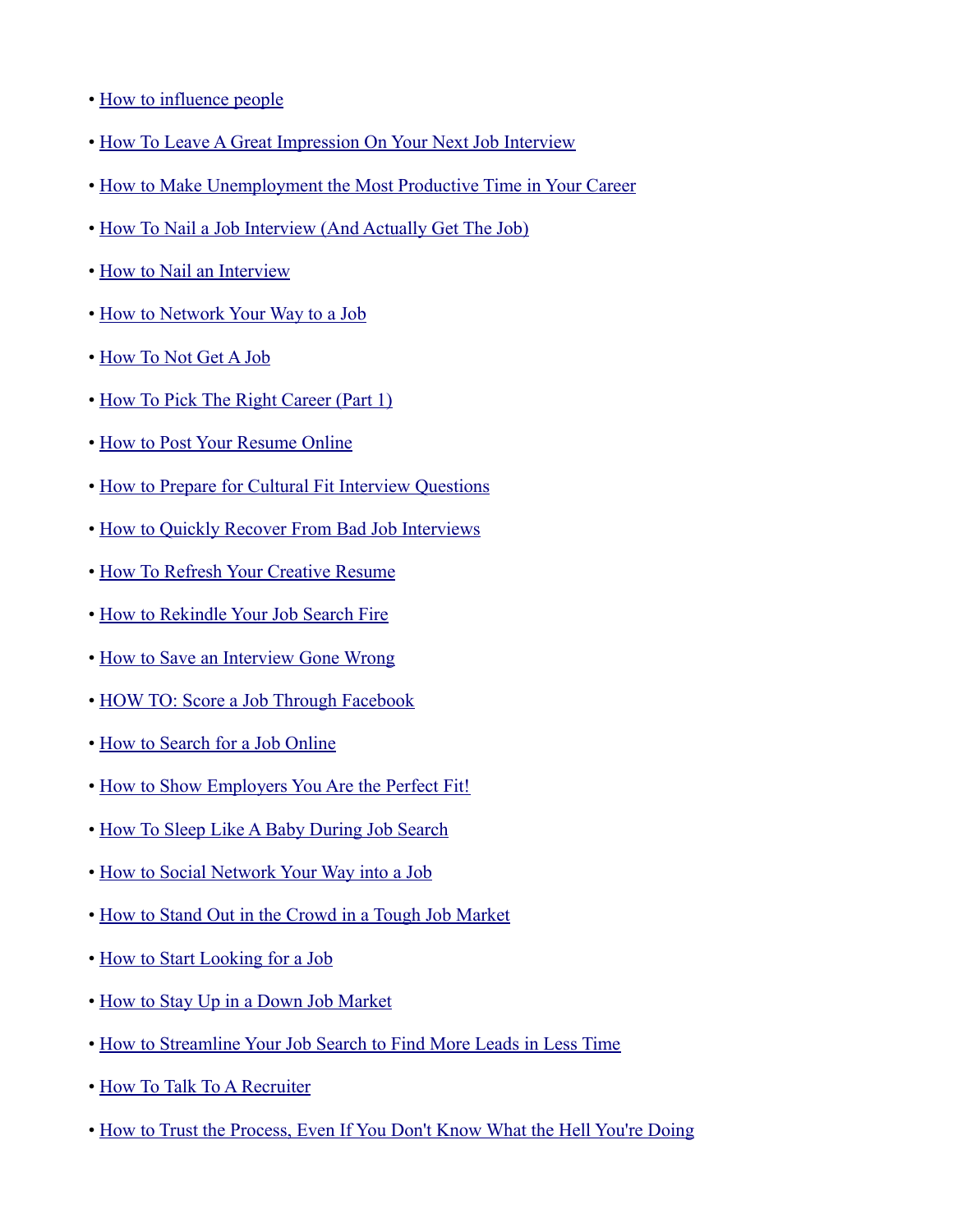- • [How to Turn a Job Application Into an Interview](http://www.usnews.com/money/blogs/outside-voices-careers/2010/1/12/why-theres-no-reply-to-your-job-application.html)
- • [HOW TO: Tweet Your Way to Finding a Job on Twitter](http://windmillnetworking.com/2010/01/12/how-to-tweet-your-way-to-finding-a-job-on-twitter/)
- • [How to Twitter Your Way to a Job](http://www.nbcbayarea.com/news/local-beat/How-To-Twitter-Your-Way-To-A-Job--63313522.html)
- • [HOW TO: Use #HireFriday to Publicize Your Job Search](http://www.avidcareerist.com/2010/05/21/how-to-use-hirefriday-to-publicize-your-job-search/)
- • [How to Use LinkedIn in Your Job Search](http://www.booleanblackbelt.com/2009/07/how-to-use-linkedin-in-your-job-search/)
- • [How to Use LinkedIn to Find a New Job](http://workawesome.com/career/find-a-new-job/)
- • [How to Use LinkedIn to Get Hired](http://www.fins.com/Finance/Articles/SB128223580635529231/How-to-Use-LinkedIn-to-Get-Hired)
- • [How to use networking in your job search](http://www.employmentdigest.net/2010/08/how-to-use-networking-in-your-job-search/)
- • [How to Use Social Media in Your Job Search](http://jobsearch.about.com/od/networking/a/socialmedia.htm)
- • [How to use social media to look for a job](http://alexisgrant.wordpress.com/2010/04/21/how-to-use-social-media-to-look-for-a-job/)
- • [HOW TO: Use Twitter Hashtags to Boost Your Job Search](http://mashable.com/2010/10/16/twitter-hashtags-job-search/)
- • [How to use Twitter to find a job](http://www.keppiecareers.com/2010/08/16/how-to-use-twitter-to-find-a-job)
- • [How to Use Twitter to Land a Job](http://money.usnews.com/money/blogs/outside-voices-careers/2010/11/04/how-to-use-twitter-to-land-a-job)
- • [How to Work a Career Fair](http://guides.wsj.com/careers/how-to-identify-job-opportunities/how-to-work-a-career-fair/)
- • [How to Work With a Recruiter to Find a Job](http://money.usnews.com/money/blogs/outside-voices-careers/2010/11/11/how-working-with-a-recruiter-can-helpor-hurtyour-job-search.html)
- • [How to Work With Executive Recruiters](http://guides.wsj.com/careers/how-to-work-with-executive-recruiters/how-to-work-with-executive-recruiters/)
- • [How to Write a Cover Letter](http://guides.wsj.com/careers/how-to-start-a-job-search/how-to-write-a-cover-letter/)
- • [How to Write a Cover Letter HR Can't Ignore](http://www.microtrain.net/blogs/view/how-to-write-a-cover-letter-hr-cant-ignore.html)
- • [How to Write a Good Cover Letter](http://blog.helpmyresume.info/2010/08/28/how-to-write-a-good-cover-letter-%E2%80%93-dr-sandra-folk/)
- • [How to Write a Quality Resume](http://www.employmentdigest.net/2010/07/how-to-write-a-quality-resume)
- • [How to Write a Résumé](http://guides.wsj.com/careers/how-to-start-a-job-search/how-to-write-a-resume/)
- • [HOW TO: Write Your 60-Second Elevator Pitch](http://www.personalbrandingblog.com/how-to-write-your-60-second-elevator-pitch/)
- • [How Twitter got me hired](http://blog.resumebear.com/changing-careers/how-twitter-got-me-hired/)
- • [How Your Resume Can Hurt You in Your Job Search](http://www.trcb.com/employment/resumes/how-your-resume-can-hurt-you-in-your-job-search-18690.htm)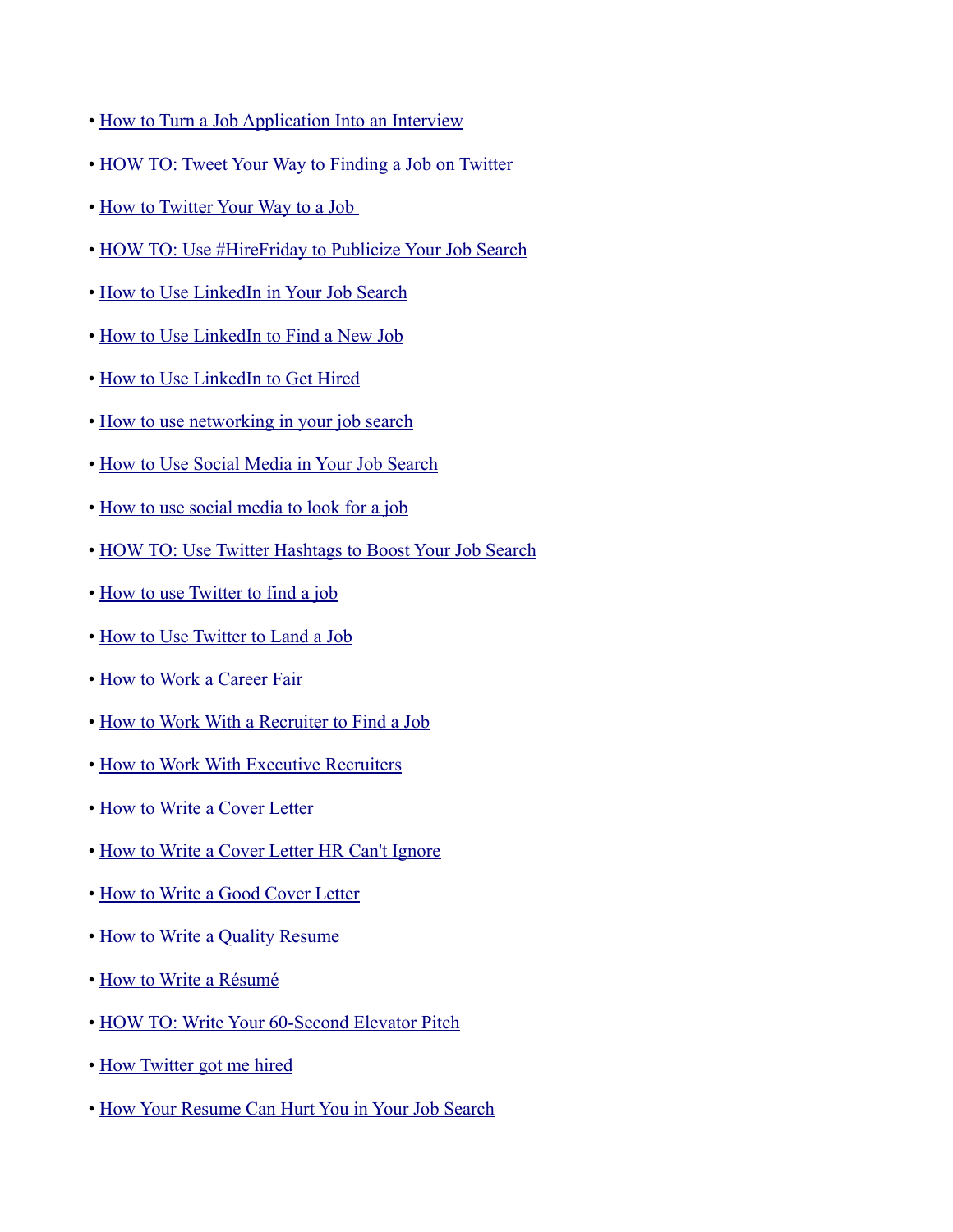- • [How's Your Credit?](http://www.connectworkchicago.com/2010/08/hows-your-credit/)
- • [I Bombed the Phone Interview Now What?](http://doostang.wordpress.com/2010/03/24/i-bombed-the-phone-interview-%E2%80%93-now-what/)
- • [I Can't Believe You Still Don't Have a Job!](http://www.careerrocketeer.com/2010/10/i-cant-believe-you-still-dont-have-job.html)
- • [I Got an Offer...But Why Didn't I Get the Job Offer I Wanted?](http://www.workcoachcafe.com/2010/06/07/why-didnt-i-get-the-job-offer-i-wanted/)
- • [I'm Going Crazy! What's the Secret of Job Hunting?](http://blogs.bnet.com/career-advice/?p=1024)
- • [If It's Not On Your Resume, It Doesn't Exist](http://recareered.blogspot.com/2010/03/if-its-not-on-your-resume-it-doesnt.html)
- • [If Job Seekers Can Be Flexible, Why Can't Employers?](http://www.pongoresume.com/blogPosts/558/if-job-seekers-can-be-flexible-why-can-t-employers-.cfm)
- • [If You Discriminate I Am 44](http://timsstrategy.com/if-you-discriminate-i-am-44/)
- • [If You're So Damn Smart, Why Aren't You Rich?](http://activevoice.charlesbivona.com/?p=165) *{very depressing}*
- • [In a Job Interview, How to Explain You Were Fired](http://money.usnews.com/money/blogs/outside-voices-careers/2010/10/4/in-a-job-interview-how-to-explain-you-were-fired.html)
- • [In a job search look outside, then inside](http://www.startribune.com/business/100649194.html?elr=KArks:DCiU1OiP:DiiUiD3aPc:_Yyc:aUU)
- • [In job search, it's best to trust yourself most](http://www.ajc.com/jobs/in-job-search-its-350423.html?cxtype=rss_news_128746)
- • [Indeed Slips Past Monster, Now Largest Job Site By Unique Visitors](http://techcrunch.com/2010/11/17/indeed-monster-largest-job-site/)
- • [Insiders Have Job Search Advantage](http://www.culpwrit.com/2010/02/28/insiders-have-job-search-advantage/)
- • [Interview: No Time to Be Casual](http://www.culpwrit.com/2010/06/28/interview-no-time-to-be-casual/)
- • [Interview Tip: "Tell Me About Yourself"](http://blog.seattleinterviewcoach.com/2009/03/interview-tip-tell-me-about-yourself.html)
- • [Interviews Suck.](http://www.veronicaludwig.com/interviews-suck/)
- • [IS BLOGGING REQUIRED WHEN JOB HUNTING?](http://melissacooley.com/2010/06/blog-required-job-hunt/)
- • [Is Invisibility Killing Your Career?](http://timsstrategy.com/is-invisibility-killing-your-career/)
- • [Is That Job Posting a Lie?](http://blogs.bnet.com/career-advice/?p=1171)
- • [Is Twitter better than LinkedIn for Job Seekers?](http://irishmanspeaks.typepad.com/irishmanspeaks/2010/04/is-twitter-better-than-linkedin-for-job-seekers.html)
- • [Is Unemployment Fear Getting The Best of You? 10 Tips To Get Over It](http://www.glassdoor.com/blog/unemployment-fear-10-tips/)
- • [Is Your Functional Resume Keeping You Unemployed?](http://www.pongoresume.com/blogPosts/531/is-your-functional-resume-keeping-you-unemployed-.cfm)
- • [Is Your Job Search Over 8 Weeks Old?](http://www.careerrocketeer.com/2010/08/is-your-job-search-over-8-weeks-old.html)
- • [Is Your Online Identity Spoiling Your Chances?](http://www.nytimes.com/2010/10/10/jobs/10search.html?_r=1)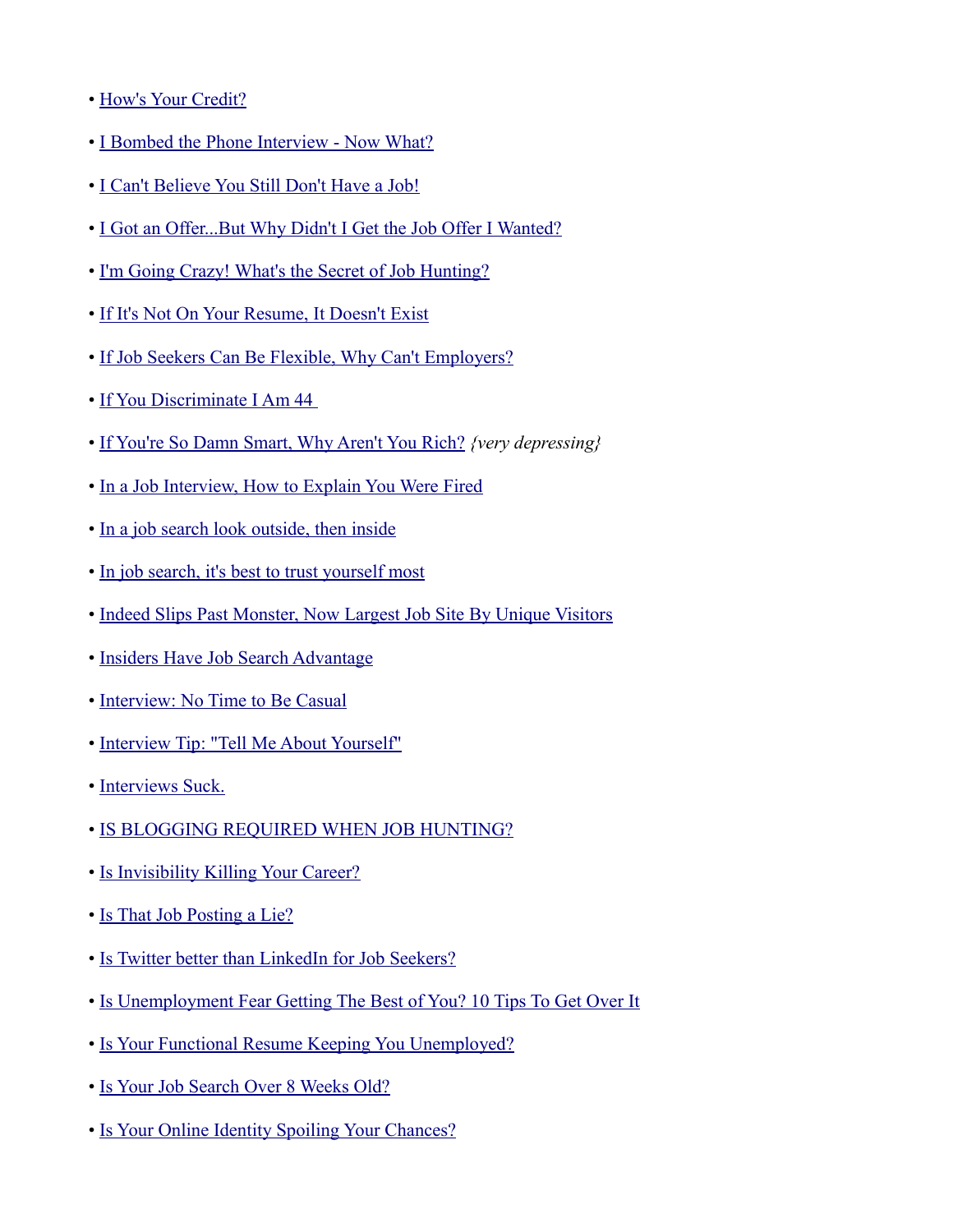- • [It's Story Time: Telling Tales Can Get You the Job](http://www.talentzoo.com/news.php/Its-Story-Time-Telling-Tales-Can-Get-You-the-Job/?articleID=9712)
- • [Job-board Scams: WNYC Public Radio](http://corcodilos.com/blog/1723/job-board-scams-wnyc-public-radio)
- • [Job Growth Signals Strong Recovery](http://www.forbes.com/2010/04/05/job-growth-recovery-economy-business-oxford.html?boxes=Homepagelighttop)
- • [Job Hunters, Beware](http://online.wsj.com/article/SB10001424052748704107204575039361105870740.html?mod=googlenews_wsj)
- • [Job Hunters' Self Marketing Glossary](http://www.employmentdigest.net/2010/02/job-hunters-self-marketing-glossary/)
- • [Job Hunting During Today's Recession \(Go Guerilla!\)](http://www.hrmargo.com/2010/07/23/job-hunting-during-todays-recession/)
- • [Job hunting goes social](http://www.siliconrepublic.com/new-media/item/20942-job-hunting-goes-social)
- • [Job Hunting Help Tapping Into the Hidden Job Market](http://www.employmentdigest.net/2010/09/job-hunting-help-tapping-into-the-hidden-job-market/)
- • [Job Hunting in a Social Media World](http://www.careerrocketeer.com/2009/09/job-hunting-in-social-media-world.html)
- • [Job-Hunting/Job Scams](http://ftc.gov/jobscams)
- • [Job Interview Advice that Works!](http://www.top-sales-jobs.com/job-interview-advice.html)
- • [Job Interview Body Language The 7 Most Essential Skills](http://www.employmentdigest.net/2009/12/job-interview-body-language-the-7-most-essential-skills/)
- • [Job Interview Etiquette 11 Mistakes To Avoid](http://www.walletpop.com/blog/2010/05/14/job-interview-etiquette-11-mistakes-to-avoid/)
- • [Job Interview Preparation How to Create That Powerful First Impression](http://www.employmentdigest.net/2009/12/job-interview-preparation-how-to-create-that-powerful-first-impression/)
- • [Job Interview Tips Making Best Use of Your Employment History](http://www.employmentdigest.net/2010/01/job-interview-tips-making-best-use-of-your-employment-history-2/)
- • [Job Loss Matters, But Does Not Equal Life Loss](http://melissacooley.com/2011/01/job-loss-matters-not-life-loss/)
- • [Job losses slow enormously](http://voices.washingtonpost.com/ezra-klein/2009/12/job_losses_slow_enormously.html)
- • [Job Market 2011: 4 New Studies You Can't Afford to Ignore](http://moneywatch.bnet.com/career-advice/blog/on-job/job-market-2011-4-new-studies-you-cant-afford-to-ignore/245/)
- • [Job market predictions for 2010](http://www.keppiecareers.com/2009/12/28/job-market-predictions-for-2010/)
- • [Job market shows big improvement](http://money.cnn.com/2009/12/04/news/economy/jobs_november/)
- • [Job Recruiting on Twitter](http://www.beingunemployedsucks.com/2010/02/09/job-recruiting-on-twitter/)
- • [Job Search 101 Top Ten Ways LinkedIn Can Help You Get Hired](http://www.employmentdigest.net/2010/02/job-search-101-top-ten-ways-linkedin-can-help-you-get-hired/)
- • [Job Search 2010 \(or "why are your treating me this way?"\)](http://allianceqblog.qaaqblogs.com/2010/08/19/job-search-2010-or-%E2%80%9Cwhy-are-your-treating-me-this-way%E2%80%9D/)
- • [Job-Search Desperate Measures](http://hotjobs.yahoo.com/career-articles-job_search_desperate_measures-1288)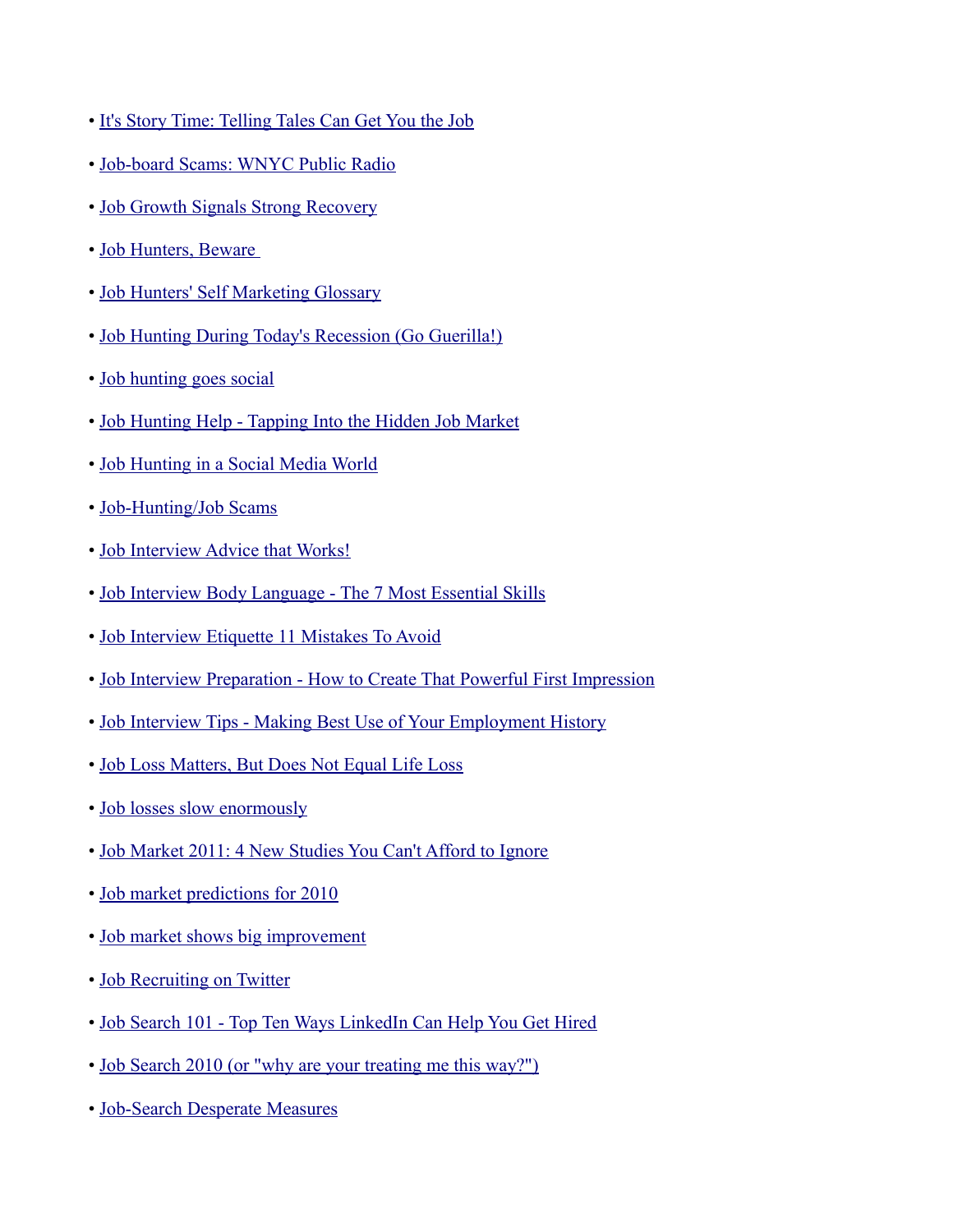- • [Job Search During The Holidays](http://www.connectworkchicago.com/2010/11/job-search-during-the-holidays/)
- • [Job Search Lessons Part 1](http://www.lifeschocolates.com/job-searching/job-search-lessons-part-1/)
- • [Job Search Lessons Part 2](http://www.lifeschocolates.com/job-searching/job-search-lessons-part-2/)
- • [Job Search Secret How to Find the Best Job Leads](http://www.careerchoiceguide.com/job-search-secret.html)
- • [Job Search Software](http://www.career-resumes.com/job-search-software/)
- • [Job Search Tips for Those Unlisted Jobs](http://www.careerrocketeer.com/2009/10/job-search-tips-for-those-unlisted-jobs.html)
- • [Job Search Tips: How To Become A Job Offer Magnet](http://www.ofertespeciale.info/job-search-tips-how-to-become-a-job-offer-magnet/)
- • [Job Search: What to Do When You're Overqualified](http://news.idg.no/cw/art.cfm?id=1E157DA0-1A64-6A71-CEE89A9D1F24A912)
- • [Job Searches What Today's Employers Are Looking For](http://www.employmentdigest.net/2010/11/job-searches-what-today%E2%80%99s-employers-are-looking-for/)
- • [Job Searching During the Holidays](http://job-search-success-secrets.com/blog/job-searching-holidays)
- • [Job Seeker: Give The People What They Want](http://timsstrategy.com/job-seeker-give-the-people-what-they-want/)
- • [Job Seekers: Are You Getting the Basics Right?](http://alexandralevit.typepad.com/wcw/2010/06/job-seekers-are-you-getting-the-basics-right.html)
- • [Job Seekers Find Bias Against The Unemployed](http://www.npr.org/2010/11/16/131367533/some-will-only-hire-if-you-already-have-a-job)
- • [Job Seekers Twitter WILL Help your Job Search](http://irishmanspeaks.typepad.com/irishmanspeaks/2010/01/job-seekers-twitter-will-help-your-job-search.html)
- • [Job Seeking: Does Luck Exist?](http://www.careerealism.com/job-seeking-luck/)
- • [Job Seeking When You're Over 50](http://blogs.hbr.org/cs/2010/11/job-seeking_when_youre_over_50.html)
- • [Jobless Americans collecting unemployment benefits continues to drop](http://www.job.com/career-advice/employment-news/jobless-americans-collecting-unemployment-benefits-continues-to-drop-$438031523-650.html)
- • [Jobless Claims in U.S. Decreased 27,000 to 451,000 Last Week](http://www.bloomberg.com/news/2010-09-09/jobless-claims-in-u-s-decreased-by-more-than-estimated-27-000-to-451-000.html)
- • [Jobless during the holidays? There is hope.](http://www.examiner.com/x-20518-Wilmington-Career-Transition-Examiner~y2009m12d7-Jobless-during-the-holidays--There-is-hope)
- • [Jobs are back! But the pay stinks](http://money.cnn.com/2011/01/31/news/economy/low_wage_job_growth/index.htm)
- • [Jobs: 'Stopped firing, not yet hiring'](http://money.cnn.com/2010/09/01/news/economy/job_cuts_challenger/index.htm)
- • [Jobseeker, are you invoking "The Law of Subtraction"?](http://designresumes.com/2010/11/law-of-subtraction/)
- • [July payrolls fall, jobless rate holds at 9.5%](http://chicagobreakingbusiness.com/2010/08/july-payrolls-fall-jobless-rate-holds-at-9-5.html)
- • [JUST SUCK IT UP AND NETWORK ALREADY](http://www.kristidaeda.com/2009/12/03/just-suck-it-up-and-network-already-5-bogus-excuses-to-let-go-of/)
- • [Keep Coming Back: Four Simple Steps To Get A Job](http://www.glassdoor.com/blog/coming-simple-steps-job/)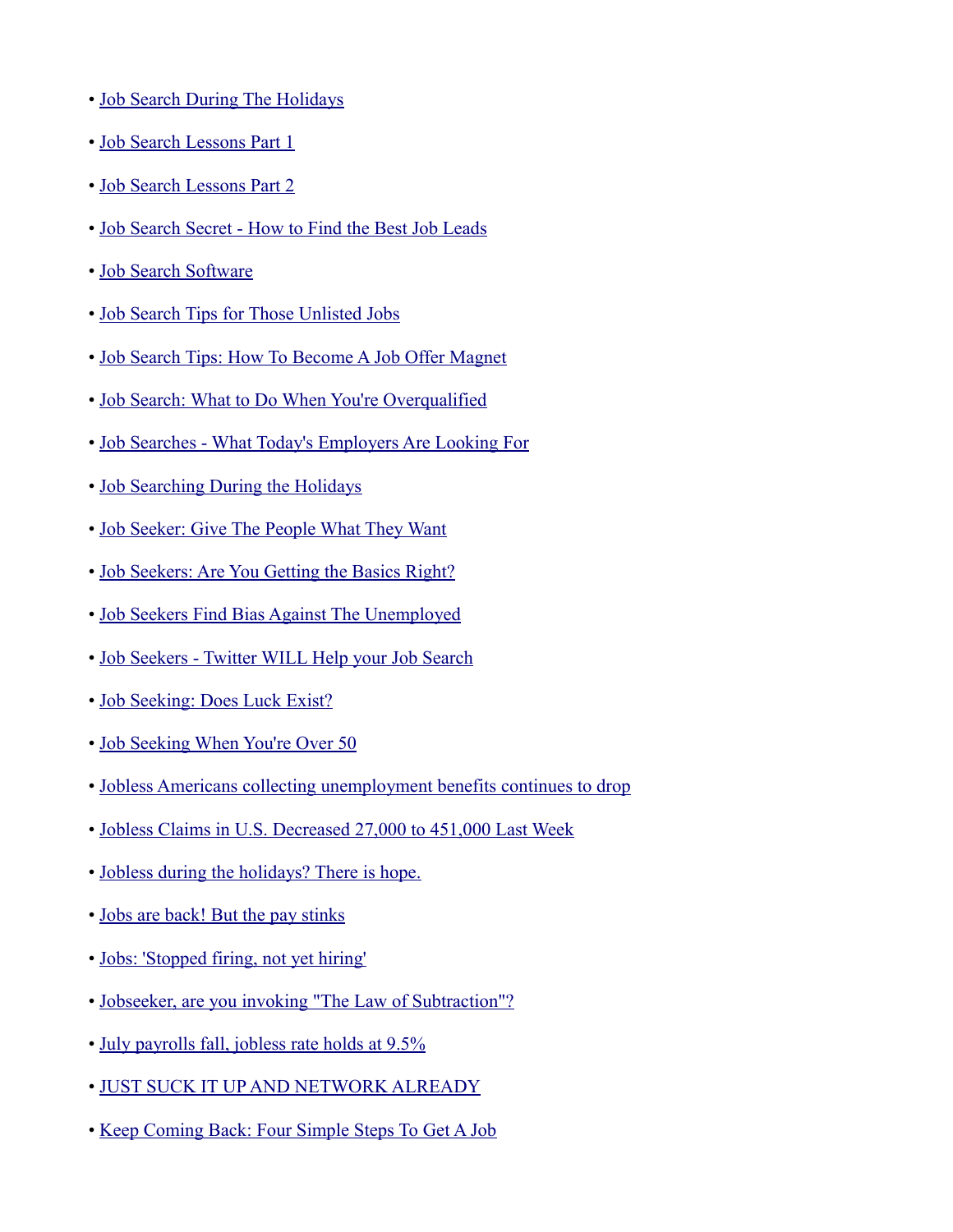- • [Know How and Why Using Keywords to Search For Jobs Online is so Important](http://www.employmentdigest.net/2010/04/know-how-and-why-using-keywords-to-search-for-jobs-online-is-so-important/)
- • [Know How to Answer Job Interview Questions Regarding Your Weaknesses](http://www.employmentdigest.net/2010/03/know-how-to-answer-job-interview-questions-regarding-your-weaknesses/)
- • [Labor Data Show Surge in Hiring of Temp Workers](http://www.nytimes.com/2009/12/21/business/economy/21temps.html?_r=3&sudsredirect=true)
- • [Lack of focus and purpose causes depression.](http://www.couchsurfingori.com/2009/11/25/lack-of-focus-and-purpose-causes-depression/)
- • [Laid Off Now What?](http://www.therecruiterslounge.com/2010/10/23/laid-off-now-what/)
- • [Laid-off workers report finding work](http://www.theworkbuzz.com/job-search/layoff-update/)
- • [Largest Two Month Decline In Unemployment Rate Since 1958](http://bespokeinvest.squarespace.com/thinkbig/2011/2/4/largest-two-month-decline-in-unemployment-rate-since-1958.html)
- • [Let Your Resume Tell Why You Left Your Last Job](http://www.employmentdigest.net/2010/04/let-your-resume-tell-why-you-left-your-last-job/)
- • [Lifting the Curtain on the Hiring Process](http://online.wsj.com/article/SB10001424052748703808904575025250789355156.html)
- • [LinkedIn and Social Media Sites Are the Recruiting Tools Companies Plan to Increase the Most in](http://www.marketwire.com/press-release/-1101524.htm) [2010](http://www.marketwire.com/press-release/-1101524.htm)
- • [LinkedIn and Your Job Search Practical Advice for Job Searching Using LinkedIn](http://www.resumark.com/job-resources/job-networking/linkedin-and-your-job-search-----practical-advice-for-job-searching-using-linkedin.html)
- • [LinkedIn for Job Hunters: Tips to Create a Must-Read Profile](http://blog.mengonline.com/2010/11/10/linkedin-for-job-hunters-tips-to-create-a-must-read-profile/)
- • [LinkedIn helps job seekers build a network of professional possibilities](http://blog.marketplace.nwsource.com/careercenter/linkedin_helps_job_seekers_build_a_network_of_professional_possibilities.html)
- • [LinkedIn Strategies That Keep You Unemployed](http://blog.brand-yourself.com/social-media/linkedin-strategies-that-keep-you-unemployed/)
- • [Looking for a job? Check out these sites](http://www.latimes.com/business/la-fi-jobs-web6-2010apr06,0,2734039.story)
- • [Looking for a Job? Only Twitter Applicants Need Apply.](http://windmillnetworking.com/2010/02/25/looking-for-a-job-only-twitter-applicants-need-apply/)
- • [Looking for a Job? Throw Away Your Resume](http://www.huffingtonpost.com/fauzia-burke/looking-for-a-job-throw-a_b_716491.html)
- • [LOOKING FOR WORK](http://www.chrisbrogan.com/looking-for-work/)
- • [Majority of Job Seekers Found Their Last Job By Networking Online](http://jobs.aol.com/articles/2010/10/18/job-seekers-found-job-by-networking-onlin/)
- • [Make Linked In Social In Your Job Search](http://socialjobsearch.wordpress.com/2010/09/02/make-linked-in-social-in-your-job-search/)
- • [Make Room for Mobile Devices in Your Job Search](http://www.greatresumesfast.com/blog/2010/08/31/make-room-for-mobile-devices-in-your-job-search-3/)
- • [Making Yourself Unemployable](http://inoveryourhead.net/making-yourself-unemployable/)
- • [Managing The Trick Question](http://www.karenburnsworkinggirl.com/?p=1682)
- • [Many would settle for full-time jobs they don't want](http://www.post-gazette.com/pg/11051/1126468-407.stm)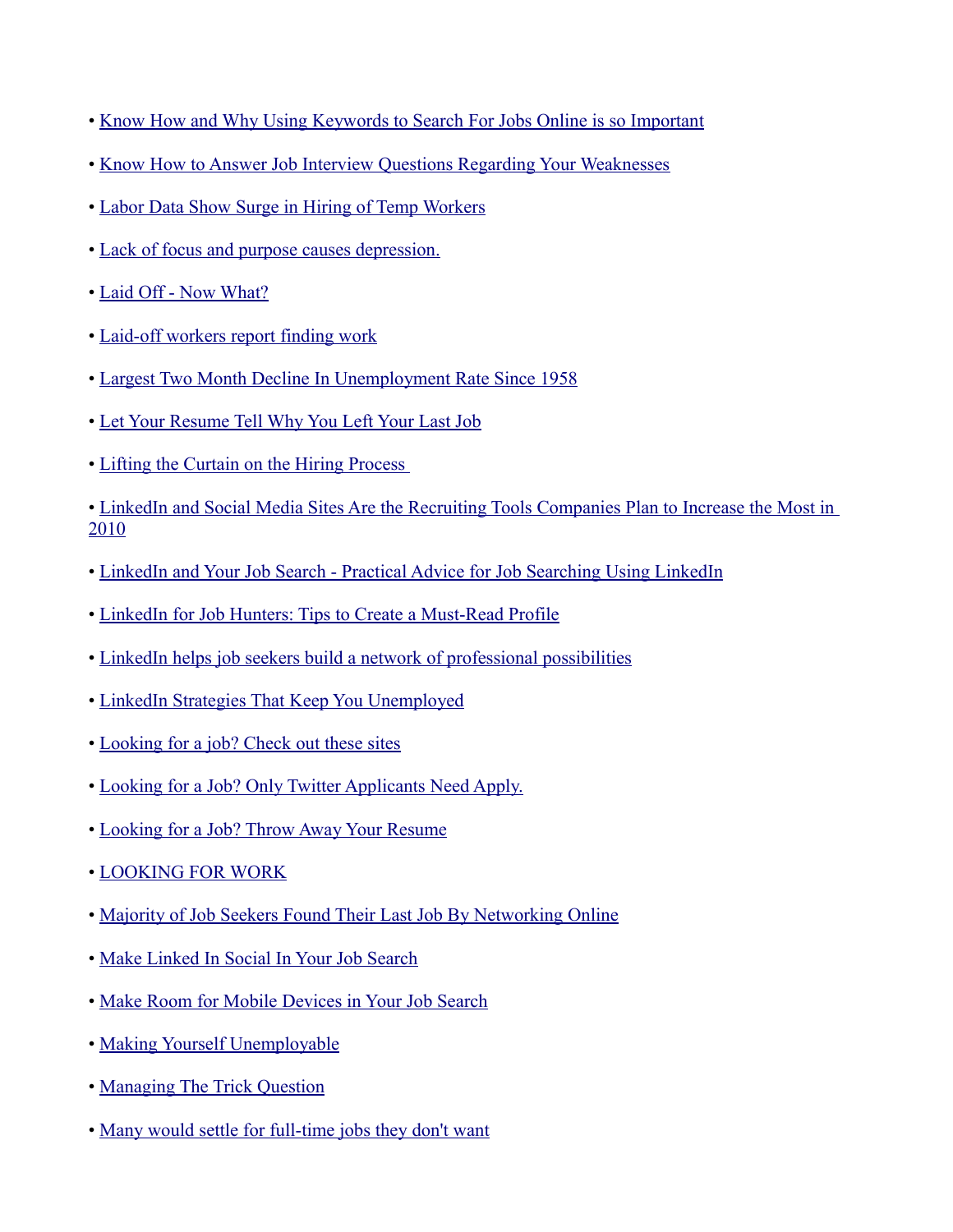- • [Master Online Searches](http://online.wsj.com/article/SB126852207486461893.html)
- • [May 2010 Job Fairs](http://www.betterresumes.com/chicagojobfairs.html)
- • [Measure of a Man: Unemployed Man Seeks Identity](http://carrieanddanielle.com/measure-of-a-man-unemployed-man-seeks-identity/)
- • [Minimize the 'Hops'!](http://www.thewisejobsearch.com/2009/11/minimize-hops.html)
- • [Mister Rogers Was Right: Be Yourself](http://blogs.wsj.com/hire-education/2010/09/30/mister-rogers-was-right-be-yourself/)
- • [Modifying Expectations During a Long Job Search](http://blogs.wsj.com/laidoff/2009/11/17/modifying-expectations-during-a-long-job-search/?mod=rss_WSJBlog)
- • [Monster Employment Index Rises in February from January; Year-Over-Year Growth Continues to](http://about-monster.com/content/monster-employment-index-rises-february-january-year-over-year-growth-continues-remain-posit) [Remain Positive](http://about-monster.com/content/monster-employment-index-rises-february-january-year-over-year-growth-continues-remain-posit)
- • [Monster Points to Improvement in Job Market](http://online.wsj.com/article/SB10001424052748703969204575220513293255770.html)
- • [More job hunt techniques that can lead to success](http://newgradlife.blogspot.com/2010/06/top-10-job-hunting-tricks.html)
- • [More Resume Tips from the Experts](http://www.careerrocketeer.com/2009/08/more-resume-tips-from-experts.html)
- • [My secret: How I found THREE jobs](http://3gen.experience.com/2009/12/my-secret-how-i-found-three-jobs.html)
- • [More Small Businesses Hiring in 2011](http://news.morningstar.com/all/printNews.aspx?article=/Pr/20110203CG41956_univ.xml)
- • [Nearly One-Third of Small Businesses to Hire New Employees in Second Half of 2010](http://www.careerbuilder.com/share/aboutus/pressreleasesdetail.aspx?id=pr580&sd=7/21/2010&ed=7/21/2099&siteid=cbpr&sc_cmp1=cb_pr580_)
- • [Need a Job? The Recession and Offshoring Don't Have to Be Obstacles](http://www.bizcoachinfo.com/archives/1235?sms_ss=digg)
- • [Need a Job? Then Don't Waste Time on Job Boards](http://www.employmentdigest.net/2010/02/need-a-job-then-dont-waste-time-on-job-boards/)
- • [Nervous about interviewing? Remember these 3 basics for a successful job interview.](http://gethiredstayhired.com/blog/?p=123)
- • [Network Your Way to a New Job](http://jobsearch.about.com/od/networking/a/network2.htm)
- • [Networking Events Might Be the Way to Your Next Job Offer](http://job-search-success-secrets.com/blog/networking-events-might-be-the-way-to-your-next-job-offer)
- • [Networking isn't working? 4 easy fixes](http://www.cnn.com/2010/LIVING/worklife/01/04/cb.fix.networking.methods/index.html)
- • [Networking: Take the Work Out by Putting the Fun In](http://blog.emurse.com/2010/02/03/networking-take-the-work-out-by-putting-the-fun-in/)
- • [Networking: What To Say](http://www.karenburnsworkinggirl.com/?p=1601)
- • [Networking Without Looking Desperate: 5 Rules](http://moneywatch.bnet.com/career-advice/article/business-networking-without-looking-desperate-5-rules/417354/)
- • [Never Read Another Resume](http://www.inc.com/magazine/20100601/never-read-another-resume.html)
- • [New Guidelines For #HireFriday Top 5 Tips To Excellence!](http://www.hrmargo.com/2010/08/04/new-guidelines-for-hirefriday-top-5-tips-to-excellence/)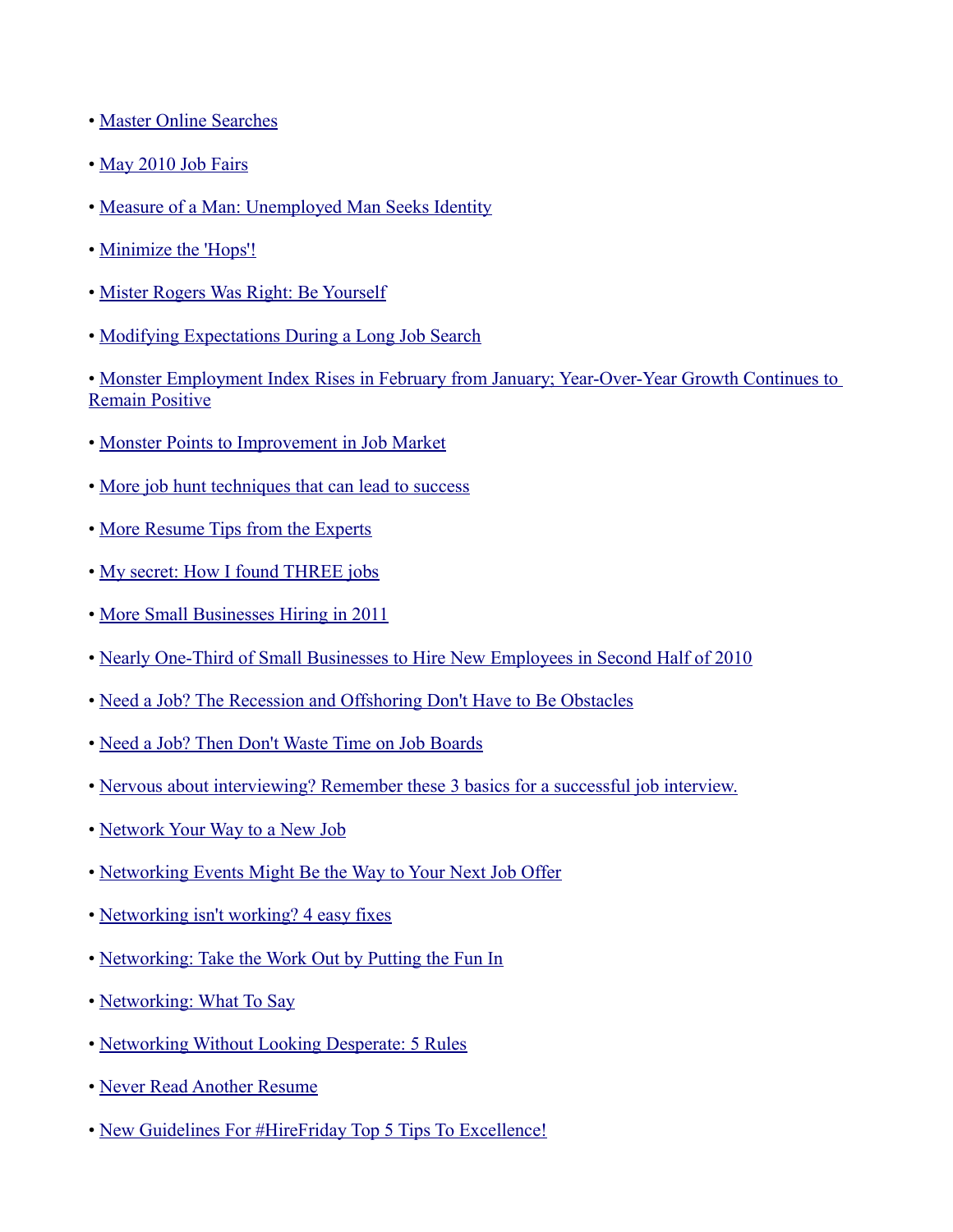- • [New Job Search Engine for Executive and Management Jobs Launched](http://www.prweb.com/releases/2010/08/prweb4389294.htm)
- • [New Networking Strategy: Get Naked](http://timsstrategy.com/new-networking-strategy-get-naked/)
- • [Nine Memorable Questions to Ask at Your Interview](http://career-advice.monster.com/job-interview/interview-questions/nine-questions-to-ask-interview/article.aspx)
- • [Nine Reasons Not To Delay Your Job Hunt](http://www.glassdoor.com/blog/reasons-delay-job-hunt/)
- • [No Job and Running Out of Money](http://www.careerrocketeer.com/2009/09/no-job-and-running-out-of-money.html)
- • [No Job-Seeker Left Behind](http://adage.com/gennext/post?article_id=142220)
- • [Nobody Hires Between Thanksgiving and New Year... Right?](http://www.careerrocketeer.com/2010/11/nobody-hires-between-thanksgiving-and-new-year%C3%A2%C2%80%C2%A6-right.html)
- • [Not Sure How to Answer "Who, What and Why" in Your Job Interview? Simple Ways to Master the](http://www.employmentdigest.net/2010/03/not-sure-how-to-answer-who-what-and-why-in-your-job-interview-simple-ways-to%20-master-the-answers-2/) **[Answers](http://www.employmentdigest.net/2010/03/not-sure-how-to-answer-who-what-and-why-in-your-job-interview-simple-ways-to%20-master-the-answers-2/)**
- • [Often Overlooked Job-Search Opportunities](http://money.usnews.com/money/blogs/outside-voices-careers/2011/03/22/often-overlooked-job-search-opportunities)
- • [Old School Networking Meets New School Networking](http://www.careerrocketeer.com/2011/03/old-school-networking-meets-new-school-networking.html)
- • [ON BEING A GOOD FIT FOR THE JOB](http://timsstrategy.com/on-being-a-good-fit-for-the-job/)
- • [One-in-Five Employers to Hire Full-time, Permanent Staff in the Fourth Quarter](http://chicagopressrelease.com/press-releases/one-in-five-employers-to-hire-full-time-permanent-staff-in-the-fourth-quarter-careerbuilder-and-usa-today-survey-finds)
- • [Online Social Networking Tips for Your Career: Start with Twitter](http://blogs.payscale.com/salary_report_kris_cowan/2010/08/online-social-networking.html)
- • [Out Of Work For Over A Year? How To Bounce Back](http://www.stumbleupon.com/su/3wvF4a/boomersnextstep.com/careers/out-of-work-for-over-a-year-how-to-bounce-back/r:t)
- • [Over 50? How to Make Your Resume Work for You](http://www.pongoresume.com/articles/453/over-50-how-to-make-your-resume-work-for-you.cfm)
- • [Overcoming Discouragement and Getting Back to Work](http://www.thegladiator.info/articles/rolie-backtowork.phtml)
- • [Overcome the Stigma of Long-Term Unemployment](http://career-advice.monster.com/job-search/getting-started/long-term-unemployment-stigma/article.aspx?WT.mc_n=CRMUS000666)
- • [Overqualified? 6 Tips to Shed the Label](http://hotjobs.yahoo.com/career-articles-overqualified_6_tips_to_shed_the_label-1083)
- • ['Overqualified' applicant may be best person for job](http://www.mercurynews.com/breaking-news/ci_17295979)
- • [OVERQUALIFIED! CANDIDATES NEED NOT APPLY](http://blogging4jobs.com/job-search/overqualified-candidates-need-not-apply)
- • [Overqualified? Not Anymore](http://laborbuzz.labor.ny.gov/?p=6025)
- • [Overqualified? Turn it into an Advantage](http://www.pongoresume.com/blogPosts/507/overqualified-turn-it-into-an-advantage.cfm)
- • [Overqualified? What You Can Leave Off Your Resume](http://www.itbusinessedge.com/cm/blogs/hall/overqualified-what-you-can-leave-off-your-resume)
- • [Overqualified? Yes, but Happy to Have a Job](http://www.nytimes.com/2010/03/29/us/29overqualified.html?hp)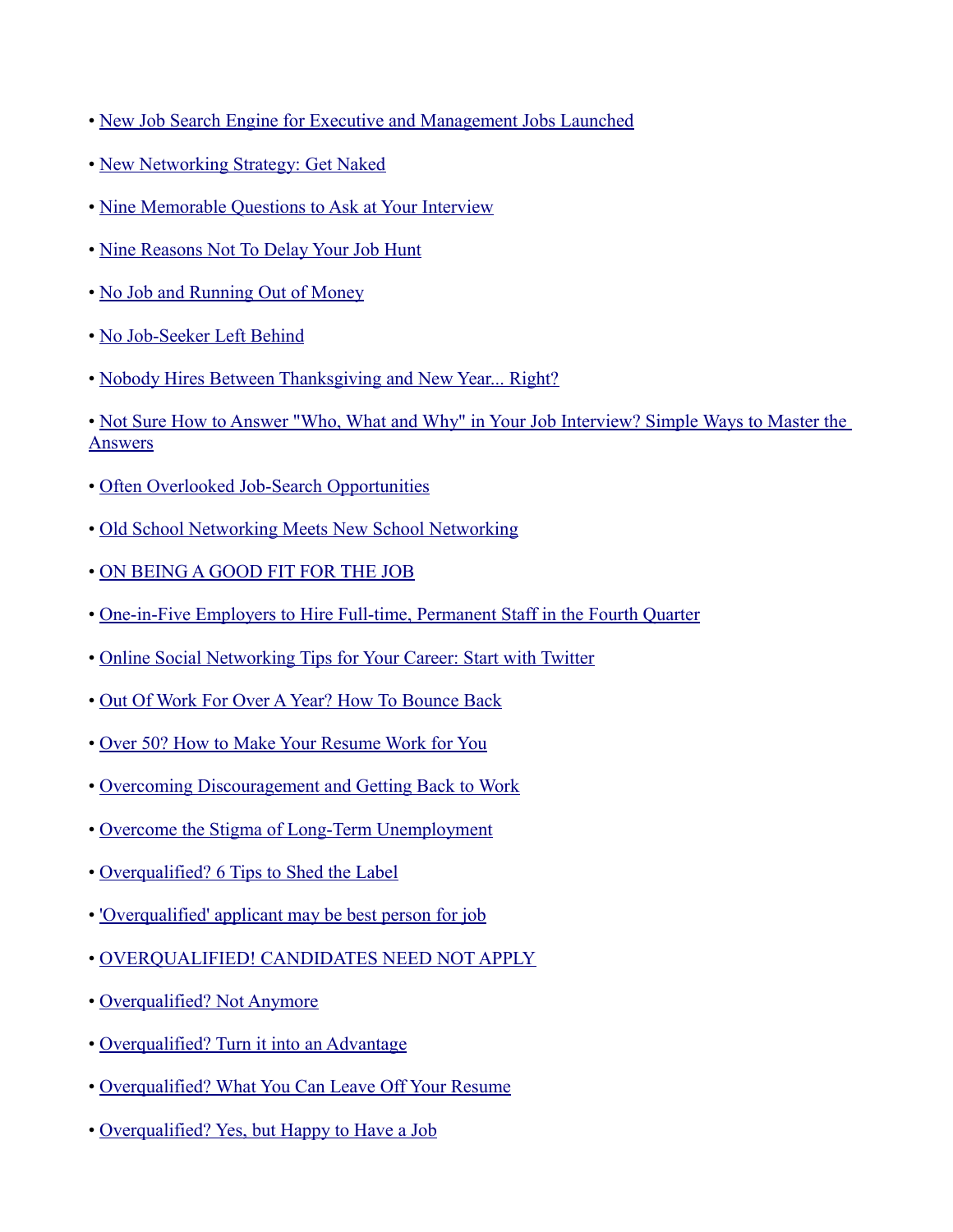- • [Passion or Money? You Choose.](http://jasonseiden.com/passion-or-money-you-choose/)
- • [People Won't Work for Nothing?](http://www.thefuryofme.com/the_fury_of_me/2010/08/people-wont-work-for-nothing.html)
- • [Phrases to Avoid in Your Resume](http://www.employmentdigest.net/2010/03/phrases-to-avoid-in-your-resume/)
- • [Post-Interview Follow-Up Strategies](http://jobs.aol.com/articles/2011/03/15/post-interview-follow-up-strategies-video/)
- • [PR Jobs: Light at the End of the Tunnel?](http://money.usnews.com/money/blogs/outside-voices-careers/2010/11/24/the-most-powerful-words-to-use-on-your-resume.html)
- • [Preparing for an Interview](http://bmfessentials.blogspot.com/2010/06/preparing-for-interview.html)
- • [Preparing for an interview is kind of like getting ready for a date.](http://matrixresourcesblog.com/2010/01/19/preparing-for-an-interview-is-kind-of-like-getting-ready-for-a-date/)
- • [Preparing Your Interview Questions and Answers A 6 Step Guide to Successful Job Interviewing](http://www.employmentdigest.net/2010/10/preparing-your-interview-questions-and-answers-a-6-step-guide-to-successful-job-interviewing/)
- • [PROFESSIONAL ASSOCIATIONS, USER GROUPS](http://wunderlandgroup.com/career.html)
- • [Questions You Should Answer on Your Resume](http://money.usnews.com/money/blogs/outside-voices-careers/2011/2/3/questions-you-should-answer-on-your-resume.html)
- • [Rays of Hope for Job Hunters](http://www.nytimes.com/2010/04/25/jobs/25search.html)
- • [Rebuilding Your Network](http://www.employmentdigest.net/2010/04/rebuilding-your-network/)
- • [Rebound from Job Rejections](http://hotjobs.yahoo.com/career-articles-rebound_from_job_rejections-1110)
- • [Redefining Failure](http://www.newsweek.com/2010/09/12/how-the-recession-is-redefining-failure.html)
- • [Reminding Your Network That You're Looking](http://www.greatresumesfast.com/blog/2010/07/08/reminding-your-network-that-you%E2%80%99re-looking/)
- • [RESOLVED: This year I will find the job I really want](http://www.careerrocketeer.com/2009/12/resolved-this-year-i-will-find-job-i.html)
- • [Re-Starting Your Job Search...10 Buttons To Push](http://blog.spinstrategy.com/2009/12/restarting-your-job-search10-buttons-to-push.html)
- • [Resume 2.0: Blogging Your Way To A Better Job Search](http://jobmob.co.il/blog/blogging-your-way-to-a-better-job-search/)
- • [Resume Checklist](http://thejobsguy.wordpress.com/2009/11/11/resume-checklist/)
- • [RESUME QUICK FIX: HOW TO CATCH A CLOUD AND PREPARE FOR SCANS](http://emergingprofessional.typepad.com/best_fit_forward/2010/07/cloud.html)
- • [Resume tricks that will backfire on you](http://newgradlife.blogspot.com/2010/06/ten-things-your-resume-shouldnt-have.html)
- • [Resume Writing For Re-Entering the Workforce](http://boomersnextstep.com/careers/resume-writing-for-re-entering-the-workforce-2)
- • [Resume writing mistakes that ruin your chances](http://newgradlife.blogspot.com/2010/06/10-kisses-of-death-for-resume.html)
- • [Resumes are Old School, Use SlideShare & Twitter to Get Hired](http://www.slideshare.net/newsletter/2010/march1)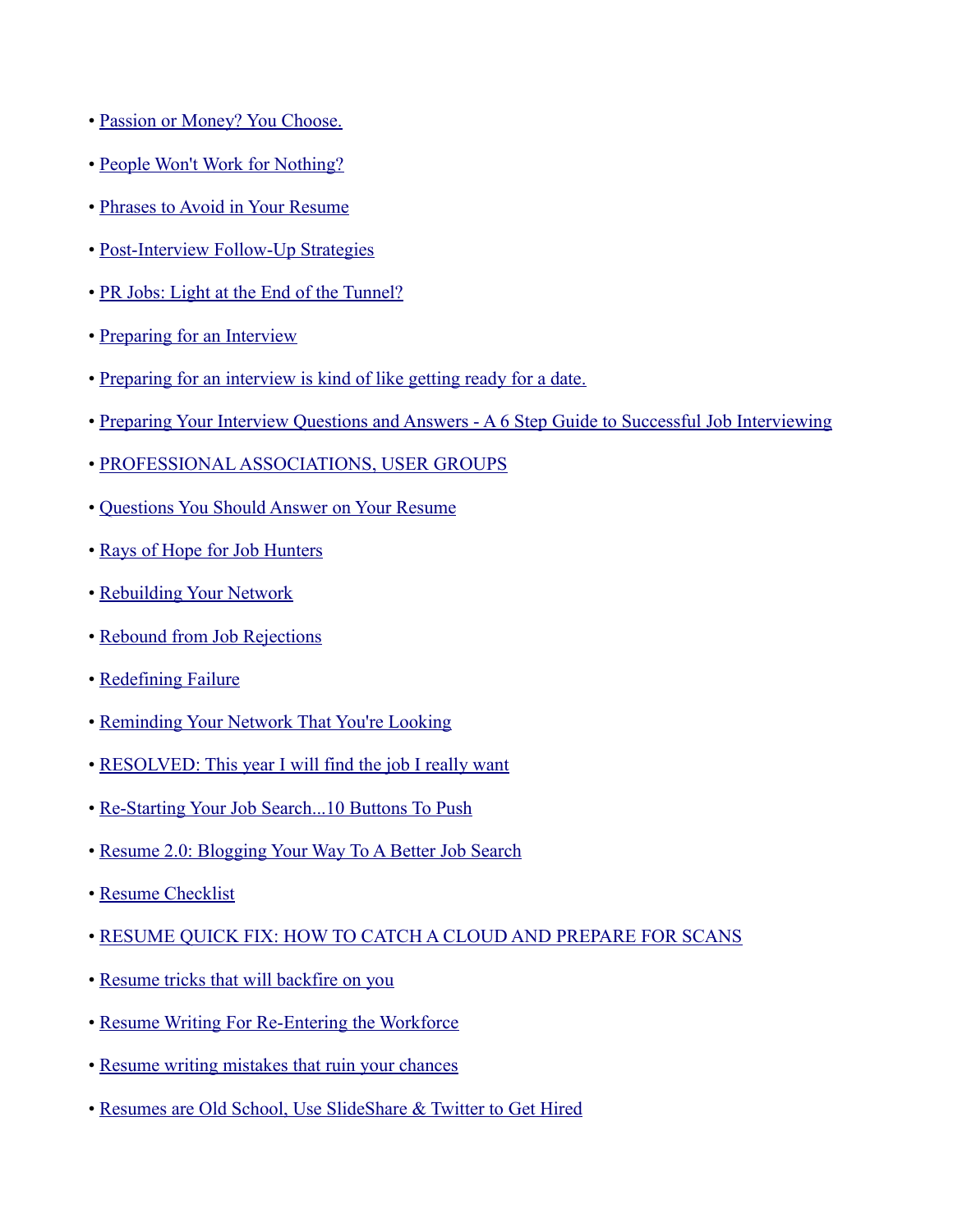- • [Resumes for the Digital Age](http://hotjobs.yahoo.com/career-articles-resumes_for_the_digital_age-1297)
- • [Revamping your job-search strategy](http://www.msnbc.msn.com/id/35605070/ns/business-careers/)
- • [Reverse Job Search: Make Employers Look for You](http://hotjobs.yahoo.com/career-articles-reverse_job_search_make_employers_look_for_you-1248)
- • [Roundtable Discussion: Resume and Job Search Strengtheners](http://www.resumewonders.com/blog/2010/06/04/roundtable-discussion-resume-and-job-search-strengtheners/)
- • [Sample Thank You Emails and Letters for Job Search](http://susanireland.com/letter/thank-you-letter-examples/)
- • [Screw the Cover Letter](http://alexandralevit.typepad.com/wcw/2010/10/screw-the-cover-letter.html)
- • [Screw Your Career Path. Live Your Story.](http://jasonseiden.com/screw-your-career-path-live-your-story/)
- • [Search For Perfect Fit May Hurt Job Seekers And Employers](http://www.courant.com/business/hc-perfectfit-atwork0125.artjan25,0,5875496.story)
- • [Secrets of Job Hunting in a Post-Job Board World](http://www.bnet.com/blog/entry-level/secrets-of-job-hunting-in-a-post-job-board-world/4245)
- • [Sell Yourself with Sales Resume Tips](http://career-advice.monster.com/resumes-cover-letters/resume-writing-tips/sell-yourself-sales-resume-tips/article.aspx)
- • [Selling Yourself in the Job Interview](http://hotjobs.yahoo.com/career-articles-selling_yourself_in_the_job_interview-1471)
- • [Seven Basics for Job-Hunting on LinkedIn](http://blogs.bnet.co.uk/sterling-performance/2010/04/13/seven-basics-for-job-hunting-on-linkedin/)
- • [Seven Hidden-Gem Careers](http://career-advice.monster.com/job-search/Company-Industry-Research/alternative-careers-less-stress/article.aspx?WT.mc_n=CRMUS000666)
- • [Shopping For A Career Coach?](http://abcnews.go.com/Business/shopping-career-coach/story?id=11480761)
- • [Should I Keep Applying to the Same Company?](http://www.bnet.com/blog/evil-hr-lady/should-i-keep-applying-to-the-same-company/619)
- • [Should You Always Take A Recruiters' Advice?](http://www.glassdoor.com/blog/recruiters-advice/)
- • [Should You Consider Non-Profits?](http://www.culpwrit.com/2010/01/15/should-you-consider-non-profits/)
- • [Should You Follow Up the Interview With a Phone Call?](http://www.usnews.com/money/blogs/outside-voices-careers/2010/3/4/should-you-follow-up-the-interview-with-a-phone-call.html)
- • [Should you lie about your salary?](http://money.cnn.com/2010/09/21/pf/lie_about_your_salary.moneymag/index.htm)
- • [Simply Hired reports opportunities up for job seekers](http://www.keppiecareers.com/2011/03/11/simply-hired-reports-opportunities-up-for-job-seekers/)
- • [Six Job Hunting Myths Debunked](http://www.foxbusiness.com/personal-finance/2010/08/16/job-hunting-myths-debunked/)
- • [Six Ways to Write Cover Letters They Won't Throw Out](http://www.poynter.org/column.asp?id=77&aid=187964)
- • [Skip Resume Cover Letter](http://www.culpwrit.com/2011/03/02/skip-resume-cover-letter/)
- • [Smart blogging can boost your career](http://www.msnbc.msn.com/id/35145337/ns/business-careers/)
- • [Smart Job Hunters Do This](http://www.employmentdigest.net/2010/10/smart-job-hunters-do-this/)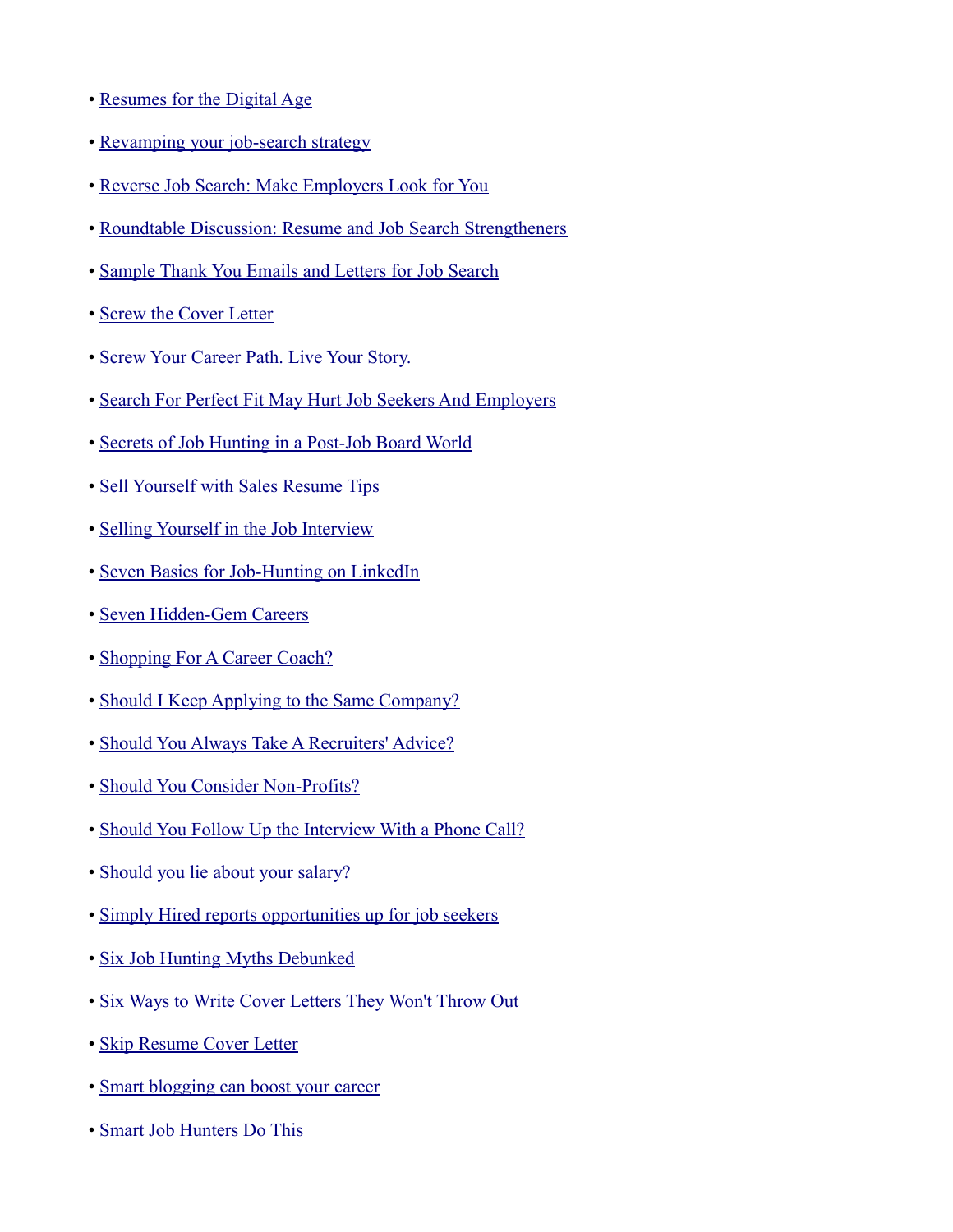- • [Social Media Being Used to Screen Job Applicants](http://ohmygov.com/blogs/general_news/archive/2010/04/01/social-media-being-used-to-discriminate-against-job-applicants.aspx)
- • [Social Media Job Tips for 2010](http://marie4jobs.com/?p=133)
- • [Social Networking Ever More Critical to Job Search Success](http://www.businessweek.com/idg/2010-06-30/social-networking-ever-more-critical-to-job-search-success.html)
- • [Social Networking Your Way to a New Job](http://www.nytimes.com/2010/08/26/education/26SOCIAL.html?_r=2)
- • [Special Holiday Offers for Job Seekers](http://alisondoyle.typepad.com/alison_doyle/2009/12/special-offers-for-job-seekers.html)
- • [Spokeo: Recruiter's Friend and Job Seeker's Nightmare](http://irishmanspeaks.typepad.com/irishmanspeaks/2010/02/spokeo-recruiters-friend-and-job-seekers-nightmare.html)
- • [Social Media and Your Job Search Strategy: 5 Ways to Stop Broadcasting and Start Contributing](http://windmillnetworking.com/2010/07/14/social-media-and-your-job-search-strategy-5-ways-to-stop-broadcasting-and-start-contributing/)
- • [Social media can be a job-hunter's friend](http://jacksonville.com/lifestyles/2010-01-20/story/social_media_can_be_a_job_hunters_friend)
- • [Social media guidelines in your job search and workplace](http://www.theworkbuzz.com/employment-trends/social-media-guidelines/)
- • [Social Networking Explodes As Job-Search Tool](http://www.talentmanagementtech.com/community/articles/3075_social_networking_explodes_as_job-search_tool_.html)
- • [STAYING POSITIVE DURING JOB SEARCH](http://timsstrategy.com/staying-positive-during-job-search/)
- • [Steer Clear of Interviewers' Pet Peeves](http://career-advice.monster.com/job-interview/interview-preparation/interviewers-pet-peeves/article.aspx?WT.mc_n=SM_PR_Twt_monstercareers)
- • [Still Out of the Job Market? What Now?](http://www.careerrocketeer.com/2011/01/still-out-of-the-job-market-what-now.html)
- • [Study: Workers Should Bypass Temp Positions, Focus On Job Search](http://www.wbur.org/2010/02/15/temp-study-two-way-2)
- • [Submit a Cover Letter, Whether You Need It or Not](http://www.pongoresume.com/blogPosts/504/submit-a-cover-letter-whether-you-need-it-or-not.cfm?utm_source=twitter&utm_medium=social-media)
- • [Survival Jobs You Never Thought You'd Be Thankful For](http://abcnews.go.com/Business/survival-jobs-poop-scooper-phone-actress/story?id=9175900)
- • [Surviving Job Loss](http://www.careerrocketeer.com/2009/09/surviving-job-loss.html)
- • [Tactics For Successful Career Branding](http://www.employmentdigest.net/2010/02/tactics-for-successful-career-branding/)
- • [Take it from HR: One Typo Can Kill Your Chances](http://www.pongoresume.com/blogPosts/436/take-it-from-hr-one-typo-can-kill-your-chances.cfm)
- • [TAKING ON THE "GREATEST WEAKNESS" QUESTION](http://melissacooley.com/2010/06/greatest-weakness-pov-3/)
- • [Tap into Your Secret Job Market](http://customsites.yahoo.com/financiallyfit/finance/article-108973-4364-4-tap-into-your-secret-job-market?ywaad=ad00%2035)
- • [Targeting Companies for a Job in 5 Steps!](http://www.careerrocketeer.com/2009/09/targeting-companies-for-job-in-5-steps.html)
- • [Tax Tips for Job Hunters: 5 Deductions You Need To Know](http://moneywatch.bnet.com/career-advice/blog/on-job/tax-tips-for-job-hunters-5-deductions-you-need-to-know/267/)
- • [Tell Me About Yourself 7 Key Strategies to Sell Yourself in an Interview and Land That Job!](http://www.employmentdigest.net/2010/08/tell-me-about-yourself-%E2%80%93-7-key-strategies-to-sell-yourself-in-an-interview-and-land-that-job/)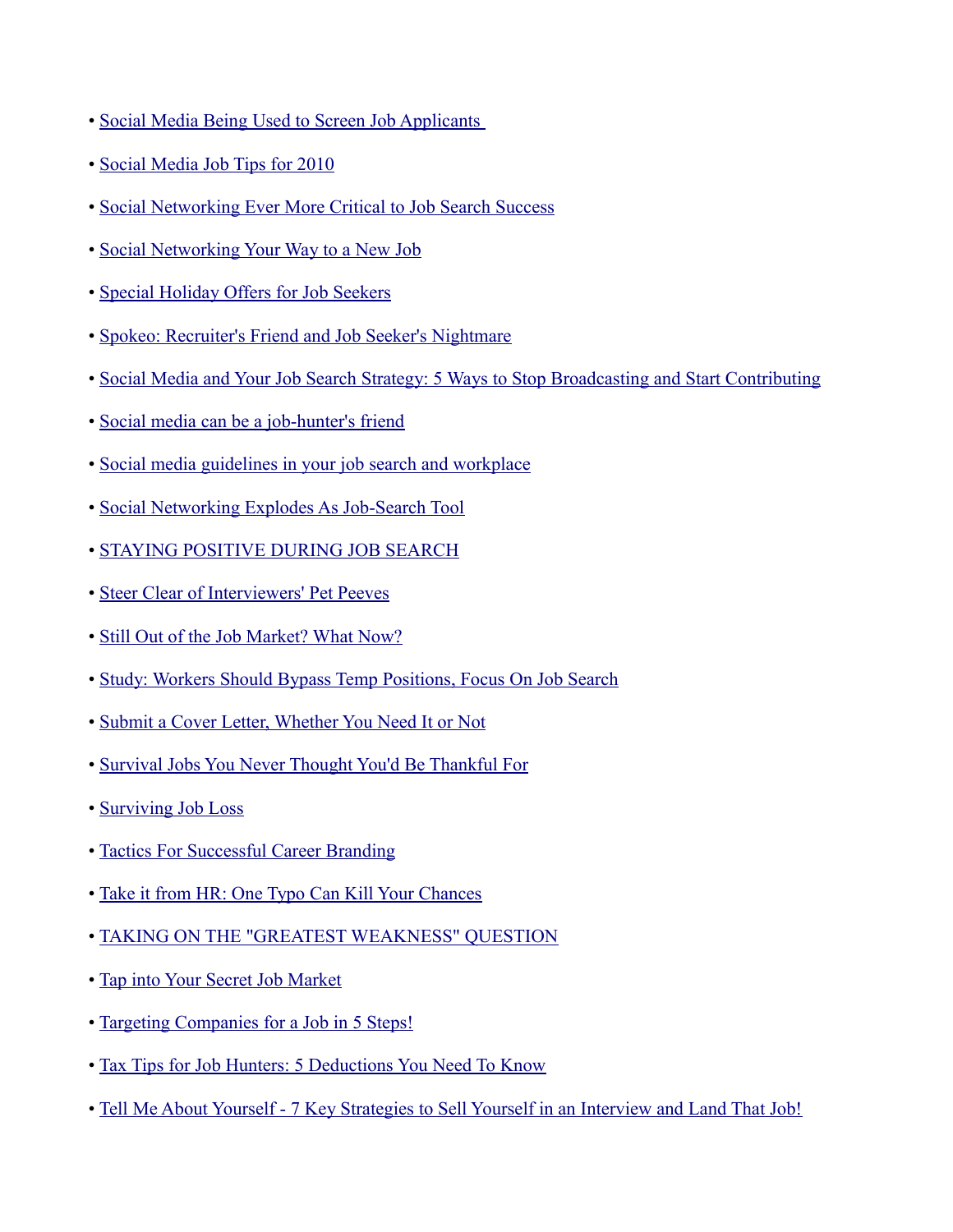- • [Ten Popular Behavioral Interview Questions](http://job-search-success-secrets.com/blog/ten-popular-behavioral-interview-questions)
- • [Ten Things Human Resources Won't Tell You](http://online.wsj.com/article/SB10001424052702303491304575188023801379324.html?mod=WSJ_newsreel_careers)
- • [Ten Tips For Networking At A Multi-Day Conference](http://thomsinger.blogspot.com/2011/02/networking-at-multi-day-conference.html)
- • [Ten tips to enhance your job search on LinkedIn](http://blog.linkedin.com/2009/04/02/ten-tips-to-enhance-your-job-search-on-linkedin/)
- Ten Tough Interview Questions and Ten Great Answers
- • [Ten Ways to Use LinkedIn in Your Job Search](http://www.businessweek.com/managing/content/jun2010/ca2010067_197297.htm)
- • [Ten Ways to Use LinkedIn to Find a Job](http://blog.guykawasaki.com/2009/02/10-ways-to-use.html#axzz0aIK5DMGB)
- • [The 10 Worst Social Media Mistakes That Will Prevent You From Landing a Job](http://www.connectworkchicago.com/2010/06/the-10-worst-social-media-mistakes-that-will-prevent-you-from-landing-a-jo%20b/)
- • [The 11 Keys to Success](http://msn.careerbuilder.com/Article/MSN-2227-Career-Growth-and-Change-The-11-Keys-to-Success)
- The Art of Intuitive Networking<sup>®</sup>
- • [The Art of the Bear Market Resume](http://www.myglobalcareer.com/2010/06/28/the-art-of-the-bear-market-resume/)
- • [The Bait-and-Switch Job Offer](http://jobs.aol.com/articles/2010/10/02/bait-and-switch-job-offer)
- • [The Basics of Job Hunting Through Social Networks](http://blogs.wsj.com/hire-education/2010/05/03/the-basics-of-job-hunting-through-social-networks/)
- • [The Best- And Worst-Paying Jobs In America Right Now](http://www.businessinsider.com/the-best-and-worst-paying-jobs-in-america-right-now-2010-5)
- • [The Dark Side of Job Loss](http://www.jibberjobber.com/blog/2010/10/18/the-dark-side-of-job-loss/)
- • [The Decline: The Geography of a Recession](http://cohort11.americanobserver.net/latoyaegwuekwe/multimediafinal.html)
- • [The Disposable Worker](http://www.businessweek.com/magazine/content/10_03/b4163032935448.htm)
- • [The Do-It-Yourself Economy](http://www.nytimes.com/2009/12/13/opinion/13friedman.html?_r=1&sudsredirect=true)
- • [The First 5 Minutes How To Kick Off A Successful Interview](http://timsstrategy.com/the-first-5-minutes-how-to-kick-off-a-successful-interview/)
- • [The Future Of Work](http://www.chrisbrogan.com/the-future-of-work/)
- • [The future's 15 most wanted workers](http://www.theworkbuzz.com/employment-trends/most-wanted-workers/)
- • [The Generation Gap in Your Office](http://blog.socialcast.com/the-generation-gap-in-your-office/)
- • [The hidden trend in the monthly jobs report --- and what it means for you](http://www.paulacaligiuri.com/blog/hidden-trend-monthly-jobs-report-and-what-it-means-you)
- • [The Interview Don't become a 10 second victim](http://www.employmentdigest.net/2010/02/the-interview-dont-become-a-10-second-victim-2/)
- • [The Introvert's Guide to Landing a New Job](http://www.thewisejobsearch.com/2009/09/introverts-guide-to-landing-new-job.html)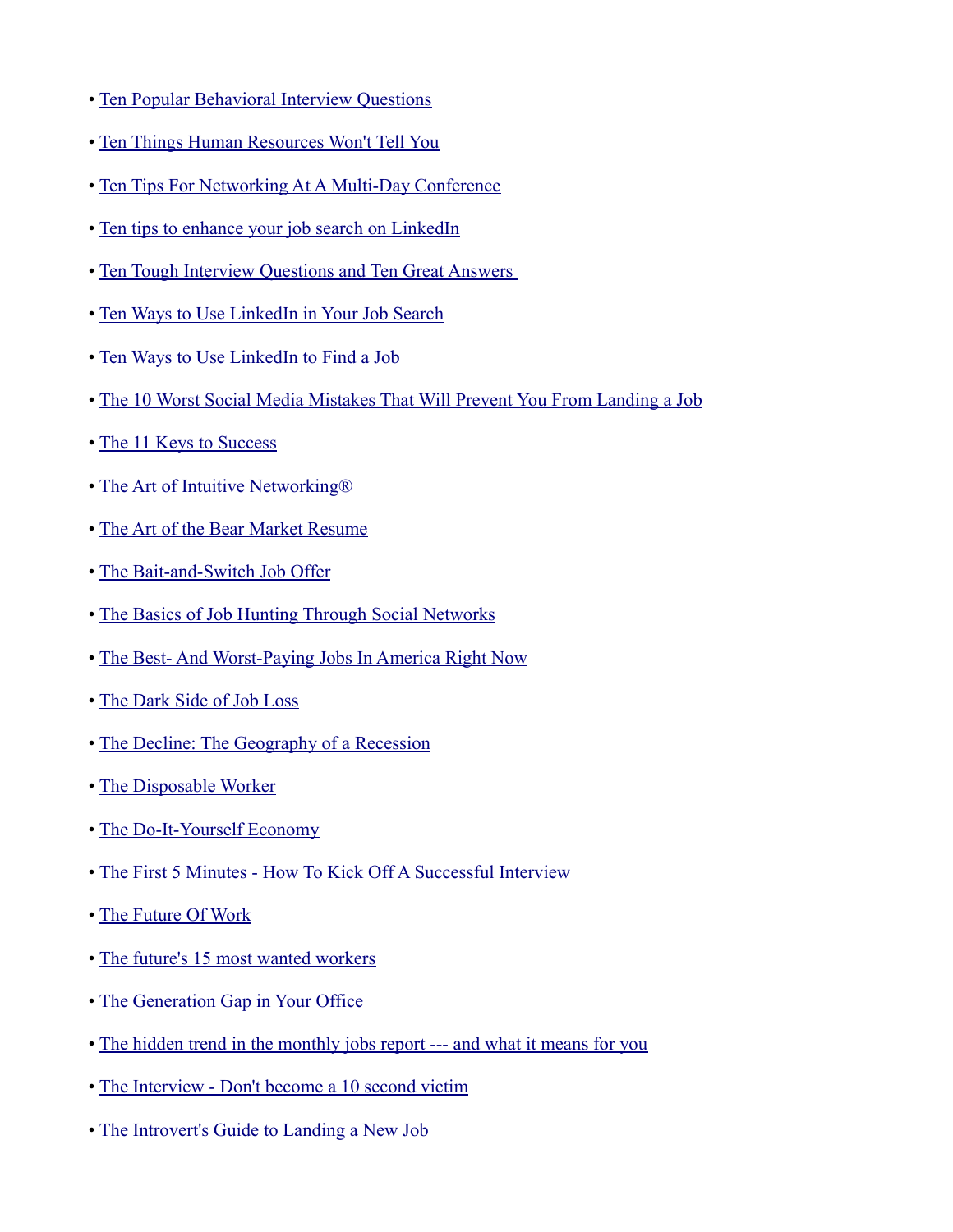- • [The Job Interview Culture Checklist: Seven Points To Evaluate In Your Next Job Interview](http://www.glassdoor.com/blog/job-interview-culture-checklist-points-evaluate-job-interview/)
- • [The Keys to Unlocking Your Most Successful Career](http://online.wsj.com/article/SB10001424052748704293604575343322516508414.html)

• [The Long Road Back to Full Employment: How the Great Recession Compares to Previous U.S.](http://www.brookings.edu/opinions/2010/0806_employment_looney_greenstone.aspx) **[Recessions](http://www.brookings.edu/opinions/2010/0806_employment_looney_greenstone.aspx)** 

- • [The Most Powerful Words to Use on Your Resume](http://money.usnews.com/money/blogs/outside-voices-careers/2010/11/24/the-most-powerful-words-to-use-on-your-resume.html)
- • [The New Era of Protean Careers](http://www.personalbrandingblog.com/the-new-era-of-protean-careers-2)
- • [The New Résumé: Dumb and Dumber](http://online.wsj.com/article/SB124328878436252195.html)
- • [The New Resume Rules: What's In and What's Out](http://hotjobs.yahoo.com/career-articles-the_new_resume_rules_what_s_in_and_what_s_out-1056)
- • [The Obama Jobs Deficit: 7.6 Million Jobs {grim graphic!}](http://floridapundit.com/2010/08/the-obama-jobs-deficit-7-6-million-jobs/)
- • [The One Best Thing You Can Do For Your Job Search!](http://www.careerrocketeer.com/2009/09/one-best-thing-you-can-do-for-your-job.html)
- • [The one interview question many dread](http://www.philly.com/philly/jobs/CTW_jobs_20091117_The_one_interview_question_many_dread.html)
- • [The Pitfalls of Positive Thinking](http://cormackcarr.com/2009/08/01/the-pitfalls-of-positive-thinking/)
- • [The Power Of Career Networking](http://timsstrategy.com/the-power-of-career-networking/)
- • [The Pros and Cons of Consulting during Job Search](http://blog.spinstrategy.com/2009/03/the-pros-and-cons-of-consulting-during-job-search-.html)
- • [The Résumé Black Hole](http://www.careerbuilder.com/Article/CB-1321-Cover-Letters-and-Resumes-The-R%C3%A9sum%C3%A9-Black-Hole/)
- • [The Seasonal Hiring Forecast, Plus Where to Find a Holiday Job](http://www.theworkbuzz.com/job-search/the-seasonal-hiring-forecast-plus-where-to-find-a-holiday-job/)
- • [The Secret Sauce To Resumes](http://www.brazencareerist.com/2010/08/17/the-secret-sauce-to-resumes)
- • [The Secret to Networking? It May Surprise You.](http://blog.cornerofficecoach.com/2011/03/13/the-secret-to-networking/)
- • [The Secret to Standing Out in Your Job Search Parts I VI](http://job-search-success-secrets.com/blog/secret-standing-job-search-part-vi)
- • [The Shy Job Seeker](http://www.psychologytoday.com/blog/career-transitions/201005/the-shy-job-seeker)
- • [The Social Media Job Search LinkedIn Profiles](http://www.myragan.com/_weblog/?id=Ragan/chewitt&blogid=82642)
- • [THE STOPOVER JOB: THE MIDPOINT BETWEEN HERE AND THE DREAM](http://www.kristidaeda.com/2009/12/07/the-stopover-job-the-midpoint-between-here-and-the-dream/)
- • [The Ten Worst Things to Put on Your Resume](http://www.fins.com/Finance/Articles/SB130021278360394737/The-Ten-Worst-Things-to-Put-on-Your-Resume)
- • [The Top 3 Twitter Chats for Job Seekers](http://www.avidcareerist.com/2010/10/24/the-top-3-twitter-chats-for-job-seekers/)
- • [The Top 3 Questions You Could Ever Ask At A Networking Event](http://unstrappd.com/2009/11/03/become-a-networking-champion-with-3-questions/)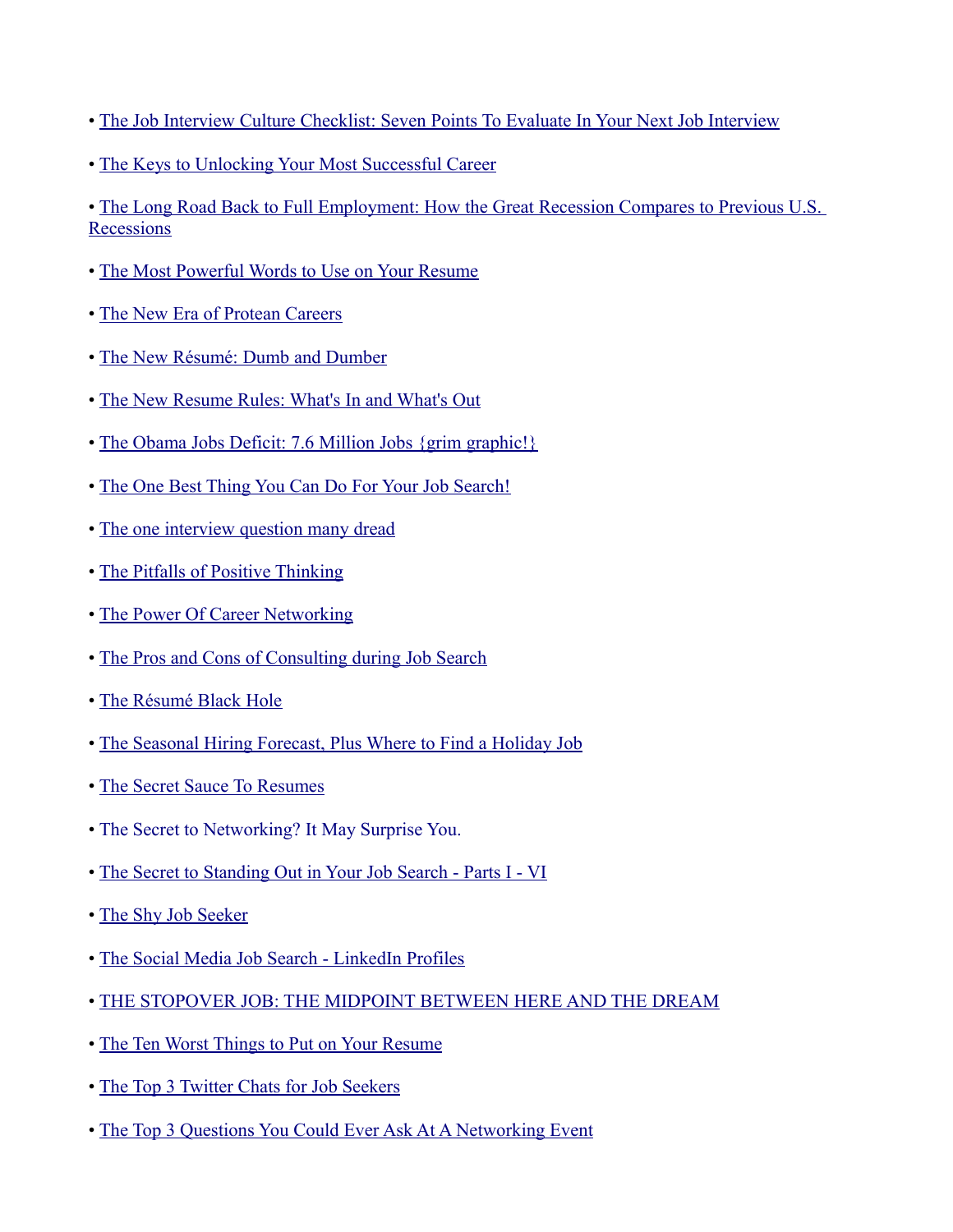- • [The Top 10 Job-Search Personal Branding Mistakes](http://www.employmentdigest.net/2010/01/the-top-10-job-search-personal-branding-mistakes/)
- • [The toughest interview question](http://upstarthr.com/the-toughest-interview-question/)
- • [THE TRICK TO FINDING A NEW JOB](http://timsstrategy.com/the-trick-to-finding-a-new-job/)
- • [The Truth About Resume Lies](http://career-advice.monster.com/resumes-cover-letters/resume-writing-tips/the-truth-about-resume-lies-hot-jobs/article.aspx?WT.mc_n=SM_PR_Twt_monstercareers)
- • [The Unemployment Numbers Don't Add Up](http://www.personalbrandingblog.com/the-unemployment-numbers-don%C3%A2%C2%80%C2%99t-add-up)
- • [The War for Talent is on: Monster Identifies the Hottest Markets for Job Seekers](http://about-monster.com/content/war-talent-monster-identifies-hottest-markets-job-seekers)
- • [The World is Your Recruiter](http://mervyndinnen.wordpress.com/2010/08/19/the-world-is-your-recruiter/)
- • [Think Fast The 30 Second Resume](http://blog.doostang.com/2010/03/15/doostang-news-march-15-think-fast-the-30-second-resume/)
- • [Third Party Recruiters Friend or Foe?](http://content.opportunityknocks.org/2010/06/14/third-party-recruiters-friend-or-foe/)
- • [This Is Why There Are No Jobs in America](http://www.dailywealth.com/1449/This-Is-Why-There-Are-No-Jobs-in-America)
- • [Three Big Lies About Networking](http://www.entrepreneur.com/article/217349)
- • [Three Gotta Read Books for the Serious Job Hunter](http://www.careerjockey.org/three-gotta-read-books-for-the-serious-job-hunter/)
- • [Three Guerrilla Job Search Q & A](http://www.startribune.com/jobs/career/104277504.html)
- • [Three LinkedIn Secrets for Job Seekers](http://studentbranding.com/three-linkedin-secrets-for-job-seekers/)
- • [Three Ways to Add Value to a Company before Getting Hired](http://melissacooley.com/2011/02/3-ways-add-value-before-hired/)
- • [Tips for an Impressive Resume](http://www.trcb.com/employment/resumes/tips-for-an-impressive-resume-1660.htm)
- • [Tips for getting through the holidays without a paycheck](http://www.mercurynews.com/breaking-news/ci_14028442?nclick_check=1)
- • [Tips For Job Interview Success Leverage Your Results With the Thank You Note](http://www.employmentdigest.net/2009/12/tips-for-job-interview-success-leverage-your-results-with-the-thank-you-note/)
- • [Tips on Following Up After You Send a Resume](http://money.usnews.com/money/blogs/outside-voices-careers/2010/10/7/following-up-after-you-have-sent-a-resume.html)
- • [Tips On How To Use Social Media To Job Hunt](http://www.walletpop.com/blog/2010/11/07/tips-on-how-to-use-social-media-to-job-hunt/)
- • [Tips on Overcoming Fear, Staying Positive and Reinventing Your Business](http://techcocktail.com/home/2010/07/18/overcoming-fear-staying-positive-and-reinventing-your-business-with-gini-dietrich/)
- • ['Tis the Season for Your Job Search](http://hotjobs.yahoo.com/career-articles-_tis_the_season_for_your_job_search-1468)
- • [To All The Naysayers Yes, You CAN Get A Job On Twitter.](http://blog.matrixresources.com/blog/all-naysayers-yes-you-can-get-job-twitter)
- • [To Find a Job, Go Where the Recruiters Are](http://hotjobs.yahoo.com/career-articles-to_find_a_job_go_where_the_recruiters_are-1155)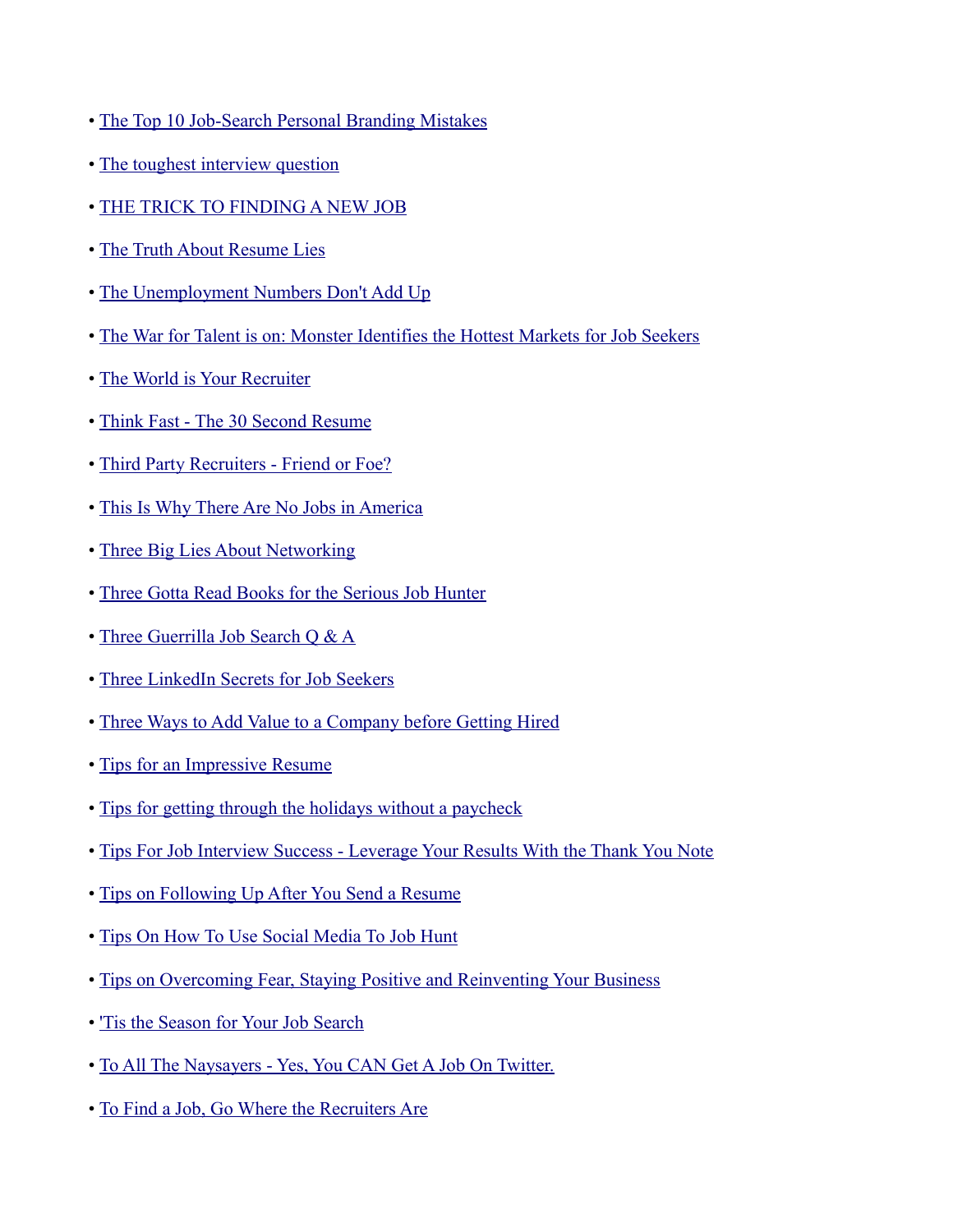- • [To Share or Not to Share: The Professional Downside of Your Online Social Life](http://blog.doostang.com/2009/08/21/to-share-or-not-to-share-the-professional-downside-of-your-online-social-life)
- • [To whom it may concern: Five mistakes HR managers warn against on résumés and cover letters](http://www.prsa.org/intelligence/tactics/articles/view/7256/101/to_whom_it_may_concern_five_mistakes_hr_managers_w)
- • [Today's Job Seeker: 10 Things You Should Know](http://thehiringsite.careerbuilder.com/2010/11/17/10-things-to-know-about-job-seekers/)
- • [Top 5 Job Search Blunders](http://www.theundercoverrecruiter.com/content/top-5-job-search-blunders)
- • [Top 5 Resources For Career Research](http://www.employmentdigest.net/2010/06/top-5-resources-for-career-research)
- • [Top 5 Ways to Earn Immediate Cash Online](http://www.hudsonconverts.com/top-5-ways-to-earn-immediate-cash-online.html)
- • [Top 7 Things You Should Know About Your Potential Employer Before Interviewing](http://www.employmentdigest.net/2010/08/top-7-things-you-should-know-about-your-potential-employer-before-interviewing/)
- • [Top 7 Ways to Kick Off Your Twitter Job Search](http://www.theundercoverrecruiter.com/content/top-7-ways-kick-your-twitter-job-search)
- • [Top 10 Job Hunting Tips and Tricks I've Learned, Part One](http://rodneysjobquest.wordpress.com/2010/01/20/top-10-job-hunting-tips-1/)
- • [The Top 10 Job Hunting Tips and Tricks I've Learned, Part Two](http://rodneysjobquest.wordpress.com/2010/01/21/job-hunting-tips-2/)
- • [Top 10 Things to Leave OFF of Your Resume](http://blog.fishdogs.com/2009/04/top-10-things-to-leave-off-of-your.html)
- • [Top 10 Tips: What NOT To Do While You Are Looking For A Job](http://www.hrmargo.com/2010/06/29/top-10-tips-for-what-not-to-do-while-you-are-looking-for-a-job/)
- • [Top 50 Employers Recruiting on Twitter](http://www.job-hunt.org/job-search-news/2009/06/09/top-50-employers-recruiting-on-twitter/)
- • [Top 60 LinkedIn Groups for Job Seekers and Recruiters](http://jobmob.co.il/blog/top-linkedin-groups-job-seekers-recruiters/)
- • [Top 100+ Job Search Hashtags on Twitter](http://www.careerrocketeer.com/2009/09/top-100-job-search-hashtags-on-twitter.html)
- • [Top Do and Don't Tips For The Job Interview](http://employmentdigest.net/2011/02/5005/)
- • [Top Executive Recruiters and Headhunters](http://www.jobconcierge.com/best-executive-recruiters/E-commerce-executive-recruiters)
- • [Top Five Regrets of the Dying](http://ezinearticles.com/?Top-Five-Regrets-of-the-Dying&id=3268063)
- • [Trouble Finding A Job: What Is Your Worst Case Scenario/](http://timsstrategy.com/trouble-finding-a-job-what-is-your-worst-case-scenario?)
- • [Twitter chats a great way to expand your network](http://www.keppiecareers.com/2010/05/24/twitter-chats-a-great-way-to-expand-your-network/)
- • [Twitter for Job Search? 10 Users to Follow](http://www.jobacle.com/blog/twitter-for-job-search-10-users-to-follow.html)
- • [Twitter is the New Tool for Job Seekers](http://www.careerealism.com/twitter-tool-job-seekers/)
- • [Twitter Job Search Tips](http://jobsearch.about.com/b/2010/01/13/twitter-job-search-tips.htm)
- • [Twitter Job Search Tips For 2010](http://www.hrmargo.com/2010/07/16/marie-journeys-guest-post-how-to-be-found-on-twitter/)
- • [Twitter or LinkedIn Best for Job Seekers?](http://jobtransitionadvice.com/2010/10/07/twitter-or-linkedin-best-for-job-seekers/)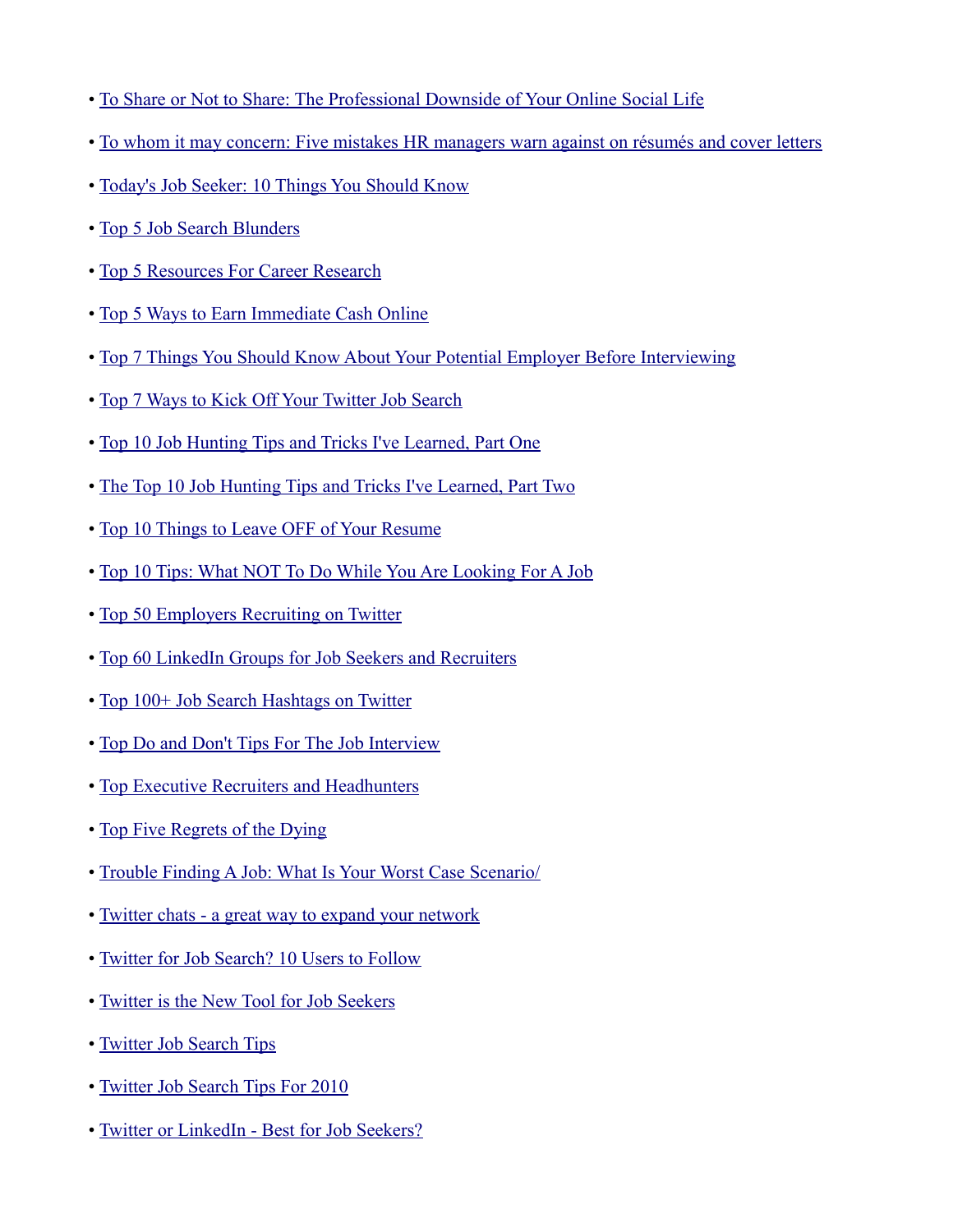- • [Twitter used to hunt for jobs](http://www.couriermail.com.au/business/jobs/twitter-used-to-hunt-for-jobs/story-e6freqo6-1225899400016)
- • [Twitter users are more likely to get job interviews](http://www.keppiecareers.com/2010/07/09/twitter-users-are-more-likely-to-get-job-interviews/)
- • [Understand Recruitment Cycles to Give Your Job Search an Edge](http://career-advice.monster.com/job-search/getting-started/job-search-recruitment-cycles/article.aspx)
- • [Understanding Interviewer Questions and Techniques](http://www.theundercoverrecruiter.com/content/understanding-interviewer-questions-and-techniques)
- • [Unemployed? 10 Ways to Fight Depression in Your Job Search](http://www.cio.com/article/587932/Unemployed_10_Ways_to_Fight_Depression_in_Your_Job_Search_)
- • [Unemployed? Now What? 4 Things to Do Right After You Lose Your Job](http://employmentdigest.net/2011/03/unemployed-now-what-4-things-to-do-right-after-you-lose-your-job)
- • [Unemployed seek courtesy of response](http://www.stltoday.com/business/columns/job-watch/article_9b76e78b-8edc-5702-8ec0-ff435aa3562f.html)
- • [Unemployed? Ten Options for Finding Work Today](http://financialhighway.com/unemployed-ten-options-for-finding-work-today/)
- • [Unemployed workers find job offers -- but it doesn't mean they always take them](http://www.pittsburghlive.com/x/pittsburghtrib/business/s_707225.html)
- • [Unemployment? Blame the Easter Bunny](http://money.cnn.com/2010/04/29/news/economy/ceasar_chavez_unemployement.fortune/)
- • [Unemployment Down, Hiring Up](http://jobsearch.about.com/b/2010/06/04/unemployment-down-hiring-up.htm)
- • [Unemployment Helped Me Find My True Calling in Life](http://careerenlightenment.net/confidence/unemployment-helped-me-find-my-true-calling-in-life)
- • [Unemployment Is Hard. HireFriday Can Help!](http://www.hrmargo.com/2010/08/10/unemployment-is-hard-hirefriday-can-help/)
- • [Unemployment Solidifies Position as Most Important Problem](http://www.gallup.com/poll/146081/Unemployment-Solidifies-Position-Important-Problem.aspx)
- • [Unique Job Search Tactics That Work](http://finance.yahoo.com/career-work/article/109910/unique-job-search-tactics-that-work)
- • [Unsuccessful jobseekers often cease to be customers of the company that rejected them](http://www.hrmagazine.co.uk/News/MostEmailed/1008593/Unsuccessful-jobseekers-often-cease-customers-company-rejected/)
- • [Upbeat attitude key to getting hired](http://www.sun-sentinel.com/business/fl-marcia-hiring-20100407,0,3980438.column)
- • [US Private Sector Adds Jobs, Unemployment Stays at 9.5 Percent](http://www1.voanews.com/english/news/US-Private-Sector-Adds-Jobs-Unemployment-Stays-at-95-Percent-100114124.html)
- • [Use Passion to Stand Out as a Job Candidate](http://money.usnews.com/money/blogs/outside-voices-careers/2011/2/3/how-to-use-your-passion-to-stand-out-as-a-job-candidate.html)
- • [Use parties and other festive opportunities to your advantage for job hunting](http://www.keppiecareers.com/2009/12/04/use-parties-and-other-festive-opportunities-to-your-advantage-for-job-hunting/)
- • [Use Twitter To Prepare For Your Job Interview](http://recareered.blogspot.com/2010/01/use-twitter-to-prepare-for-your-job.html)
- • [Using Intuition in Your Job Search](http://hotjobs.yahoo.com/career-articles-using_intuition_in_your_job_search-1144)
- • [Using Social Media to Find a Job](http://www.spinsucks.com/communication/happo-communication/using-social-media-to-find-a-job/)
- • [Using Twitter to Find a Job A Real Life Example](http://matrixresourcesblog.com/2010/02/23/using-twitter-to-find-a-job-a-real-life-example/)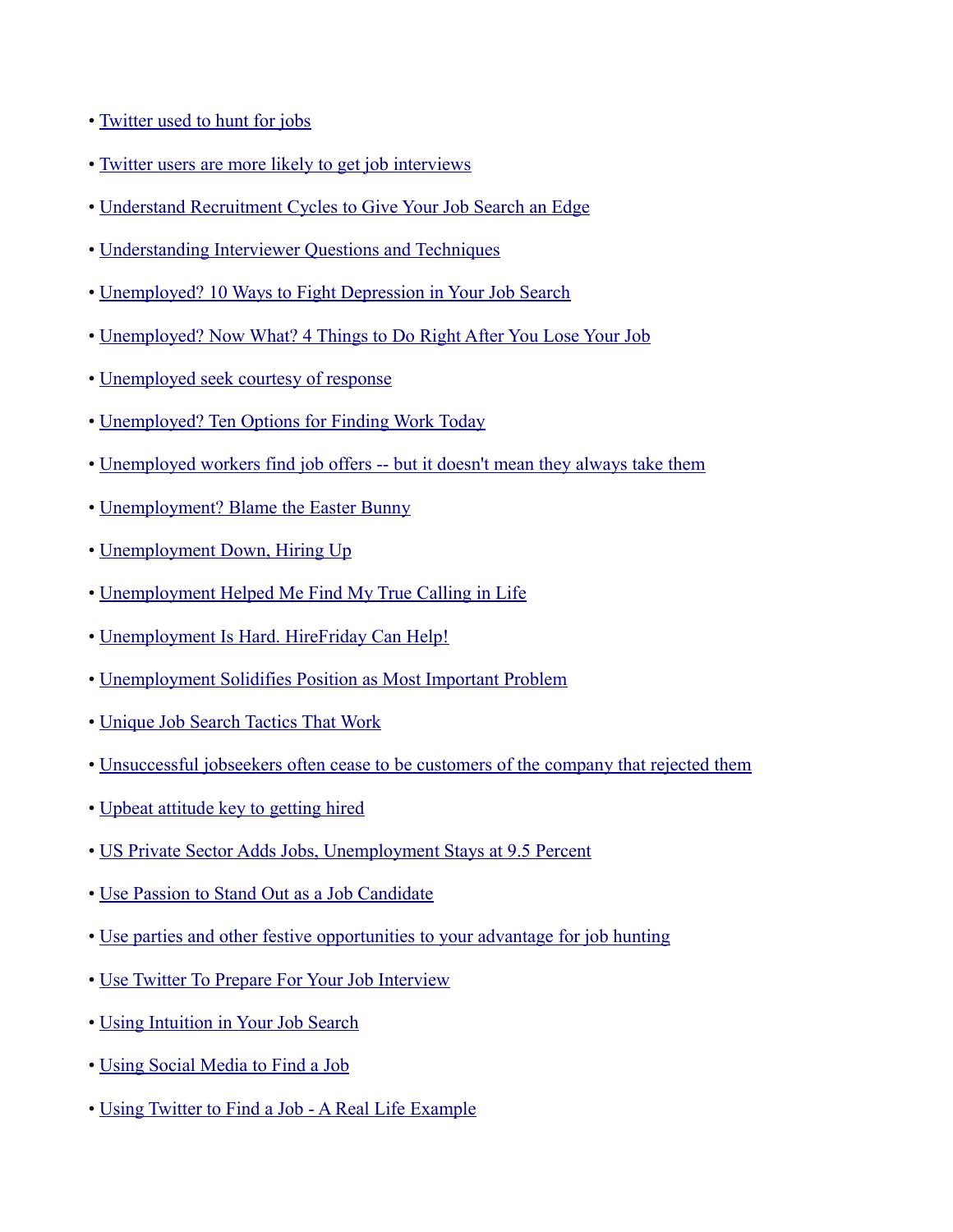- • [Vital Tips that can help you impress the Interviewer](http://www.trcb.com/employment/interview-tips/vital-tips-that-can-help-you-impress-the-interviewer-1657.htm)
- • [Volunteering Yourself into a Job](http://hotjobs.yahoo.com/career-articles-volunteering_yourself_into_a_job-1143)
- • [Want a six-figure salary? Try the federal government](http://www.theworkbuzz.com/salary/six-figure-federal-jobs/)
- • [Want the Job? Act Like You're Already on the Payroll](http://blogs.bnet.com/career-advice/?p=193&tag=col1;post-193)
- • [Want recruiters to call?](http://www.thewisejobsearch.com/2010/08/want-recruiters-to-call.html)
- • [Want to be a freelancer? Just punch yourself in the face, instead.](http://terribleminds.com/ramble/2010/09/07/want-to-be-a-freelancer-just-punch-yourself-in-the-face-instead/)
- • [Want to Dramatically Improve Your Chances of Job Search Success?](http://www.employmentdigest.net/2010/03/want-to-dramatically-improve-your-chances-of-job-search-success/)
- • [Ways to Use Social Networking to Land Your Next Job](http://www.washingtonpost.com/wp-dyn/content/article/2010/07/03/AR2010070300078.html?wprss=rss_nation)
- • [We Are NOT Just Looking for a Job](http://www.careerrocketeer.com/2011/02/we-are-not-just-looking-for-a-job.html)
- • [Weathering a long job search](http://money.cnn.com/2010/04/02/news/economy/long_job_search.moneymag/index.htm)
- • [What Can You Do When Nothing's Working in Your Job Search?](http://recareered.blogspot.com/2009/12/what-can-you-do-when-nothing-is-working.html)
- • [What Color is Your Cover Letter?](http://www.employmentdigest.net/2010/09/what-color-is-your-cover-letter-how-to-write-a-cover-letter-that-gets-you/)
- • [What Does Your LinkedIn Profile Say About You?](http://matrixresourcesblog.com/2010/04/08/what-does-your-linkedin-profile-say-about-you/)
- • [What HR People Won't Tell You About the Job Interview](http://www.rd.com/13-things/what-hr-people-wont-tell-you-about-the-job-interview/)
- • [What "I'm Sorry But You're Overqualified" Really Means](http://www.thingstheydont.com/2010/05/what-im-sorry-but-youre-overqualified.html)
- • ["What I Know About Getting A Job" E-Book](http://www.cornonthejob.com/career-advice/what-i-know-about-getting-a-job-the-ebook/)
- • [What Informational Interviews Can Do For Your Job Search](http://www.careerrocketeer.com/2010/10/what-informational-interviews-can-do.html)
- • [What is the best way to follow up with a job lead?](http://www.keppiecareers.com/2010/07/07/what-is-the-best-way-to-follow-up-with-a-job-lead/)
- • [What It Takes to Get Your Resume Noticed: Three Sizzling Secrets](http://jobs.aol.com/articles/2011/03/07/what-it-takes-to-get-your-resume-noticed-three-sizzling-secrets)
- • [What Job Hunters Can Learn From Surfers](http://blogs.wsj.com/hire-education/2010/07/30/what-job-hunters-can-learn-from-surfers/)
- • [What Job Recruiters Can and Can't Do for You](http://money.usnews.com/money/blogs/outside-voices-careers/2010/9/24/what-job-recruiters-can-and-cant-do-for-you.html)
- • [What Makes You Employable in 2010?](http://adage.com/talentworks/article?article_id=141853)
- • [What R.E.S.U.M.E. Stands For](http://newgradlife.blogspot.com/2010/07/resume-writing-resume-templates-career.html)
- • [What to Avoid When Designing and Writing a Cover Letter](http://www.careerealism.com/avoid-designing-writing-cover-letter/)
- • [What To Do When You REALLY Can't Get a Job...](http://www.careerhubblog.com/main/2010/03/what-to-do-when-you-really-cant-get-a-job.html)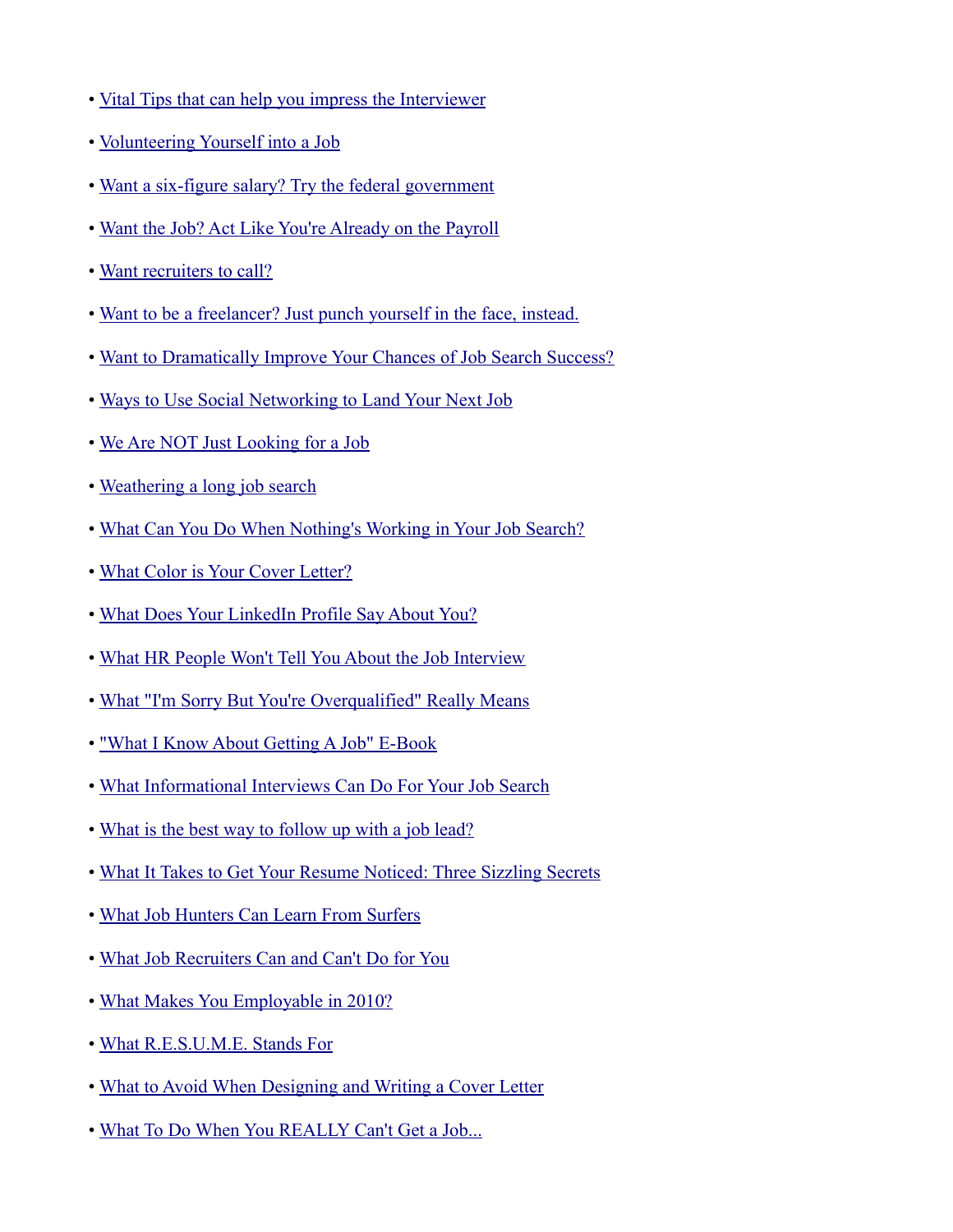- • [What To Reveal During Your Job Search](http://www.forbes.com/2010/02/03/job-search-secrets-leadership-careers-reveal.html)
- • [What to Say in a Video Resume](http://www.employmentdigest.net/2010/05/what-to-say-in-a-video-resume/)
- • [What to Say in Your Thank You Letter Besides Thank You!](http://www.careerealism.com/letter/)
- • [What to Say When a Recruiter Calls](http://guides.wsj.com/careers/how-to-work-with-executive-recruiters/what-to-say-when-a-recruiter-calls/)
- • [What You Don't Dare Tell Job Candidates \(But Wish You Could\)](http://www.tlnt.com/2010/11/09/what-you-dont-dare-tell-job-candidates-but-wish-you-could/)
- • [What's Your Motivation?](http://careersherpa.net/whats-your-motivation/)
- • [When Job Search Desperation Kicks In](http://www.careerbuilder.com/Article/CB-1455-Job-Search-When-Job-Search-Desperation-Kicks-In/)
- • [When Seeking a Job: Love the Product You're Selling](http://www.personalbrandingblog.com/when-seeking-a-job-love-the-product-you%C3%A2%C2%80%C2%99re-selling)
- • ["When Will It End?": Long Job Search Observations and Recommendations From the Front Lines](http://www.culpwrit.com/2010/10/13/when-will-it-end-long-job-search-observations-and-recommendations/)
- • [Where are all the jobs?](http://www.careerrocketeer.com/2009/12/where-are-all-jobs.html)
- • [Where Did My Resume Go? Uncovering The Mystery](http://www.pongoresume.com/blogPosts/697/where-did-my-resume-go-uncovering-the-mystery.cfm)
- • [Where the Jobs Are\('nt\)](http://www.culpwrit.com/2010/11/09/where-the-jobs-arent/)
- • [Which Interview Personality Are You?](http://www.careerrocketeer.com/2010/06/which-interview-personality-are-you.html)
- • [Why Aren't Your Networking Efforts Paying Off?](http://blog.achieve-momentum.com/?p=851)
- • [Where to Find Your Job on Twitter](http://www.careerrocketeer.com/2009/05/where-to-find-your-job-on-twitter.html)
- • [Why is Nobody Talking About the Health Care Jobs Revolution?](http://www.businesspundit.com/why-is-nobody-talking-about-the-health-care-jobs-revolution/)
- [Why Isn't Social Media Getting Me a Job?!?](http://www.careerrocketeer.com/2009/06/why-isn-social-media-getting-me-job.html)
- • [Why Personal Branding Is So Important In Job Search](http://timsstrategy.com/why-personal-branding-is-so-important-in-job-search/)
- • [Why Smart People Use Umbrellas When It Rains](http://www.cluewagon.com/2009/12/why-smart-people-use-umbrellas-when-it-rains)
- • [Why You Should Be Using Twitter in Your Job Search](http://hotjobs.yahoo.com/career-articles-why_you_should_be_using_twitter_in_your_job_search-1235)
- • [Why you should use Twitter](http://www.keppiecareers.com/2011/03/03/why-you-should-use-twitter/)
- • [Why You've Gone on a Dozen Interviews and Were Not Hired](http://www.careerrocketeer.com/2009/09/why-youve-gone-on-dozen-interviews-and.html)
- • [Who needs a resume? Tweet earned him a job](http://www.msnbc.msn.com/id/34368627/ns/business-careers/)
- • [Who's hiring right now?](http://www.theworkbuzz.com/job-search/whos-hiring-march/)